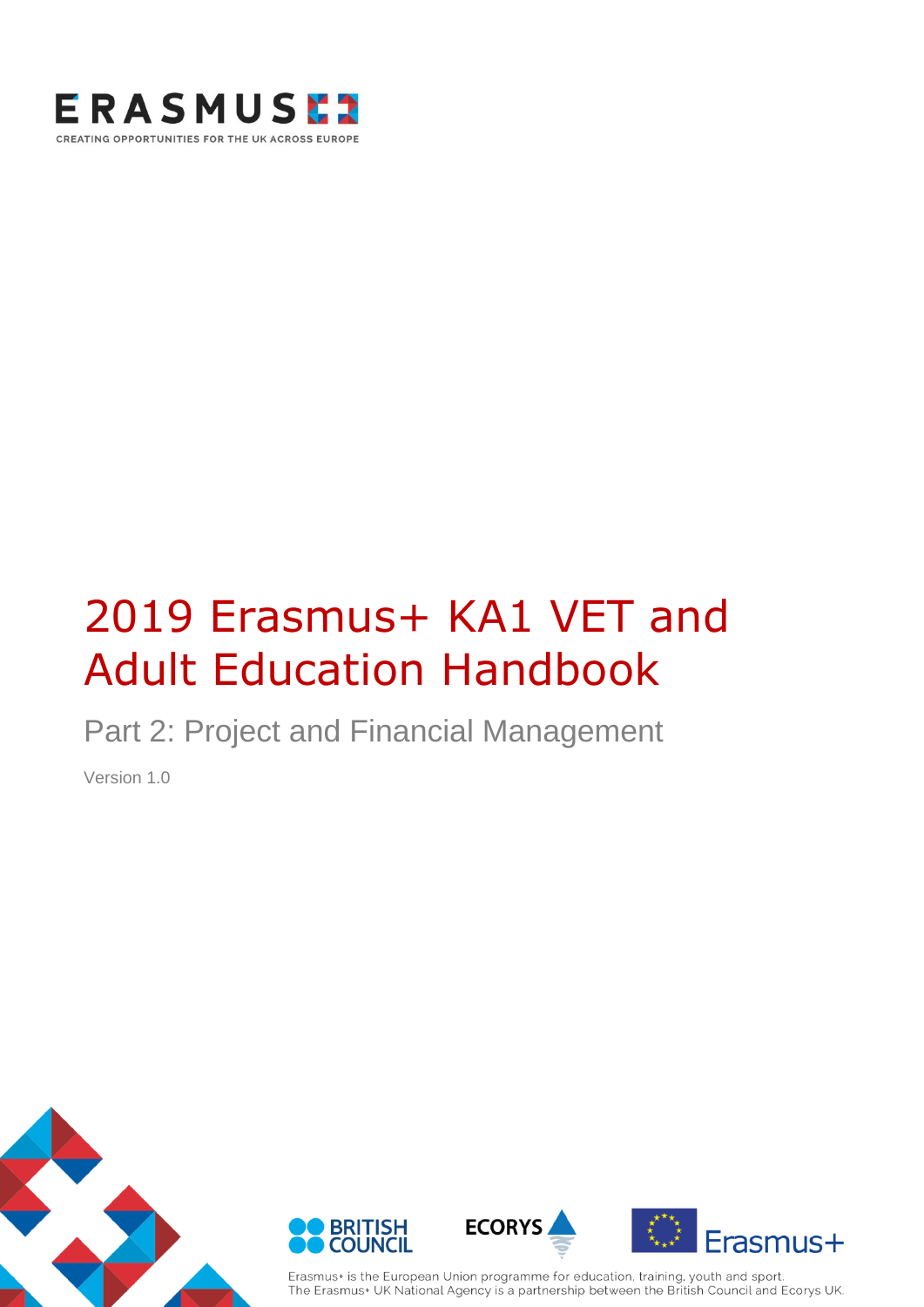

## <span id="page-1-0"></span>Overview of changes to the handbook

This document is version 1.0 of the Project and Financial Management guidance for KA1 VET and Adult Education beneficiaries, which is part two of the KA1 VET and Adult Education Handbook. If future versions of this document are created, the table below will record an overview of changes made compared to previous versions:

| Page number<br>in previous<br>version | Change | Page number in<br>this version |
|---------------------------------------|--------|--------------------------------|
|                                       |        |                                |

By using this Handbook, you accept this disclaimer in full. This Handbook has been produced solely for supporting UK beneficiaries manage Key Action 1 Vocational Education and Training (VET) and Adult Education projects under the 2019 Call and no other reason and therefore should not be relied upon by any third party. The contents of this Handbook is not advice and should not be treated as such. Neither the United Kingdom National Authority function for the Erasmus+ programme (the "National Authority") nor the United Kingdom National Agency function for the Erasmus + Programme (the "National Agency") nor any person acting on their behalf may be held responsible for the use which may be made of this Handbook and any information contained in this Handbook. The National Authority and the National Agency have not verified, nor do they make any representations or assurances as to, the quality, nature of, efficacy or otherwise of this Handbook or as to the accuracy, completeness or adequacy of any information contained in this Handbook. Should you wish to use the materials in this Handbook, you agree to acknowledge that the materials were originally developed by the National Agency for the UK Erasmus + programme.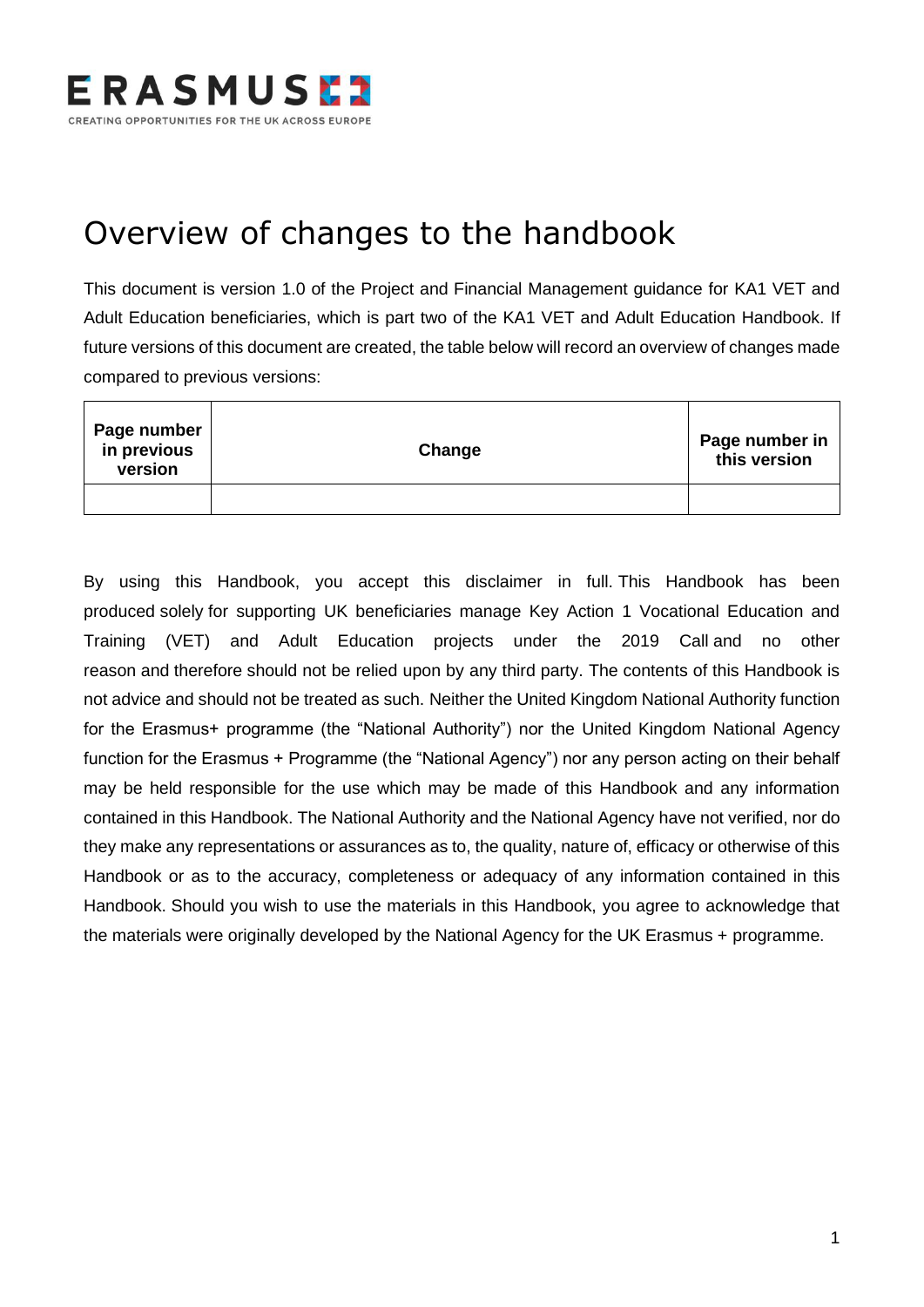

## Contents

|                                                                         | . 20 |
|-------------------------------------------------------------------------|------|
|                                                                         |      |
|                                                                         |      |
| European Credit System for Vocational Education and Training (ECVET) 20 |      |
|                                                                         |      |
|                                                                         |      |
|                                                                         |      |
|                                                                         |      |
|                                                                         |      |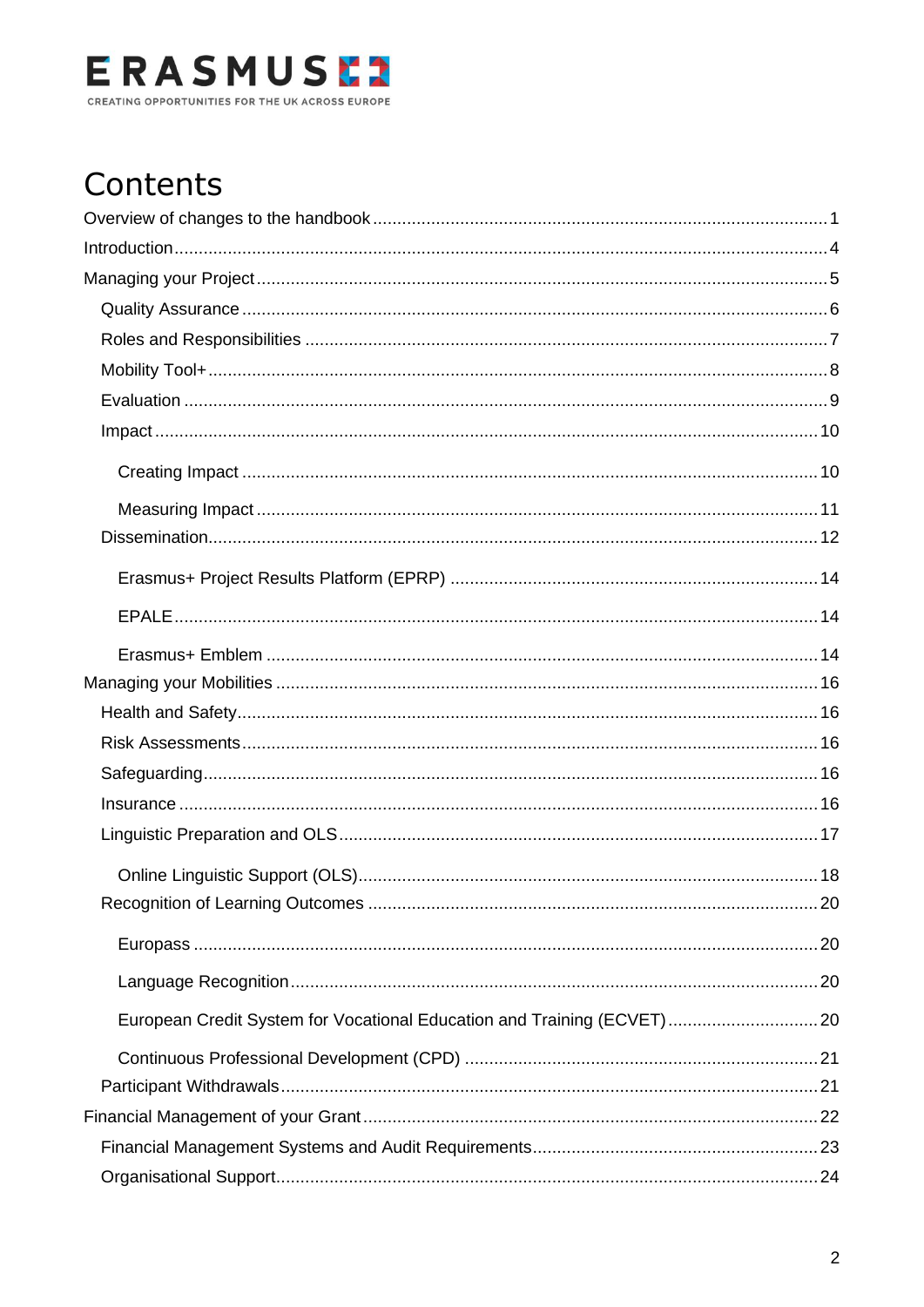### **ERASMUSE?** CREATING OPPORTUNITIES FOR THE UK ACROSS EUROPE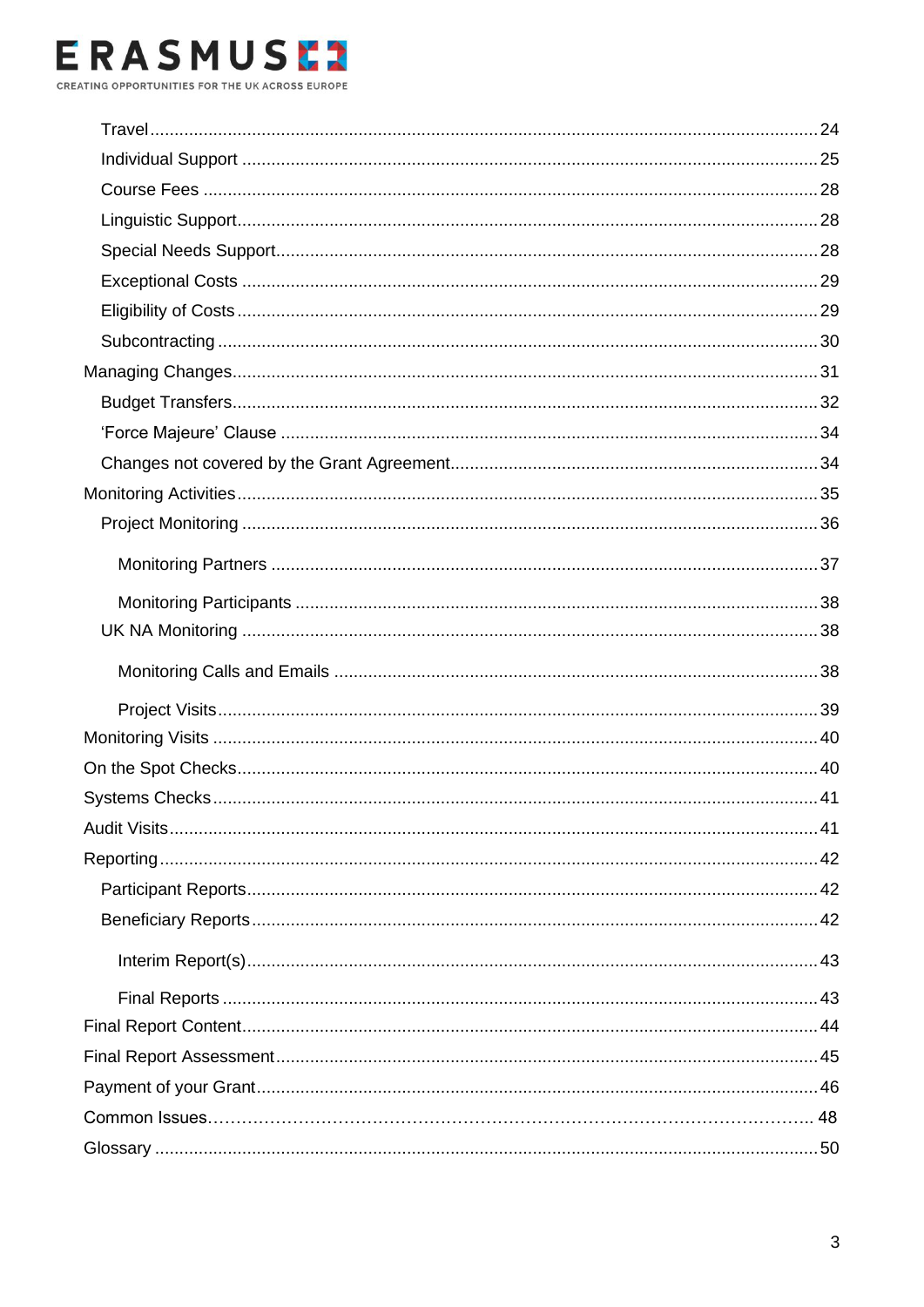

## Introduction

The 2019 Key Action 1 (KA1) Handbook for Adult Education and Vocational Education and Training (VET) beneficiaries is a guide to help accredited and non-accredited UK beneficiaries with the management of their 2019 KA1 projects. **This guidance is only intended for UK beneficiaries and the UK National Agency (NA) is not accountable for this information being used by other countries**.

The Handbook provides **practical guidance on the various stages of the project lifecycle** and should be used as a reference point for all common project queries. Please note that, while we have tried to cover all main areas of the project lifecycle and provide help on typical queries and issues, the guidance is not exhaustive. It is important to note that this guidance is supplementary to your Grant Agreement and its annexes, which should always be referred to first when checking contractual requirements. In case of conflicting information, the Grant Agreement prevails. **We also recommend that you continue to refer to the 2019 Erasmus+ Programme Guide during project implementation to ensure you are managing your grant in accordance with programme rules**.

The 2019 Erasmus+ KA1 VET and Adult Education Handbook is comprised of three parts that can be downloaded from the ['manage your grant'](https://www.erasmusplus.org.uk/manage-your-grant-2) section of the Erasmus+ website:

- Part 1: Introduction to Erasmus+ and KA1 VET and Adult Education
- Part 2: Project and Financial Management
- Part 3: Resource Pack

This document is the Project and Financial Management guidance, which covers specific information relating to the KA1 VET and Adult Education project lifecycle in addition to the management of your project and its budget. It is intended to help you manage your project and ensure project activities are eligible and supported by the appropriate evidence. **Please note, for details of specific activities approved for your project please refer to your application and Grant Agreement**.

Please note that this document may be subject to change throughout the course of the programme. Changes will be recorded on page 1 of this document, and the most recent version will be found on our [website.](https://www.erasmusplus.org.uk/erasmus-grants)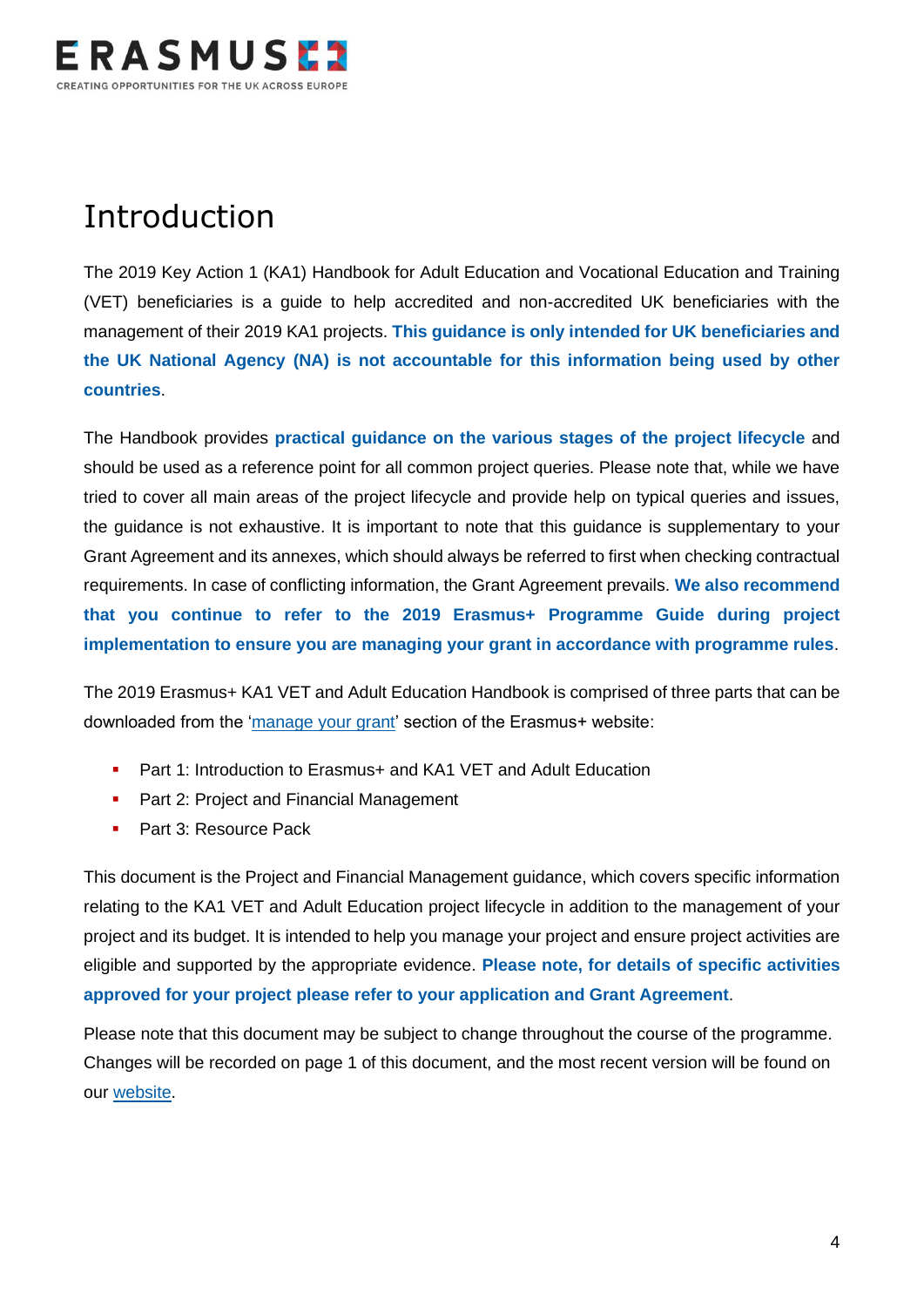**Remember, if you have any queries or issues that you cannot find answers to within the guidance, your Project Officer at the UK NA is on hand to help!**

## <span id="page-5-0"></span>Managing your Project

A great deal of work goes into the management of a KA1 project, depending on your organisation there may be different staff and departments that need to work together. There are a number of aspects, which could be considered core processes or tasks within a KA1 project, such as:

- **•** Project management;
- **•** Partner management;
- **•** Promotion:
- Placement planning;
- **•** Selection of participants;
- **•** Preparation;
- **■** Monitoring:
- **Recognition of learning;**
- Reporting.
- **Exaluation and impact assessment**

Your project activities will fall into three main phases, project preparation, project delivery and project evaluation/dissemination. You will need to prepare for your project by setting up appropriate project and financial management systems. This might include having a project timeline or Gantt chart, setting up spreadsheets to record expenditure, setting up a filing system to store hardcopy evidence for the project as a whole and for individual participants, and meeting with staff that will work on the project. Having robust systems in place to manage and deliver your project is very important and the UK NA will expect to see evidence of these during any checks or audits on your project.

A key part of your project is the delivery of the mobilities. This covers everything from the recruitment and selection of participants to the completion of participant reports after mobilities have finished and keeping your budget and mobilities in Mobility Tool+ up-to-date.

Finally, you will need to make sure you have strategies in place to evaluate and disseminate your project. It is important to make sure that your project has an impact beyond your partners and participants. Identifying the best channels and audiences to engage with will help you effectively disseminate your project.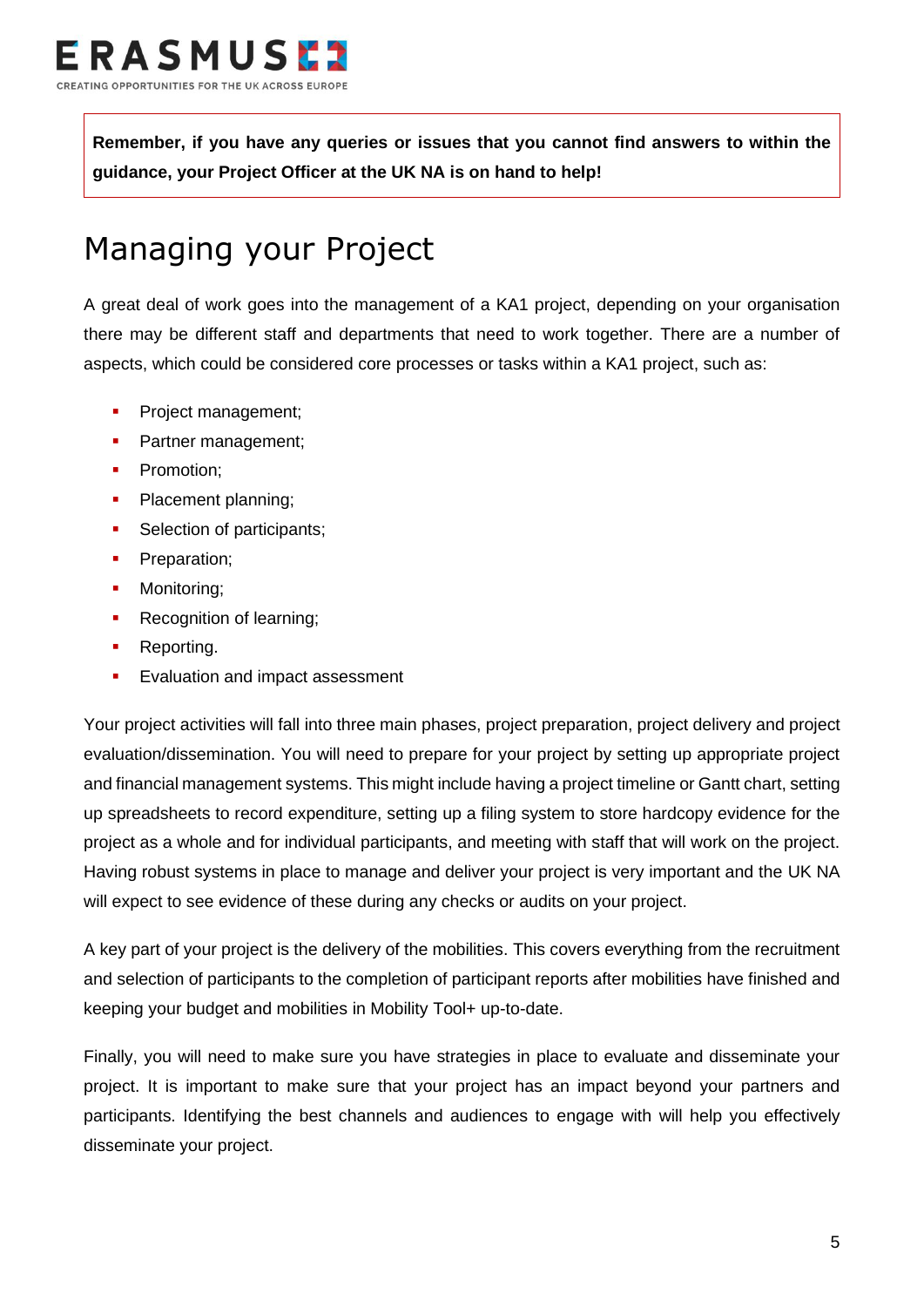

## <span id="page-6-0"></span>Quality Assurance

The UK NA strives to ensure that only the highest quality applications are funded and work hard to provide as much help and support as possible to beneficiaries throughout the project lifetime. However, it is the responsibility of beneficiaries to ensure the quality of the planned mobilities.

Annex V, within all VET Grant Agreements, defines the quality commitment to training placements. This annex is based on the [European Quality Charter for Mobility,](http://eur-lex.europa.eu/legal-content/EN/TXT/?uri=URISERV%3Ac11085) which has been approved by the European Parliament as a reference document for individuals planning, providing, or undertaking mobilities abroad. You should therefore ensure that these principles are adhered to during the ongoing management and implementation of your project and placements.

Following the assessment and selection process, all successful applicants are assigned a dedicated Project Officer within the UK NA. During the course of your project, you will be asked to provide key project milestones with clear dates. **This information should be as accurate as possible as your Project Officer will use this to help monitor your project**. You should make sure that you keep in regular contact with your Project Officer so the UK NA is able to provide ongoing help and guidance to help ensure that your project is of the highest quality.

The UK NA provides guidance documents to help beneficiaries guarantee the quality of placements; these are available in the ['Manage your grant'](https://www.erasmusplus.org.uk/manage-your-grant) section of the Erasmus+ UK website.

To ensure all parties involved in your project are committed to ensuring high quality mobilities, **all roles and responsibilities need to be clearly agreed and outlined in contracts or partnership agreements (Memoranda of Understanding**.

You should ensure you have a strong and committed partnership in place before starting your project, and in order to implement a high quality project you should consider the following areas:

- **EXECTE 2018** Clear management systems and processes with appropriate staff;
- **EXECT:** Fair, transparent, and inclusive recruitment and selection;
- **•** Placement content that meets participants' needs and project objectives;
- **Preparing participants before mobility;**
- **EXECUTE:** Supporting participants during and after mobility;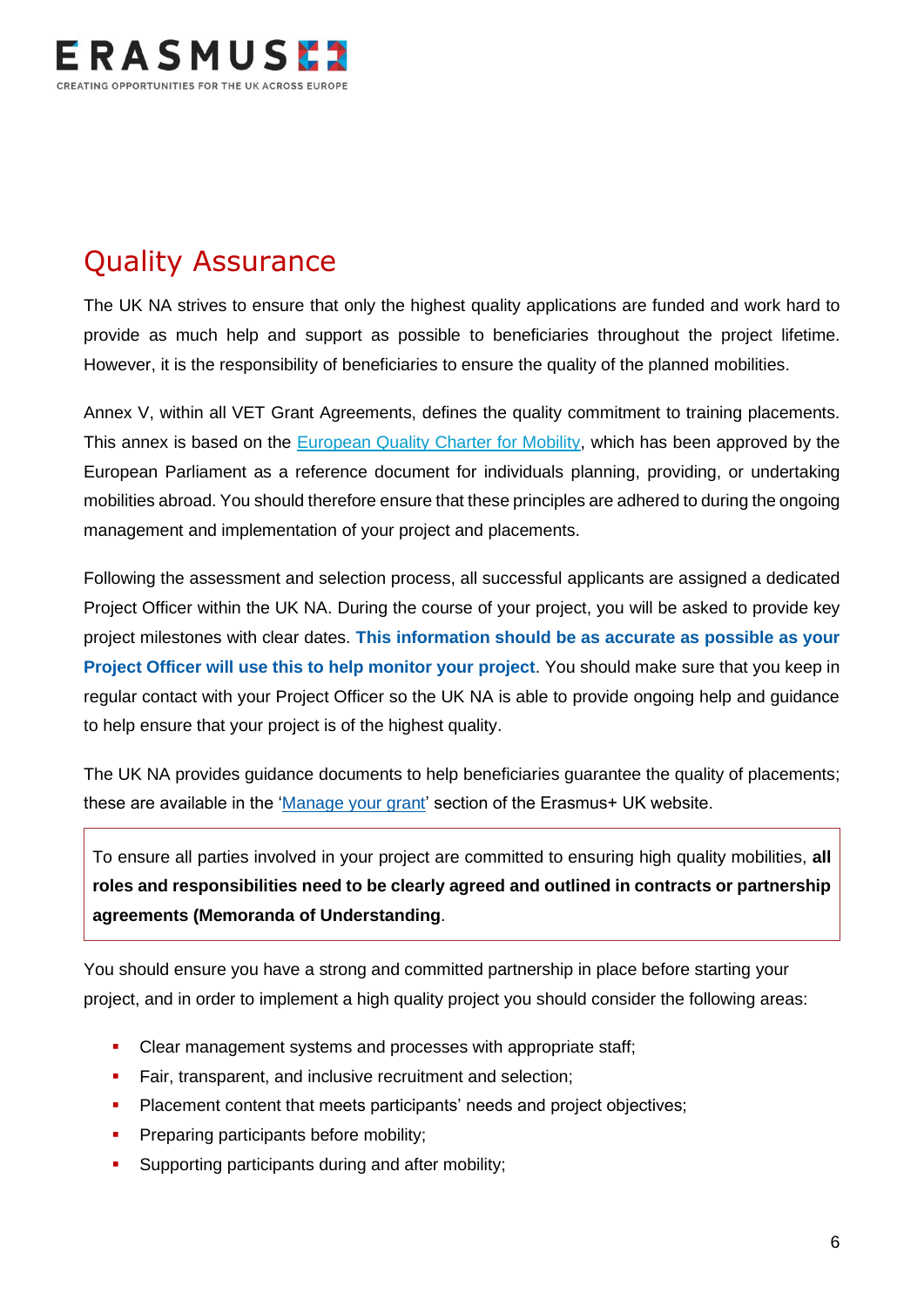

- Clear and appropriate monitoring arrangements;
- Strategies to manage evaluation, impact, and dissemination.

## <span id="page-7-0"></span>Roles and Responsibilities

Participating organisations will take on different responsibilities and tasks within the project depending on their role. Each project is made up of a unique partnership so it may be that some responsibilities are shared out differently, some examples of areas of responsibility include:

#### **Beneficiary**

- Define the placement objectives and competencies that participants will develop
- Select participants on the basis of clearly defined and transparent selection criteria
- Prepare participants for the practical, professional and cultural aspects of the placement
- Establish a contract which includes a training/learning agreement that is clear and transparent for all parties involved
- Manage the transport, accommodation, visa/work permit arrangements, social security cover and insurance
- Evaluate each participant's personal and professional development
- Update Mobility Tool+ on a regular basis

#### **Sending and Receiving Organisations**

- Negotiate a tailor-made training programme for each participant
- Agree the monitoring and mentoring arrangements
- Implement agreed procedures to ensure recognition of skills and competencies acquired
- **Establish appropriate communication** channels for all parties including participants.
- **Evaluate progress**

#### **Receiving Organisations**

- Foster an understanding of the culture and mentality of the receiving country
- **EXEC** Assign tasks and responsibilities to the participants that match their knowledge, skills, competencies and training objectives and ensure that appropriate equipment and support is available
- Identify a tutor to monitor the participant's progress
- **Guarantee appropriate work insurance** cover for each participant

Certain types of organisations are **not permitted to receive participants**:

European institutions (defined by the Commission as "social partners at Community level, European employers' and trade union federations in specific sectors, as well as bodies and organisations with a European status or scope").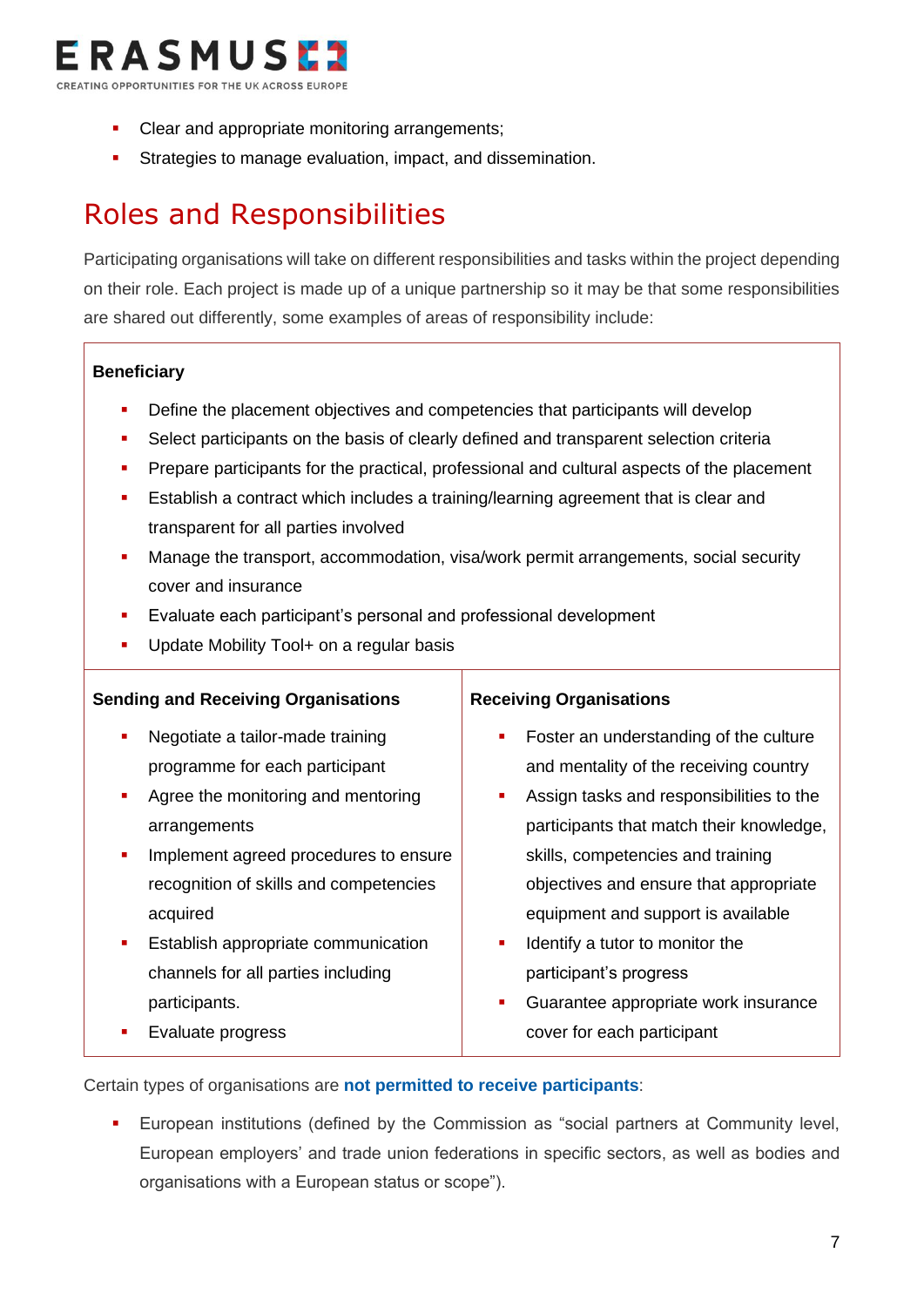

- **Organisations that manage Community programmes.**
- UK national organisations (e.g. embassies, consulates, cultural institutes, regional and national representations).

The role and responsibilities of the **participant** is to:

- Comply with all arrangements negotiated for their placement and do their best to make the placement a success.
- Abide by the rules and regulations of the receiving organisation, including the normal working hours, code of conduct and rules of confidentiality.
- Communicate with the receiving organisation about any problems or changes regarding the placement.
- Complete and submit an evaluation questionnaire in the specified format, together with any supporting documentation, at the end of the placement.

**Keep in regular contact with your Project Officer** so that the UK NA is able to provide on-going help and guidance to ensure that your project is of the highest quality.

## <span id="page-8-0"></span>Mobility Tool+

**[Mobility Tool+](https://webgate.ec.europa.eu/eac/mobility)** is the online management and reporting system all Erasmus+ beneficiaries must use to manage their KA1 project. This must be used to record participants and placement information as well as to monitor your budget expenditure, manage participant reports and to create and submit your Final Report to the UK NA. During the project, at least once a month, you should input and update new information regarding your participants and their mobility activities.

**It is important that Mobility Tool+ is kept up to date at all stages of your project life cycle** and that the information is accurate. This is particularly important, as Mobility Tool+ will automatically send out participant reports to all participants for them to complete at the end of their mobilities using the information entered on the tool.

For further information please refer to the European Commission's user guide which is available on the Mobility Tool+ homepage. The UK NA has also produced an **[Erasmus+ UK IT tools Webinar](https://www.youtube.com/watch?v=6cZIID24lvM)** which you can watch to familiarise yourself with how to use the system.

<span id="page-8-1"></span>**Input and update any new project information regarding the participants and the mobility activities to Mobility Tool+ at least once a month.**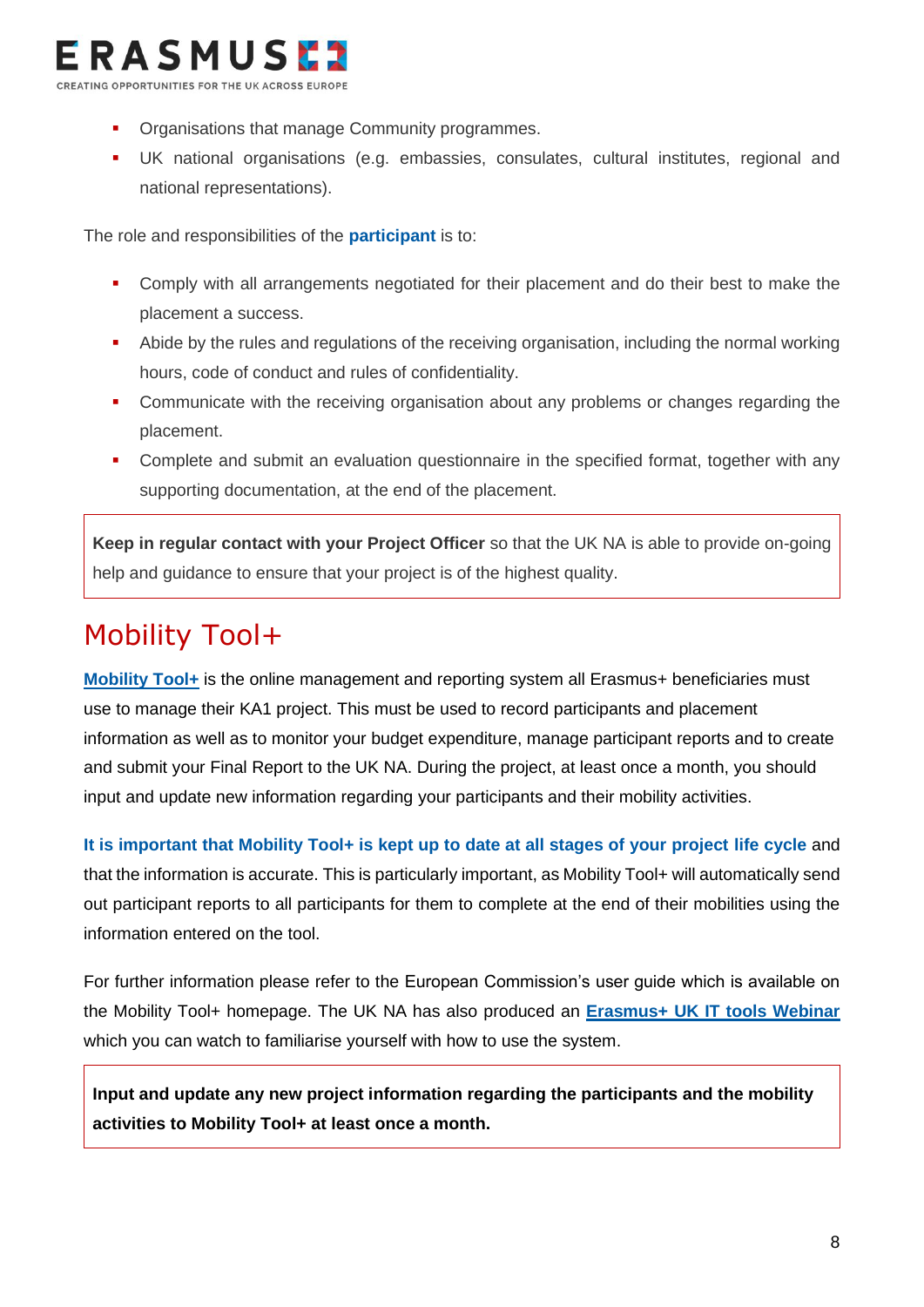

### Evaluation

Evaluation is a key process within your KA1 project as it allows you to measure to what extent you have met the projects aims and identify where improvements can be made. You should **evaluate the performance of the project throughout its lifecycle and as soon as the project has finished** in order to guarantee an accurate recall of events.

You should have a strategy in place to help you plan, record, and follow-up your evaluation activities. You might want to consider the following areas when developing the evaluation strategy for your project.



The following hints and tips should be of help with your evaluation strategy:

- **•** Involve all parties who had a role in the project, such as the participants, the receiving organisations, and any national consortium partners;
- Circulate the results of the final evaluation to appropriate personnel and senior management, in order to increase dissemination and impact at an organisational level;
- Identify the key improvements that need to be made in subsequent funding applications. The assessors of any future KA1 Mobility application would expect to see that the results of your past evaluations have been taken into account in the planning of that project;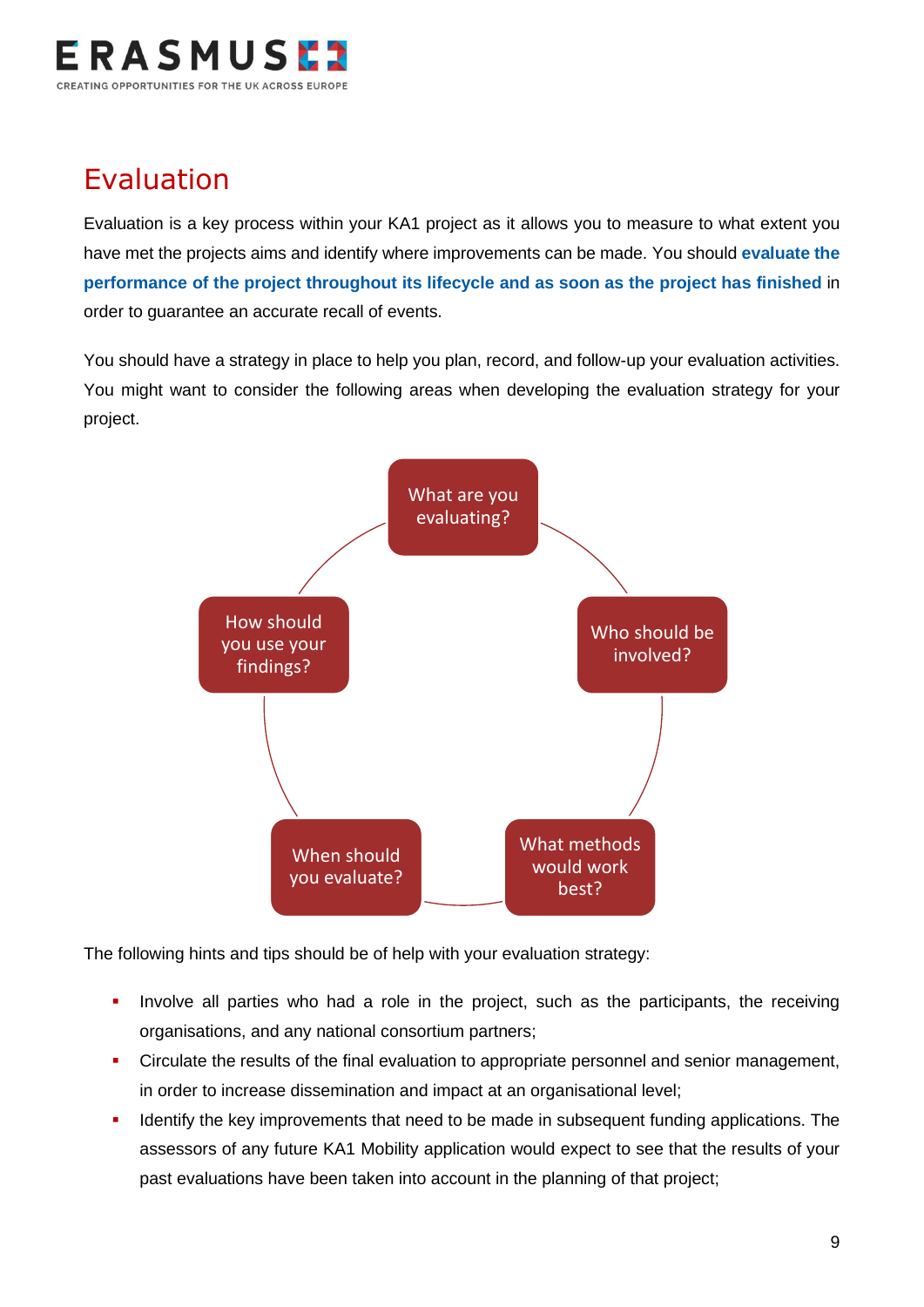

- In the final report to the UK NA, explain how the different forms of evaluations received have led to changes in the project and training provision. If no changes have been made, give an explanation;
- Remember to evaluate each area of the project lifecycle, from the quality of your preparatory activities right through to your dissemination techniques.

Alongside your own evaluation processes, all participants in your mobility activities (excluding accompanying persons) must submit a participant report via Mobility Tool+. This is another way for you to evaluate the project and any impact on the individuals. This is also an important **contractual requirement** as you need to ensure 100% of your participants have submitted the online questionnaire. Failure to submit all participant reports may result in a reduction to the Final Grant amount.

## <span id="page-10-0"></span>Impact

The Erasmus+ Programme Guide defines impact as **"the effect that the activity carried out and its results have on people, practices, organisations and systems"**. In order to be considered as best practice and to support high quality within your project, you should place a focus on impact at all levels throughout the project lifecycle.

It is anticipated that making an impact is what has driven your organisation to apply for KA1 funding, as you wish to improve training practices and provisions in your area, region and the partner organisations' localities. Impact is a very important area as it is one of the key areas in which the UK NA will assess your project. As a result, it is imperative that you are clear from the start what impacts you want to achieve within your project and set up relevant mechanisms to measure these impacts.

The UK NA will ask for information about your project's impact during UK NA monitoring activities, in Interim Reports (where applicable) and in the Final Report. Whilst detailed guidance will be provided before you submit your reports, you should understand that the impact on participants and on the participating organisations is one of the three key assessment areas of your project.

**Don't wait for your Project Officer to ask about the impact of your project during regular UK NA monitoring activities.** Give them a call or email them to let them know about your project successes! They might even put your project forward for a case study.

### <span id="page-10-1"></span>Creating Impact

The model on the following page demonstrates how you can create impact and provides examples to illustrate each step of the process. This model begins with identifying the rationale for project activities,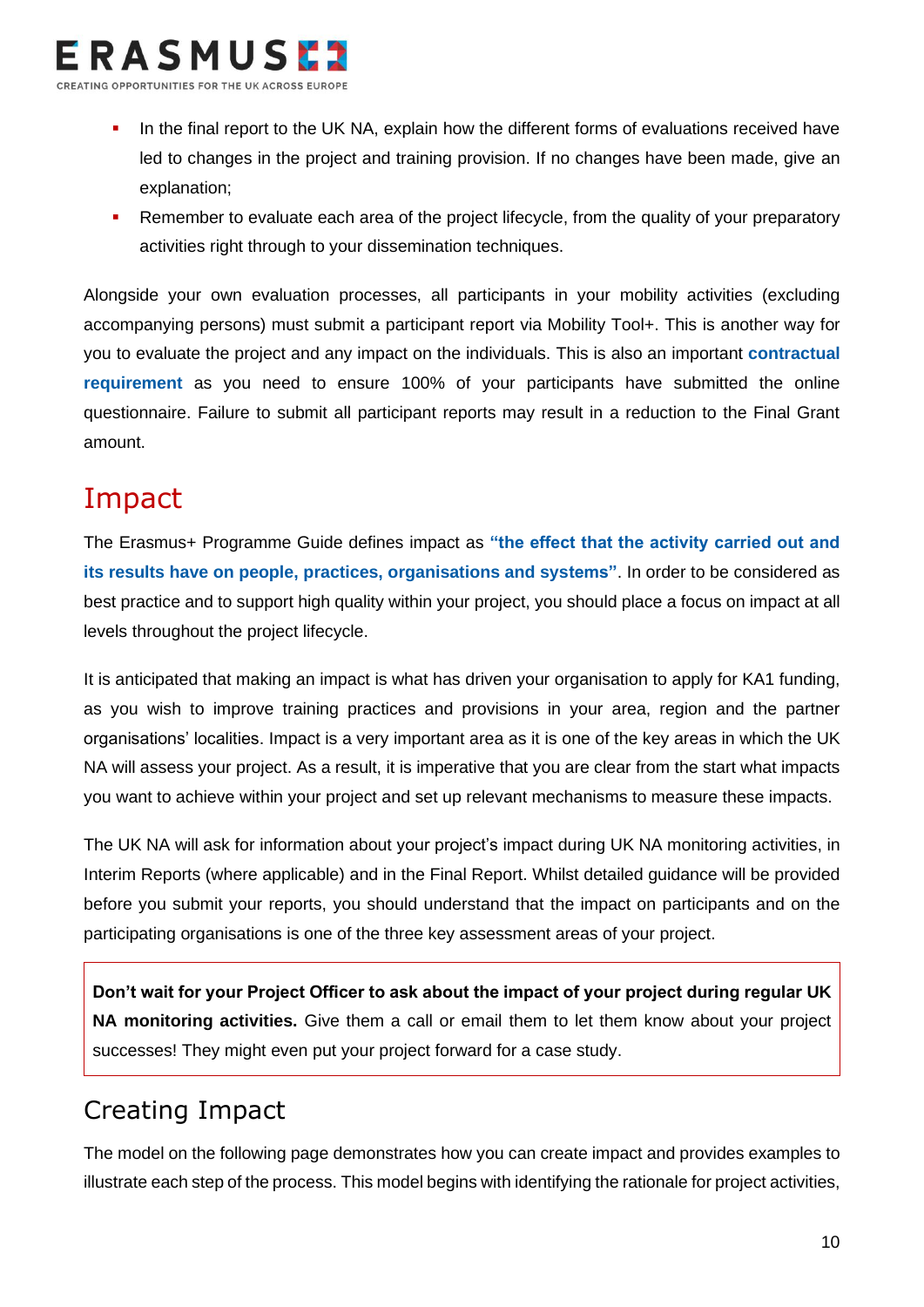

that is, the needs of your participants and any other relevant stakeholders. This rationale establishes a baseline from which progress can be measured. You should then make sure that all the project activities and results fit well with your rationale.



### <span id="page-11-0"></span>Measuring Impact

Here are some practical suggestions to evaluate the outcomes and impacts of your projects:

- **.** Use an **evaluation form** that participants can complete to evaluate different aspects of the mobility as well as the impact it has had on them. Ask participants to complete forms **at different stages of the project**, so they can better measure the developments and differences. For instance, they can fill in forms before, during and after their mobility, as long as the evaluation form contain the same type of questions in order to allow you to draw comparisons;
- If you have a small number of participants you could also **interview them** at different stages;
- **Don't just involve your participants**, but also involves others who work with them, e.g. line managers and end users. For example, if you are sending teaching staff abroad you could get their learners to complete evaluations of the teaching they receive before and after the mobility. You could also ask another member of staff to observe the training that is delivered before and after the mobility activity;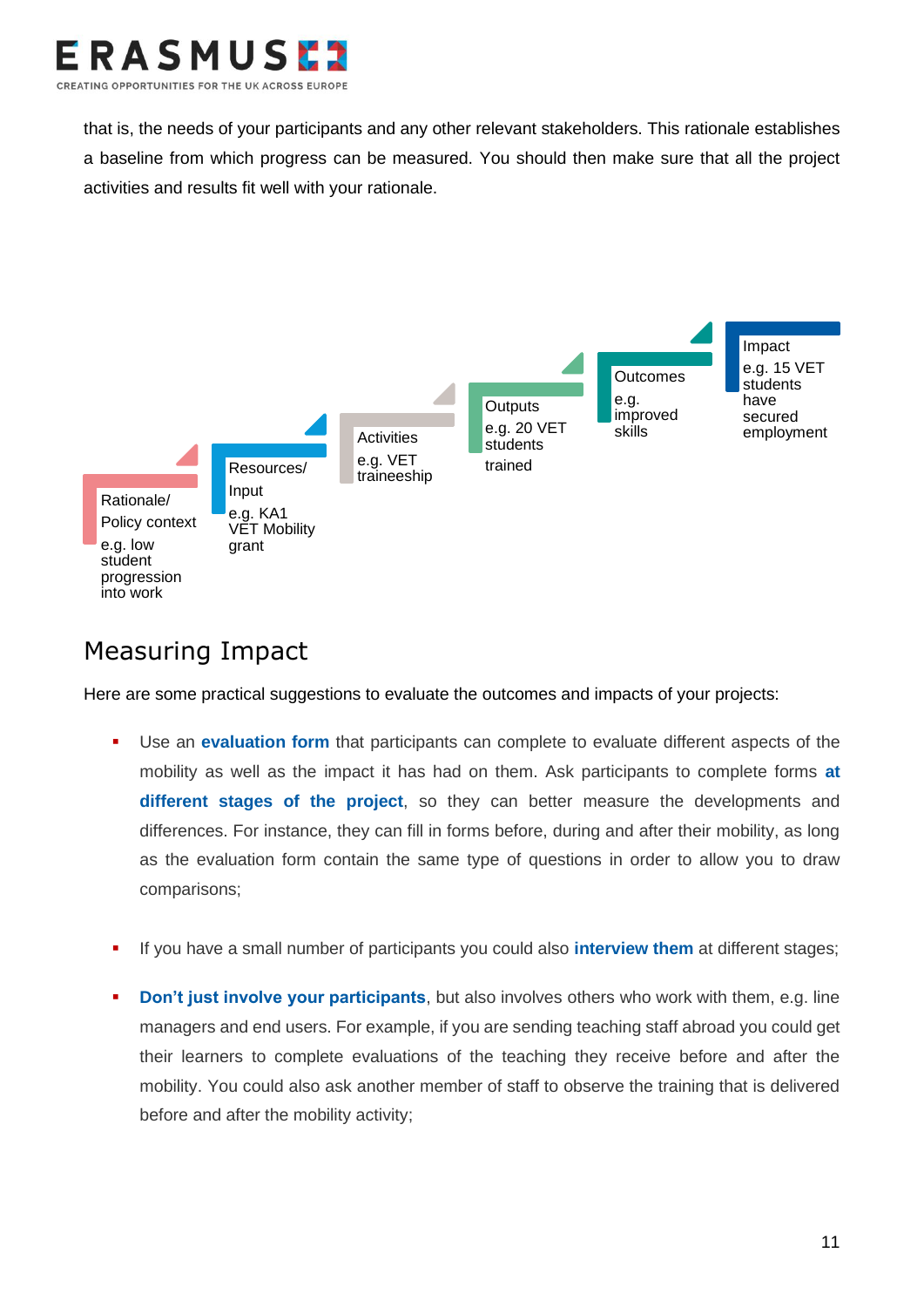

- **EXECT:** For short mobility periods, give participants **daily diaries**, which ask how the activities undertaken have had an impact on their needs and met the aims they have set for themselves. Be clear with your participants that these diaries are not a private account and that they will be shared. A common format would help with this;
- **Explore some innovative evaluation tools** such as Blobtree. This tool uses a simple cartoon image of non-specific characters and asks you to consider which character you most identify with. It could be suitable if you are trying to elicit views from participants who may not be comfortable expressing themselves verbally;
- **E** Use any **existing KPIs** within your department or organisation and link them to your project;
- Don't be shy of engaging with **your partners** and ensure that you capture any impacts on them such as an increased capacity to co-operate at European/international levels;
- Although within KA1 projects the immediate impact is likely to be on the participants, do not forget to capture the **full impact** the project has had or will have on other stakeholders and your organisation, as well as on people at all levels of the project including partners and yourself as project manager.

It is important to effectively report on the impact of your project within your project reports. To prepare for this you should check your application to remind yourself of the project's expected impact, and the methods you planned to use in order to create and capture impact. At the Final Report stage you will be expected to report as a minimum on your planned impacts and actions, but feel free to add to your original plans with information such as any unexpected impacts.

You should avoid copying and pasting the information included in the application form into your Final Report. Your report should contain meaningful detail about what impacts were actually achieved, whether targets were met and, if not, why.

The UK NA understands that the timeframe for submitting your Final Report may not allow you to identify impacts in the medium-term and long-term however you can detail how you intend to evaluate this in the future.

### <span id="page-12-0"></span>Dissemination

Dissemination is the process of communicating project **results**, **successes**, **outcomes and impacts** as widely as possible. You should aim to implement the dissemination plan outlined in your application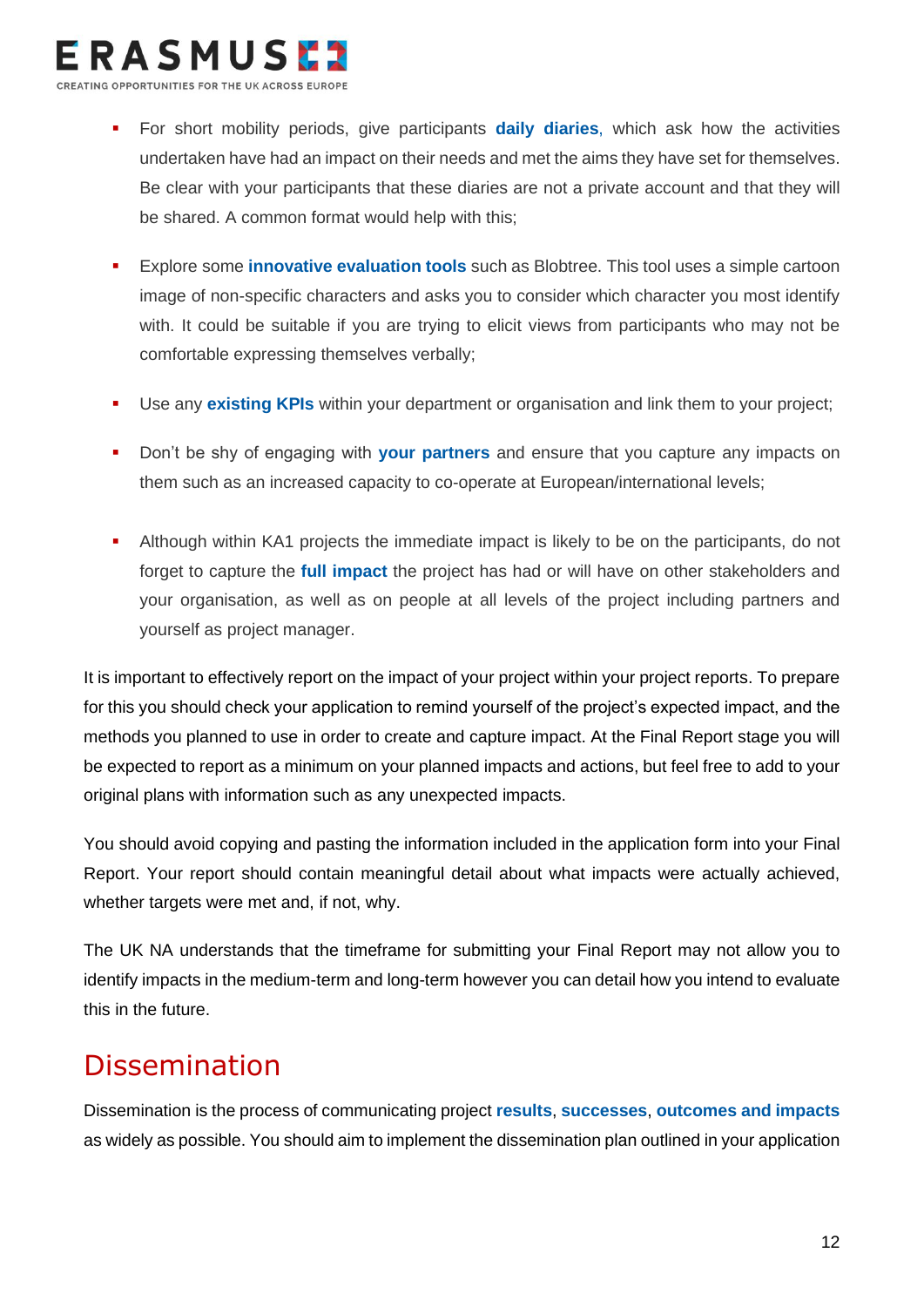

form, while continually building on this. An effective plan encompasses why, what, how, when, to whom and where.

Dissemination activities should be considered throughout the project lifecycle, including during and after the funding period, and it should link into your evaluation strategy. Dissemination should consist of both **tangible** outcomes and **intangible** outcomes, such as skills and personal experiences that both project organisers and participants have acquired.

| <b>Tangible Results</b>                                                                                                                                                                                                                                                                                                                | <b>Intangible Results</b>                                                                                                                                                                                             |  |  |
|----------------------------------------------------------------------------------------------------------------------------------------------------------------------------------------------------------------------------------------------------------------------------------------------------------------------------------------|-----------------------------------------------------------------------------------------------------------------------------------------------------------------------------------------------------------------------|--|--|
| An approach or a model to solve a<br>٠<br>problem<br>A practical tool or product, such as<br>$\mathbf{r}$<br>handbooks, curricula, e-learning tools<br>Research reports or studies<br>ш<br>Good practice guides or case studies<br><b>Evaluation reports</b><br><b>Recognition certificates</b><br>Newsletters or information leaflets | Knowledge and experience gained by<br>participants, learners or staff<br>Increased skills or achievements<br>$\blacksquare$<br>Improved cultural awareness<br>Better language skills<br>Future employment of learners |  |  |

Dissemination is an integral part of all Erasmus+ funded projects and should raise awareness about your project, as well as highlight the outcomes of the project. Participants, beneficiary organisations and receiving organisations should all be involved with dissemination activities. **For projects involving staff, it is particularly important that participants individually disseminate their findings across both formal and informal networks** following the completion of their work placement. Good practice and lessons learnt should be implemented within participants' own organisations and through wider local, regional, national and/or European networks.

Projects which have good results on a participant level and on a wider scale may be used as case studies and featured as an [Erasmus+ story](https://www.erasmusplus.org.uk/stories/sector) on our website and in other media, which is another way of disseminating outcomes and impacts that the project has had on the participants, organisation and wider community. If possible, it would be beneficial to not only send written information, but also photographic evidence and/or videos of the participants on placement. You can read and watch inspiring Erasmus+ examples from organisations and participants as well as read testimonials from students who took part in the predecessor programmes [on our website.](https://www.erasmusplus.org.uk/case-studies)

We have produced a press pack to help you promote your project outside your organisation. To download the press pack or for further information on promotion and dissemination, go to: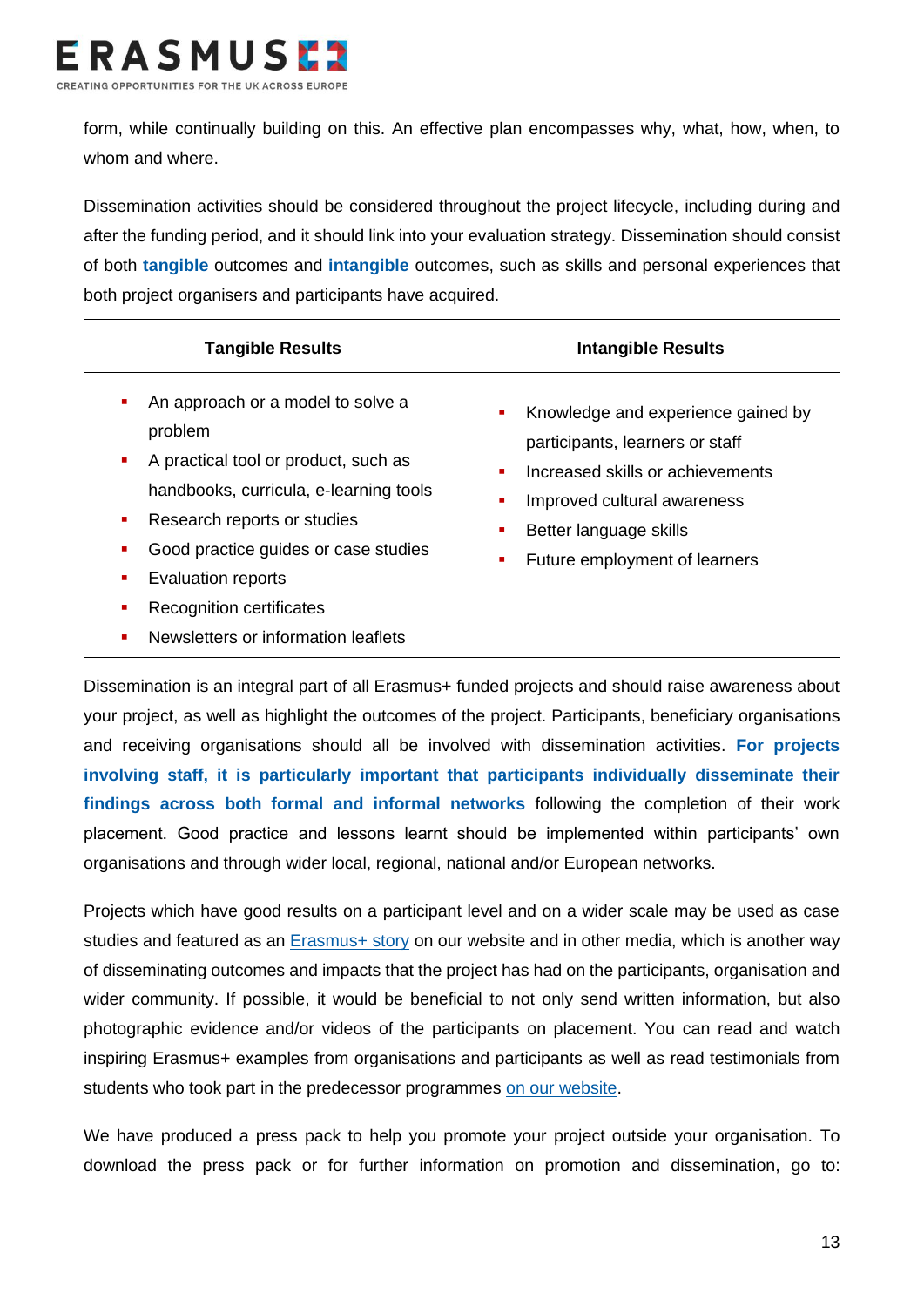

[https://www.erasmusplus.org.uk/promotion-and-dissemination.](https://www.erasmusplus.org.uk/promotion-and-dissemination) Additionally, you could use the new Impact and Dissemination toolkit on the EC website: [https://ec.europa.eu/programmes/erasmus](https://ec.europa.eu/programmes/erasmus-plus/project-results/impact-and-dissemination-toolkit_en)[plus/project-results/impact-and-dissemination-toolkit\\_en.](https://ec.europa.eu/programmes/erasmus-plus/project-results/impact-and-dissemination-toolkit_en)

### <span id="page-14-0"></span>Erasmus+ Project Results Platform (EPRP)

The [Erasmus+ Project Results Platform \(EPRP\)](http://ec.europa.eu/programmes/erasmus-plus/projects/) is a web-based dissemination platform, which offers a comprehensive overview of all funded projects and highlights good practice examples and success stories. The EPRP is a useful tool in disseminating the outcomes of your project and makes available any tangible resources, products, deliverables and outputs which have resulted from projects funded under Erasmus+, as well as a selection of projects funded under the previous programmes. The platform is a potential source of information and serves as a project database and a community of practice for projects.

The summary of your project, submitted in your application, is **automatically published** on the platform, and you are encouraged to update the platform with your project outcomes and results where relevant during the lifetime of your project. The platform gives more visibility and exposure to particularly high-performing projects, making it a useful tool to find new partners or projects which interest you. You should review your contact details regularly and ensure these are kept up to date. For further information and support go to: [http://ec.europa.eu/programmes/erasmus](http://ec.europa.eu/programmes/erasmus-plus/projects/eplus-help/faq.html)[plus/projects/eplus-help/faq.html.](http://ec.europa.eu/programmes/erasmus-plus/projects/eplus-help/faq.html)

#### <span id="page-14-1"></span>EPALE

The ePlatform for Adult Learning in Europe (EPALE) is a **multilingual open membership community** funded by the European Commission. Aimed at those with a professional role in adult learning across Europe, the platform invites members to exchange news, views, ideas and resources with others throughout Europe.

Once registered on the platform, members can access resources, upload blog articles, news items and events, comment on the latest information, join in discussions and search for partners for potential pan-European projects or to share ideas. Building networks and sharing ideas are an essential part of dissemination and such platforms should be exploited. The EPALE platform can be accessed at: [http://ec.europa.eu/epale/en.](http://ec.europa.eu/epale/en)

### <span id="page-14-2"></span>Erasmus+ Emblem

Whether you are directly responsible for the management of your project or promoting the funding opportunities available, you are required to use the European Commission's Erasmus+ emblem and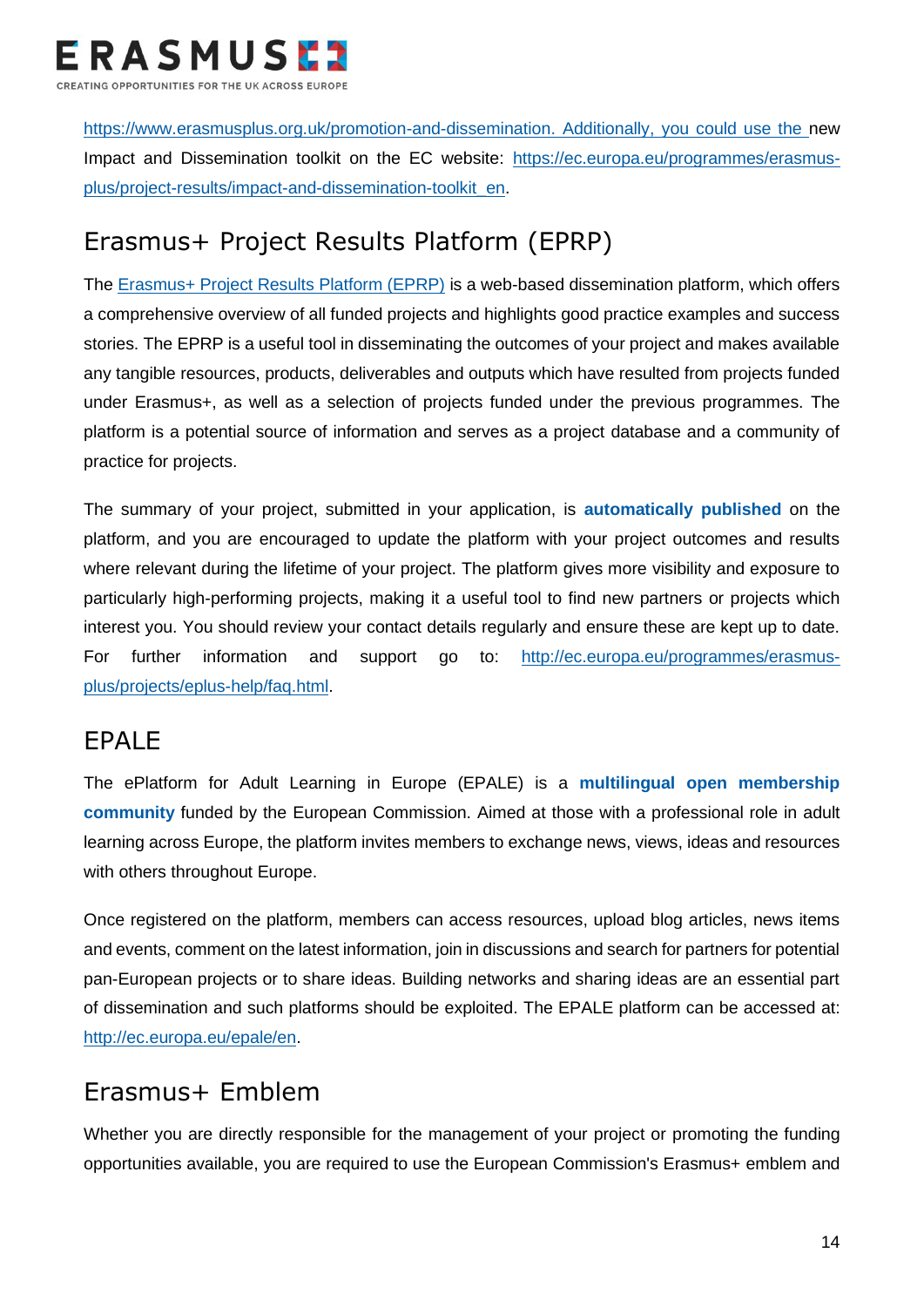

associated wording for any project outputs and promotional materials produced, and to publicly acknowledge the support received from the European Union, which includes events, conferences and seminars.

When **acknowledging the support received,** there are a range of ways to display the emblem such as those shown below:



With the support of the Erasmus+ programme of the European Union



**Co-funded by the Erasmus+ programme of the European Union**

**Promoters of the Erasmus+ programme** should refer to the name of the programme in their communication without using an emblem. If you think that a graphic is necessary, then the EU emblem can be used alongside the name of the programme.



Downloadable templates and full branding guidelines for Erasmus+ projects in the UK are available on [our website](https://www.erasmusplus.org.uk/promotion-and-dissemination) as well as a [guide to using the EU emblem.](https://www.erasmusplus.org.uk/file/3401/download)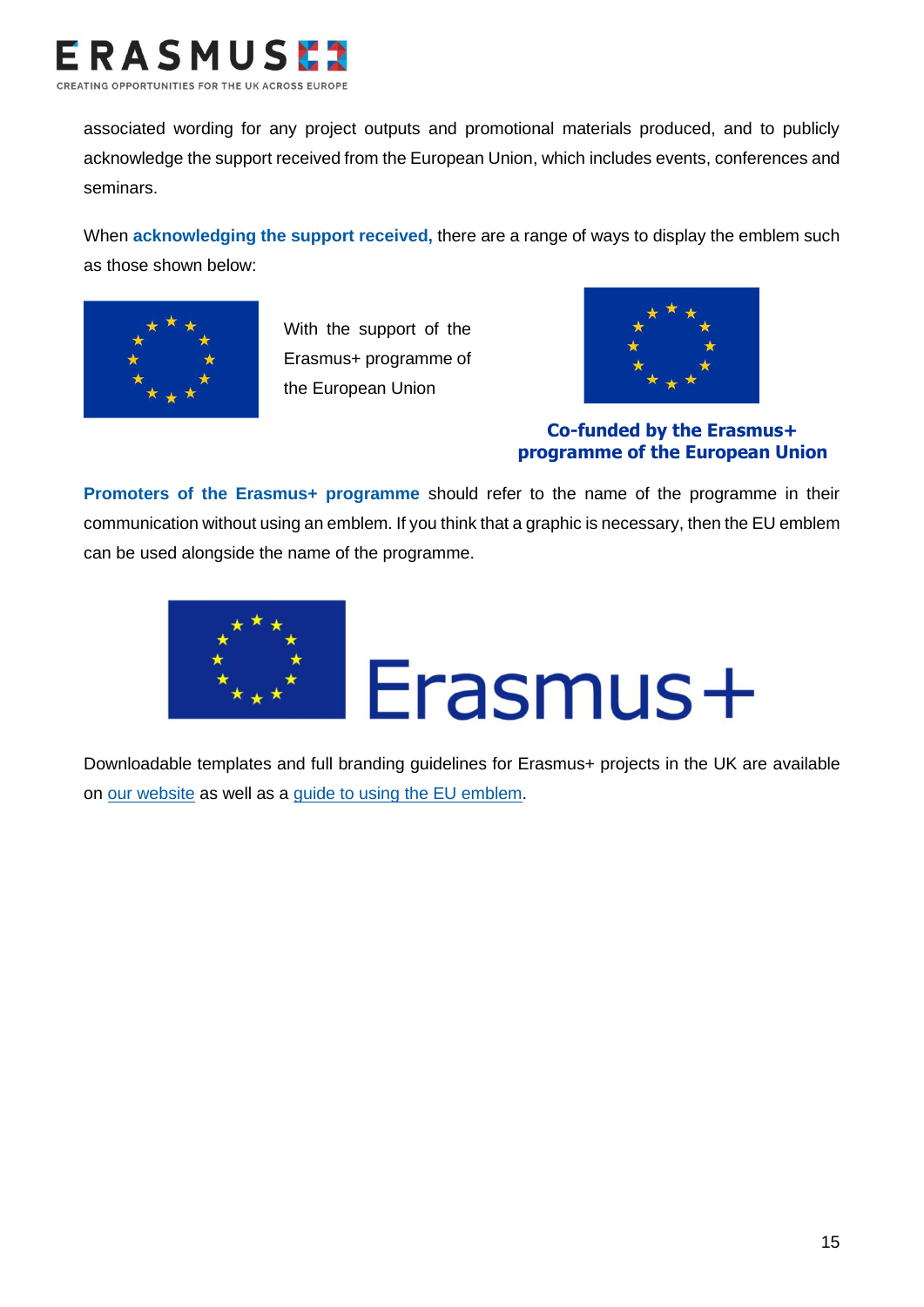

## <span id="page-16-0"></span>Managing your Mobilities

## <span id="page-16-1"></span>Health and Safety

Ensuring that participants are working in a safe and healthy environment is not just a contractual requirement of running a mobility placement, it ensures the participant has a good experience at their placement. **It is essential that you cover all aspects of participant's health and safety from the start of the project and throughout the participant's placement period**. The UK NA recommends that you follow your organisation's health and safety procedures and that you are fully aware of the health and safety procedures within the receiving organisation. **Ensure as well that the personal data of your participants is safely processed, in line with the General Data Protection Regulation.**

### <span id="page-16-2"></span>Risk Assessments

Risk assessments should be completed on receiving organisations, accommodation, travel arrangements and any other areas you deem appropriate. **A good risk assessment will help avoid incidents and aid the smooth running of the project**. The UK NA recommends that you follow the risk assessment procedures used within your organisation. Further information on risk management and how to conduct a risk assessment can be found on the UK government's Health and Safety [website.](http://www.hse.gov.uk/risk/)

## <span id="page-16-3"></span>**Safeguarding**

Safeguarding can refer to either a person or mechanisms in place to ensure protection against danger, damage, injury, etc. **Particularly when working with young people and/or vulnerable people it is important that you have safeguarding policies in place**. This may mean that you have accompanying persons (who have been vetted as appropriate) to travel with young persons or vulnerable participants. Further information about safeguarding can be found on the UK government's [Disclosure and Barring Service.](https://www.gov.uk/government/organisations/disclosure-and-barring-service)

### <span id="page-16-4"></span>**Insurance**

Organisations participating in Erasmus+ must have effective procedures and arrangements in place to promote and quarantee the safety and protection of the project participants. Under the Erasmus+ programme, all participants, including staff, must be insured against the risks linked to their involvement in mobility activities. The programme does not define a unique format of insurance, nor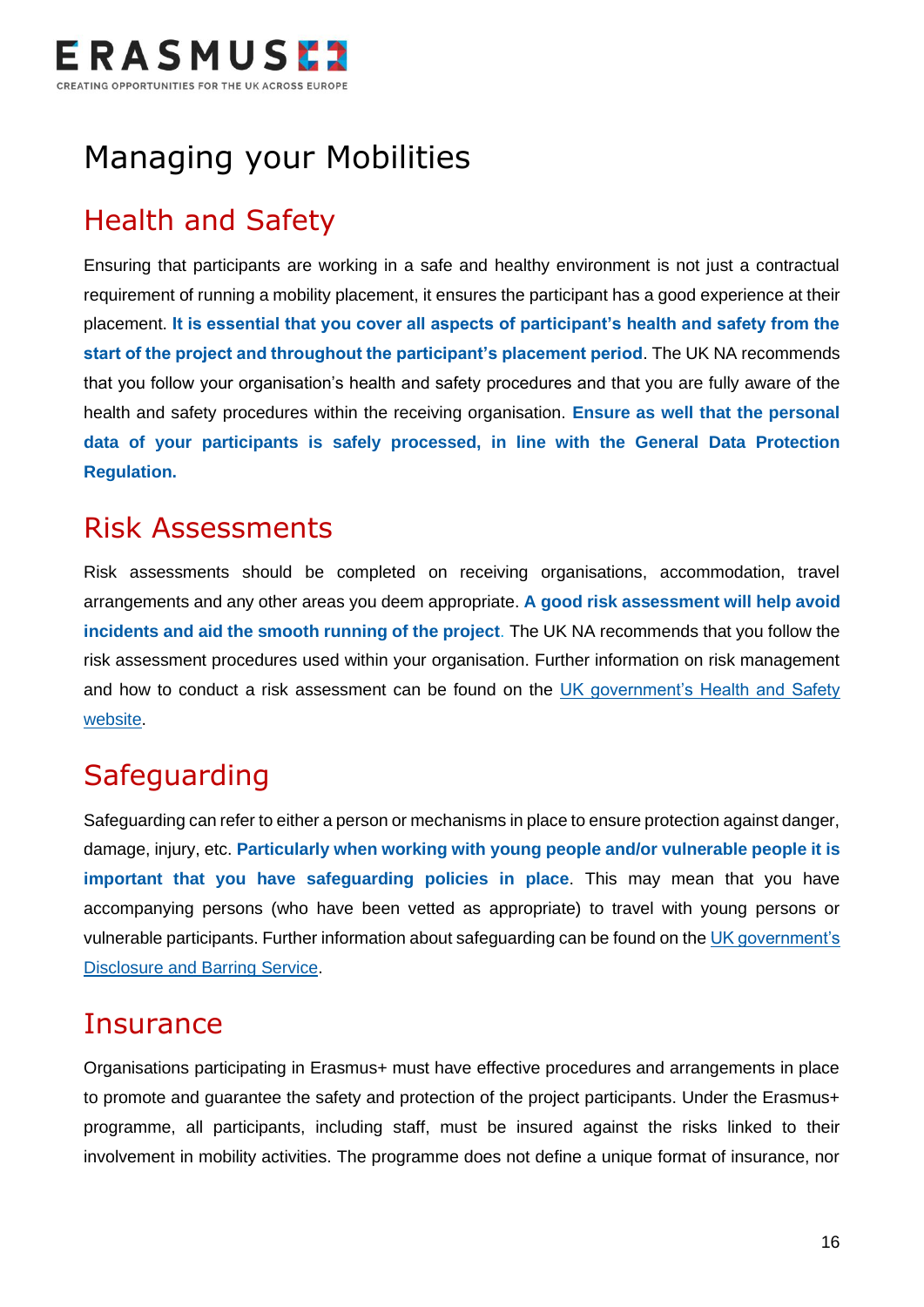

does it recommend specific insurance companies. It is your responsibility to obtain appropriate insurance relevant to the type of project carried out and to ensure the policy is available at a national level. Furthermore, it is not necessary to subscribe to a project-specific insurance, if participants are already covered by existing insurance policies of the project organisers.

As a minimum, the following areas must be covered:

- **Travel Insurance**, including damage or loss of luggage;
- **Third Party Liability**, including professional indemnity or insurance for responsibility;
- **Accident and Serious Illness**, including permanent or temporary incapacity;
- **Death**, including repatriation in case of projects carried out abroad.

You should also establish whether the host organisation has Liability Insurance, which covers participants in the workplace for the duration of their placement, whether they are at work or not. It is the responsibility of the sending organisation to check that this is in place and the European Commission is not liable for any damage caused by a participant or beneficiary **(Annex I - General Conditions Article II.4.1)**.

**Levels of Liability Insurance coverage and Accident Insurance coverage can vary across different countries, you are advised to check this beforehand.**

All participants qualifying under national legislation should apply for the European Health Insurance [Card \(EHIC\),](http://www.nhs.uk/ehic) which entitles the holder to reduced costs and/or free healthcare in most European countries. Before travelling, check the most up to date information on travelling in the EU on the [NHS](https://www.nhs.uk/using-the-nhs/healthcare-abroad/healthcare-when-travelling-abroad/travelling-in-the-european-economic-area-eea-and-switzerland/)  [website.](https://www.nhs.uk/using-the-nhs/healthcare-abroad/healthcare-when-travelling-abroad/travelling-in-the-european-economic-area-eea-and-switzerland/) However, the coverage of the European Health Insurance Card or private insurance may not be sufficient, especially in case of repatriation and specific medical intervention. In that case, a complementary private insurance might be useful. It is the responsibility of the sending institution of the student to ensure that the participant is aware of health insurance arrangements.

## <span id="page-17-0"></span>Linguistic Preparation and OLS

You must ensure you provide linguistic preparation to your participants as outlined in your application and this needs to be **relevant and appropriate to the staff course or vocational area as well as proportional to the length of placement**.

For KA1 VET participants undertaking mobilities of less than 19 days (short-term mobility) and all KA1 Adult Education participants, linguistic preparation is financed from the "Organisational Support" budget.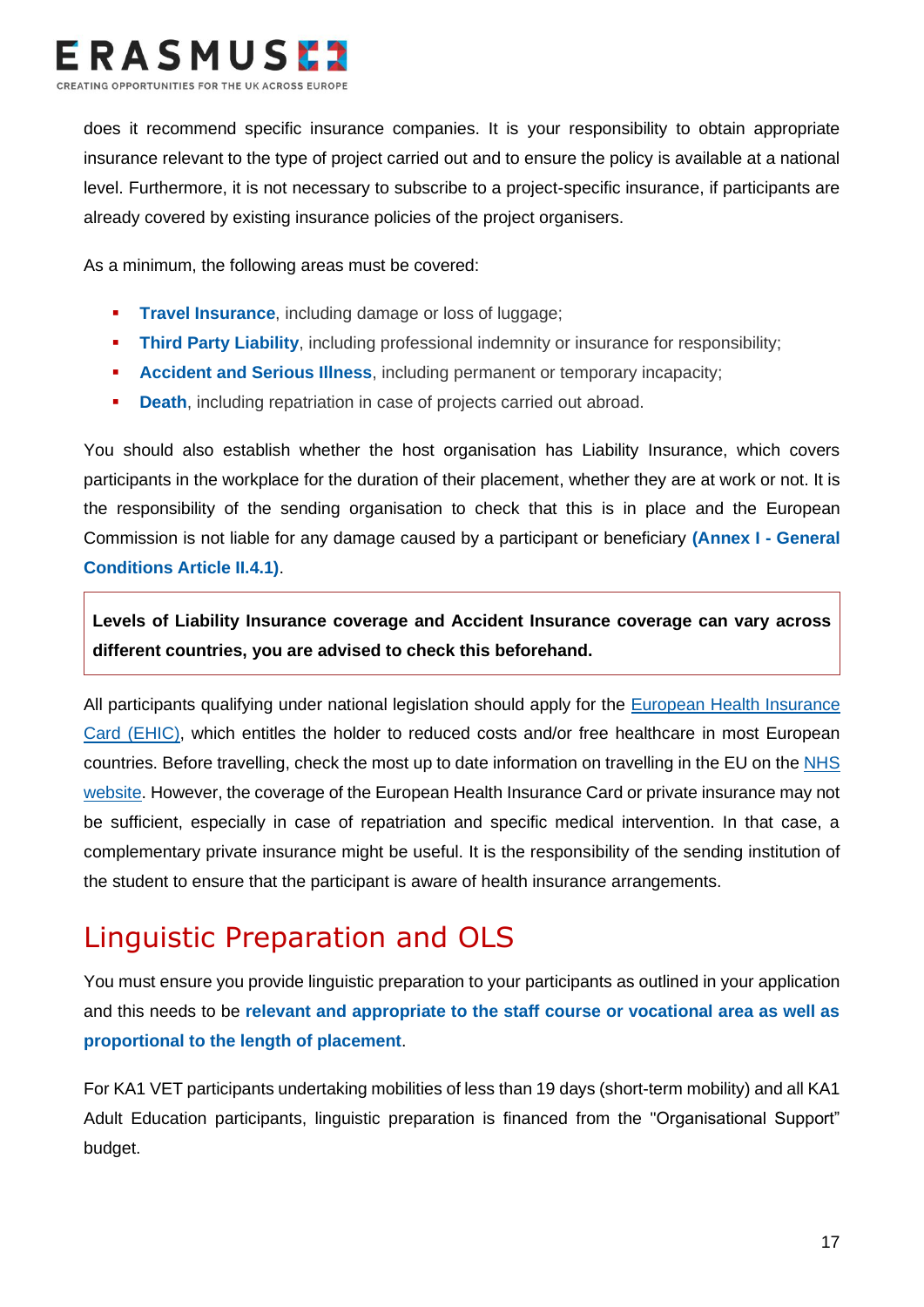

The [European Commission's website for languages](http://ec.europa.eu/languages/index_en.htm) provides support for language learning and linguistic diversity, with information and links to tools, portals and databases such as the **European** [Language Label database](http://ec.europa.eu/education/language/label/label_public/index.cfm?CFID=2530517&CFTOKEN=30563678&jsessionid=13edf3b9669eb2bdac0a1c5fd335737512a4TR) for innovative projects in language teaching and learning.

| All VET participant<br>mobilities of less than 19<br>days | • linguistic preparation financed from the<br>organisational budget heading |
|-----------------------------------------------------------|-----------------------------------------------------------------------------|
| <b>All Adult Education</b>                                | • linguistic preparation financed from the                                  |
| participant mobilities                                    | organisational budget heading                                               |
| <b>VET learner mobilities of</b>                          | • linguistic preparation through OLS or                                     |
| more than 19 days                                         | linguistic support budget heading                                           |

### <span id="page-18-0"></span>Online Linguistic Support (OLS)

The **Online Linguistic Support (OLS)** tool is an online platform designed to support language learning for long-term VET Learners by offering them the opportunity to assess their skills in a foreign language and, for selected participants, by providing an online language course to follow and improve their competence.

**Linguistic support funding** for long term VET Learners who will be working or studying in languages, which the OLS doesn't currently offer, must be requested within the application and could, for example, finance a language tutor for your learners.

If linguistic support funding or OLS access was requested in your application then your Grant Agreement will confirm the amounts of linguistic support and/or the numbers of OLS access licenses, which your project has been granted. If the UK NA has additional OLS access licenses then it may offer OLS access to eligible organisations who did not request them within their application.

For projects granted OLS access, there are three criterions that define who the OLS is for and who will be given access to it:

- The OLS service is for VET learners of **long-term mobility activities i.e. mobilities from 19 days to 12 months.**
- The OLS has expanded and currently has course assessments for 24 languages: **Bulgarian, Croatian, Czech, Danish, Dutch, English, Estonian, Finnish, French, German, Greek, Hungarian, Italian, Irish, Latvian, Lithuanian, Maltese, Polish, Portuguese, Romanian, Slovak, Slovenian, Spanish,** and **Swedish**.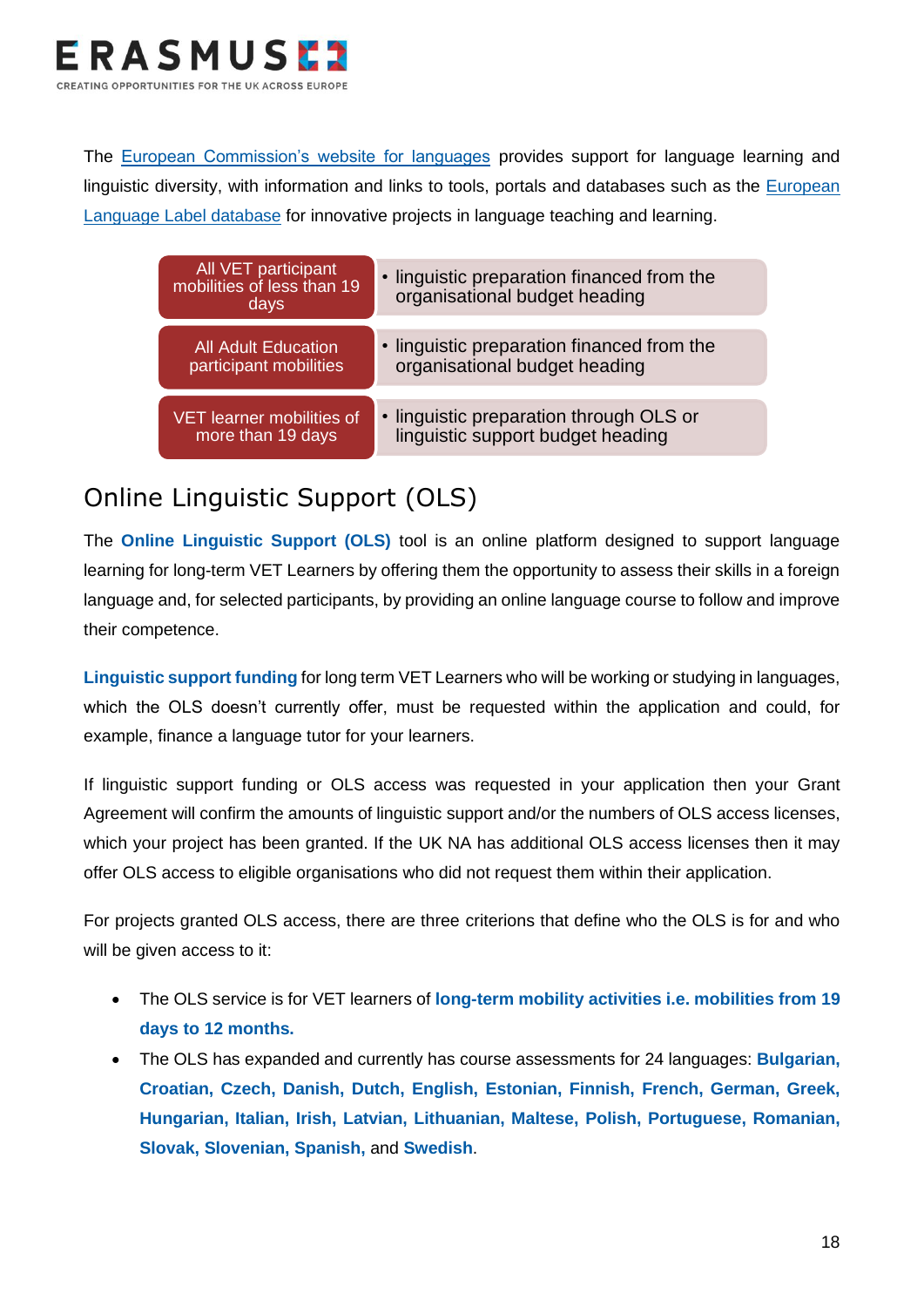

CREATING OPPORTUNITIES FOR THE UK ACROSS EUROPI

• Language courses are available at **all levels** for **Dutch, English, French, German, Italian,**  and **Spanish**. Language courses up to **B2 level** are available for **Portuguese**. Language courses up to A2 level are available for **Czech.** Language courses at **A1 level** are available for **Bulgarian, Croatian, Danish, Estonian, Greek, Finnish, Hungarian, Latvian, Lithuanian, Polish, Romanian, Slovak, Slovenian** and **Swedish**. Courses for more languages are likely to be developed in the future. Except for native speakers, participants using these languages as their **main language of instruction, work or volunteering** can be supported through the online service.

The OLS consists of mandatory language assessments, which take place before and at the end of the mobility. An optional online language course can to be followed in between the two language assessments.



If you have been granted OLS licenses the UK NA will arrange the necessary OLS access requirements for the assigned OLS contact person **provided in your application**. You will be allocated the number of assessment and course licenses detailed in your Grant Agreement by the UK NA. You will then be responsible for allocating these OLS access licenses to your participants, allowing them to complete language assessments or courses.

Further OLS information will be sent directly to projects with OLS access. Further guidance can also be found [on our website.](https://www.erasmusplus.org.uk/it-tools)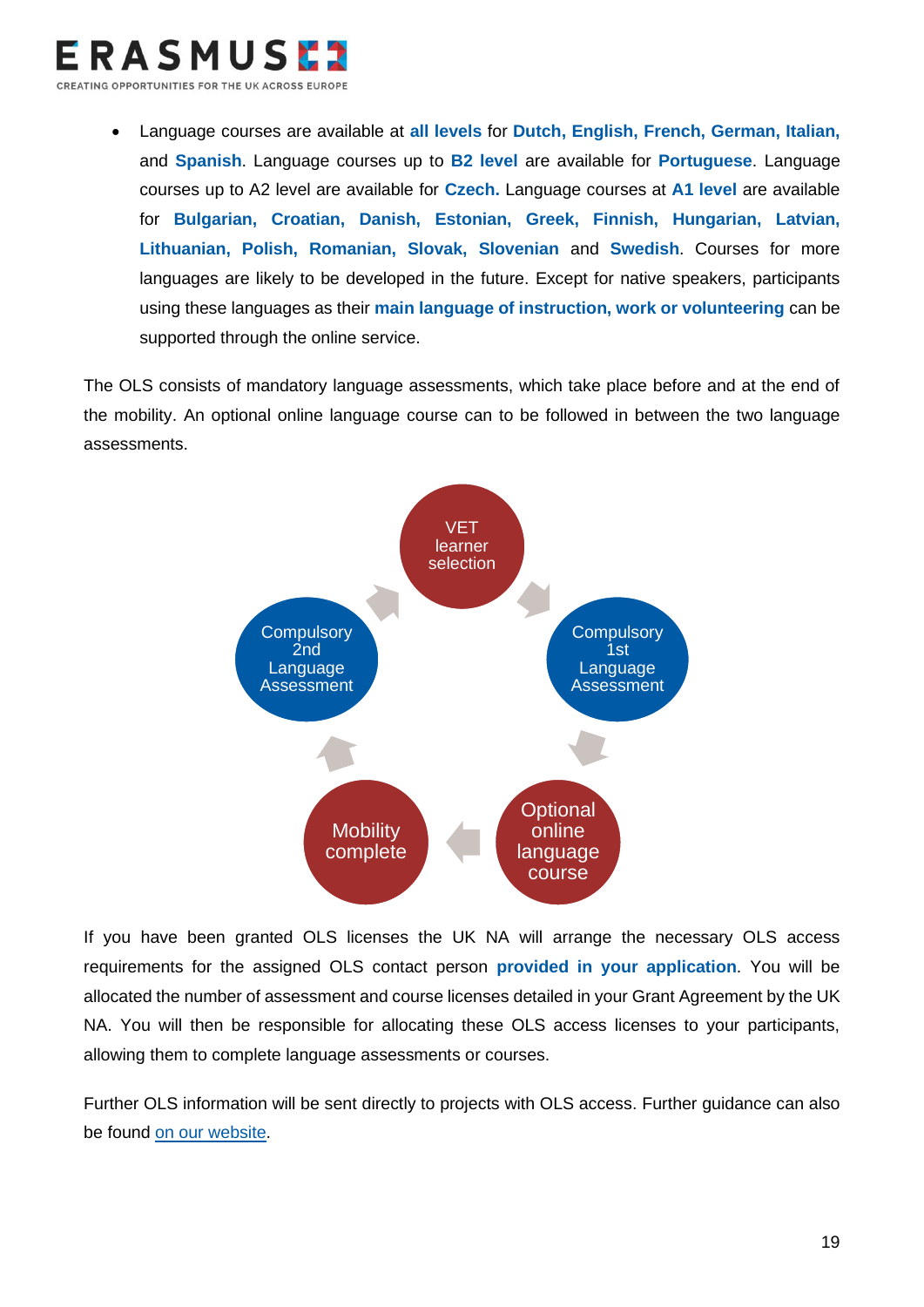

## <span id="page-20-0"></span>Recognition of Learning Outcomes

It is important that all placements are either formally or informally validated. It is best practice to accredit the time spent on placement through a course of study, but less formal methods are also acceptable such as certificates of achievement issued by the beneficiary or receiving organisations.

### <span id="page-20-1"></span>Europass

The UK NA recommends that all projects us[e Europass](http://www.uknec.org.uk/) to validate the participants time on placement. Europass is a European wide initiative that aims to help individuals present and document their skills and qualifications in a clear and transparent way throughout Europe. Europass consists of five documents, which enables potential employers to understand which subject(s) have been studied, what training has been completed and how much experience has been gained.

### <span id="page-20-2"></span>Language Recognition

The portfolio of Europass documents includes the **[Europass Language Passport](http://europass.cedefop.europa.eu/documents/european-skills-passport/language-passport)**, which provides a way of validating the skills gained on placement as well as adding information about other language training (either formal or informal) an individual may have received.

### <span id="page-20-3"></span>European Credit System for Vocational Education and Training (ECVET)

You may also be in a position to implement elements of **[ECVET](https://www.erasmusplus.org.uk/how-you-can-use-ecvet)** within your project. **ECVET is a European credit system designed for Vocational Education and Training in Europe**. The system is a technical framework which supports the transfer, recognition and accumulation of learning outcomes with a view to achieving a full or partial qualification. ECVET comprises a series of actions and tools that facilitate the process of learning recognition, irrespective of the country or system in which the learning actually took place. You may be able to address elements of ECVET within your project if you plan to engage in any of the following:

- **•** Produce a **Memorandum of Understanding** with your partner(s), which covers the assessment and validation of placements.
- **.** Implement Learning Agreements, which detail the learning duration and expected learner outcomes as well as how these will be achieved, and how they will be assessed, validated and recognized.
- **•** Work with your partners to decide what work undertaken by participants on placement will count as a unit or credit of learning.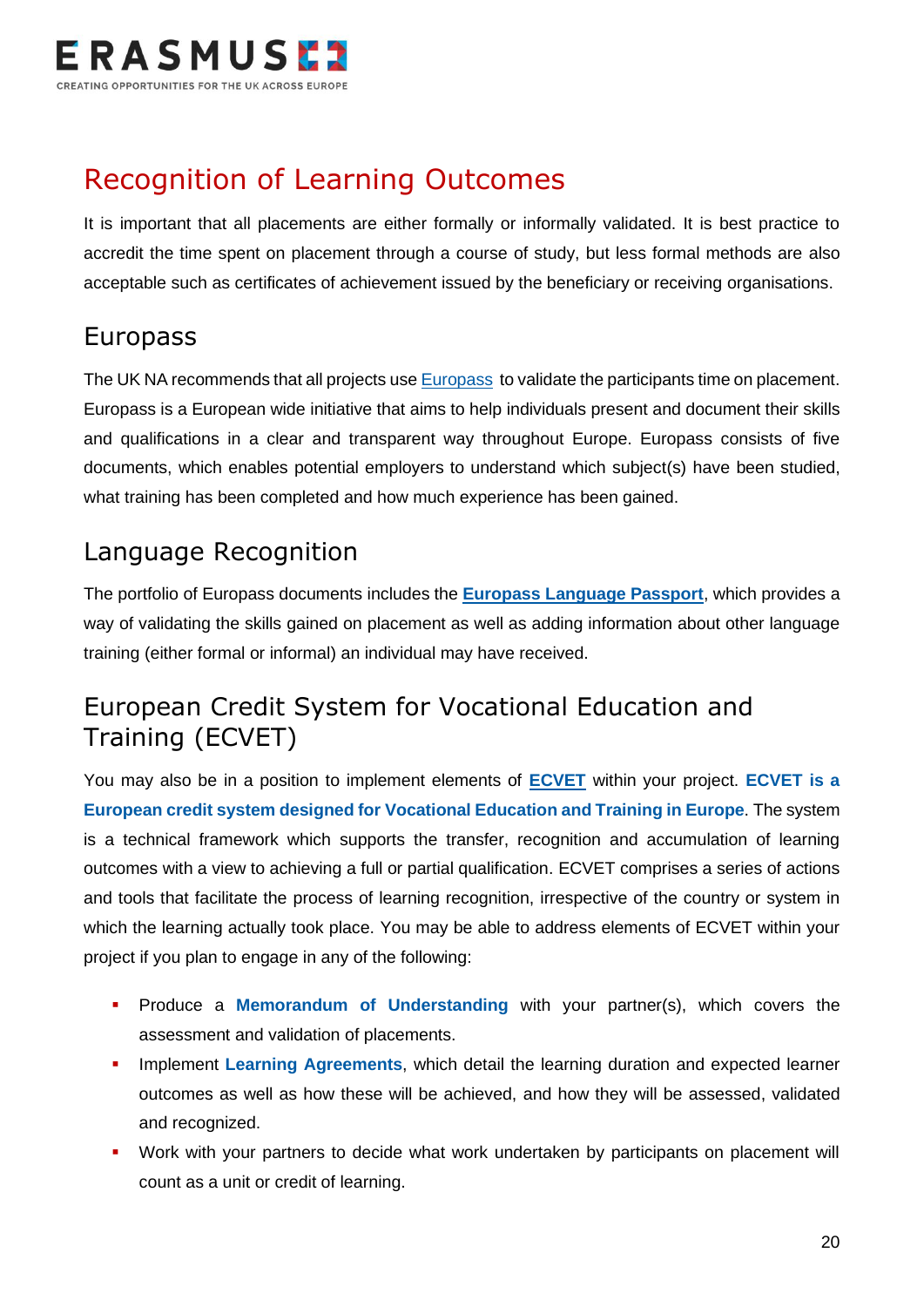

- Assess the learning that takes place during a placement.
- **•** Plan for learners to have a personal transcript detailing the activities and achievements from their placement.

**[ECVET](https://www.erasmusplus.org.uk/how-you-can-use-ecvet)** provides templates for producing a **Memorandum of Understanding** and for producing **Learning Agreements**.

**ECVET contributes to making recognised mobility an integrated part of individuals' learning pathways.** Quality-assured and well-documented learning means learners are better positioned to present acquired skills to employers. Formal recognition of learning acquired during a mobility period abroad improves the credibility of an international education and training experience.

In addition, Erasmus+ supports other EU transparency and recognition tools where relevant – in particular the **[European Qualifications Framework \(EQF\),](https://ec.europa.eu/ploteus/search/site?f%5b0%5d=im_field_entity_type%3A97) the [European Credit Transfer and](http://ec.europa.eu/education/ects/ects_en.htm)  [Accumulation System \(ECTS\),](http://ec.europa.eu/education/ects/ects_en.htm) the [European Quality Assurance Reference Framework](http://www.eqavet.eu/gns/policy-context/european-quality-assurance-reference-framework.aspx)  [\(EQAVET\)](http://www.eqavet.eu/gns/policy-context/european-quality-assurance-reference-framework.aspx) and [European Quality Assurance Register \(EQAR\)](https://www.eqar.eu/)**. A common purpose of these tools is to ensure that skills and qualifications can be more easily recognised, within and across national borders, in all sub-systems of education and training as well as in the labour market. For links to more information on European recognition tools please see the **European Commission's [Recognition of](http://ec.europa.eu/education/policy/strategic-framework/skills-qualifications_en.htm)  [Skills and Qualifications](http://ec.europa.eu/education/policy/strategic-framework/skills-qualifications_en.htm)** webpage.

### <span id="page-21-0"></span>Continuous Professional Development (CPD)

For staff mobilities, it is recommended that placements are validated as part of their Continuous Professional Development (CPD) plan within their home organisation. Further articles, events and resource links are available through the website of the **adult learning community [EPALE](https://ec.europa.eu/epale/) by searching 'CPD' in the Search area**.

## <span id="page-21-1"></span>Participant Withdrawals

It is important to ensure that you take all necessary steps to prevent participant withdrawals preplacement or mid-placement. This includes:

- **Managing expectations** to ensure that your participants know exactly what is expected of them whilst on placement.
- **•** Providing partners and receiving organisations with **clear information** regarding your participants, the proposed activities and intended outcomes.
- Implementing **good quality selection plans**, to ensure that you have involved the correct participants. The information you provide to participants from the outset of the programme,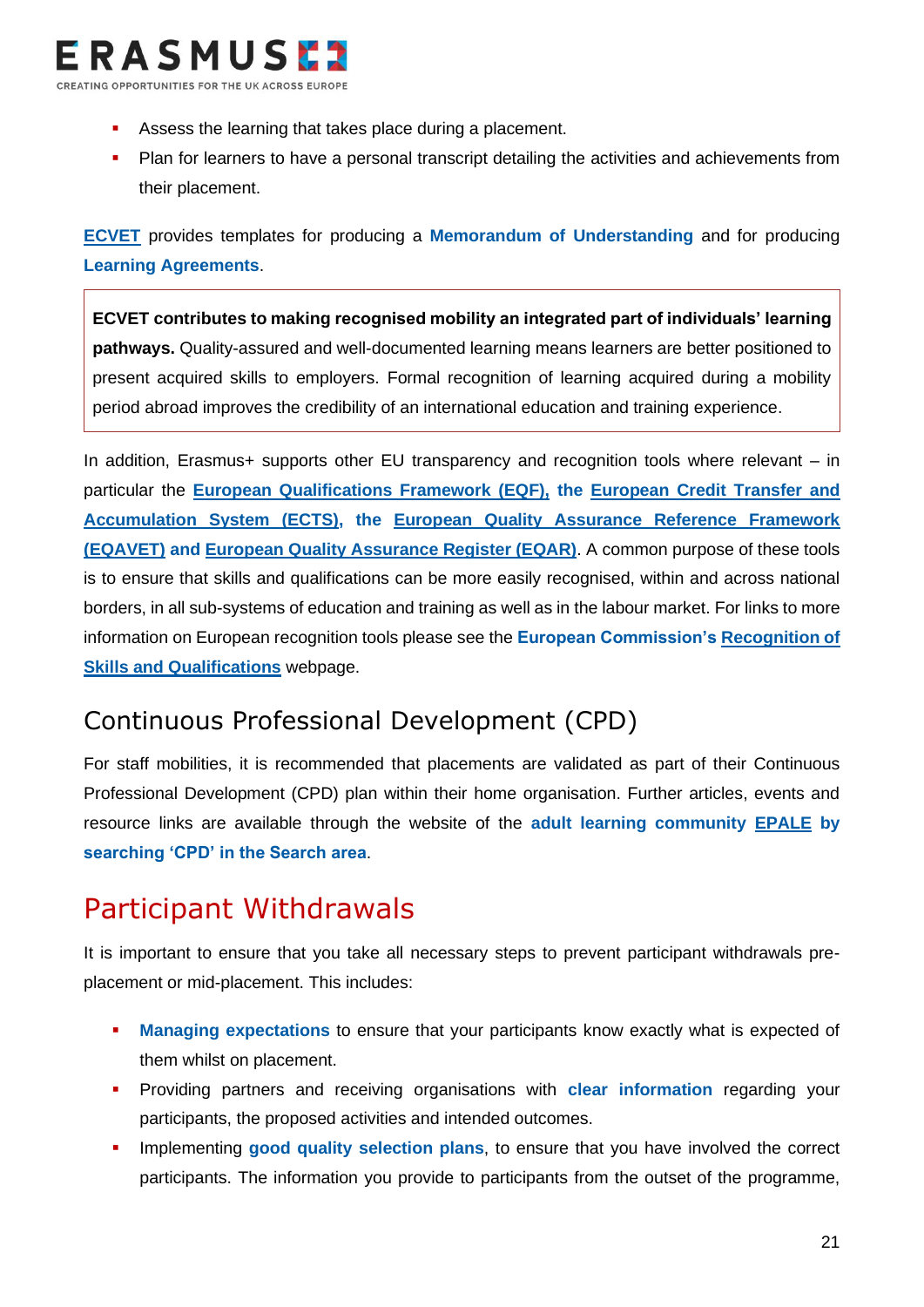

may influence their expectations. It would be good practice to conduct interviews as part of the recruitment process, to determine what participants want to achieve from their placement.

**• Preparing participants** thoroughly for their placement linguistically, culturally and practically.

Where the minimum duration has been completed, the UK NA may be able to reimburse costs for the completed days of the mobility. Should the minimum duration not be met, the UK NA will cover none of the costs associated with these participants and you should seek to make a claim through your insurance policy, in the first instance. If a participant decides of their own accord to leave their placement early, without a valid reason, you must follow the terms outlined in their participant agreement to attempt to recover any spent funds.

Only in exceptional circumstances, will the UK NA recognise the cause of withdrawal as *force majeure* and consider reimbursement of costs attributed to the withdrawal of participants. In all cases of participant withdrawal, you must contact your Project Officer at the UK NA to see if it is possible to submit a claim under one or more of the cost components within your grant agreement i.e. Organisational Support, Individual Support, Linguistic Support and/or Travel. If so, you must clearly explain in writing the reasons for the withdrawal. Your claim will be assessed by the UK NA who will determine whether it is justified based on the following:

- **•** Whether there is a genuine reason for the withdrawal;
- Whether you took reasonable steps to maintain the participant's involvement in the project;
- Whether you have exhausted all avenues to recover costs against the appropriate project insurance policies; and
- Whether the costs are genuinely non-refundable (i.e. pre-booked accommodation).

Your Project Officer will notify you of the UK NA's decision, and any next steps. If you are unable to demonstrate that reasonable steps were taken to avoid withdrawal, the UK NA reserves the right to request repayment of the corresponding part of the grant.

**In all instances you should try to recover costs attributed to the withdrawal of participants through the applicable insurance policies.** Evidence of being unable to claim costs against any insurance policies will need to be submitted to the UK NA.

## <span id="page-22-0"></span>Financial Management of your Grant

Your Erasmus+ grant is regarded as a contribution to your project costs, and is not intended to cover the total cost of running your project. Grants are awarded on a **per participant basis** under the following budget headings: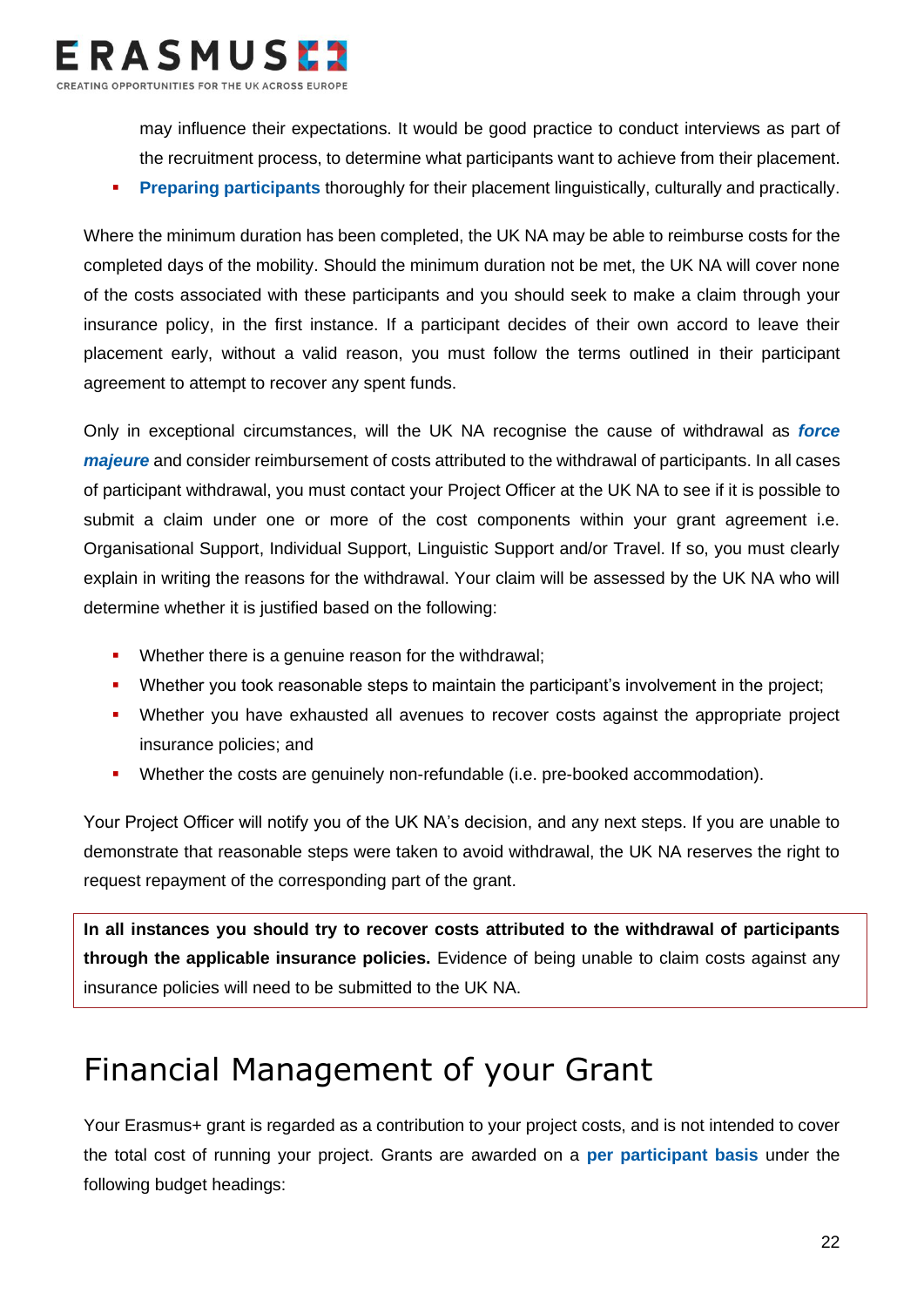

- **Organisational Support**
- **E.** Linguistic Support (VET learners only)
- Travel
- **•** Individual Support
- Course Fees (Adult Education only)
- **•** Special Needs Support (where applicable)
- **Exceptional Costs (where applicable)**

Throughout the project lifecycle you must ensure you have clear financial reporting mechanisms in place to manage your Erasmus+ grant. Evidence for all budget headings should be kept in case of an **audit** and you will be required to manage and report on your project finances via Mobility Tool+. You will not need to demonstrate the actual costs spent during your project except for Special Needs Support and Exceptional Costs, which are based on the actual expenditure, and Individual Support, which must be spent in full on each participant according to unit costs.

When you submit your Final Report you may be asked to submit evidence to demonstrate that the placement actually took place. In order to do this, you will need to submit a **declaration of attendance** from the receiving organisation containing the following information:

- Full name of the participant (which must match Mobility Tool+)
- **•** Purpose of the activity abroad
- **•** Placement start date (not including travel days)
- **•** Placement end date (not including travel days)
- Course title (adult education only, if applicable)
- **EXECUTE:** Signed in original by the receiving organisation
- **•** Include the Erasmus+ logo
- Receiving organisation letterhead of logo, where available

The UK NA has developed a template declaration of attendance, which you can find in Part 3 of the Handbook.

### <span id="page-23-0"></span>Financial Management Systems and Audit Requirements

It is a requirement that you set up an appropriate accounting system, which identifies all sources of funding, and expenditure relating to the project incurred during the duration of the Grant Agreement. The European Commission may request an external audit or wish to arrange a random inspection of project accounts after the project has been completed. **You are therefore required to keep all**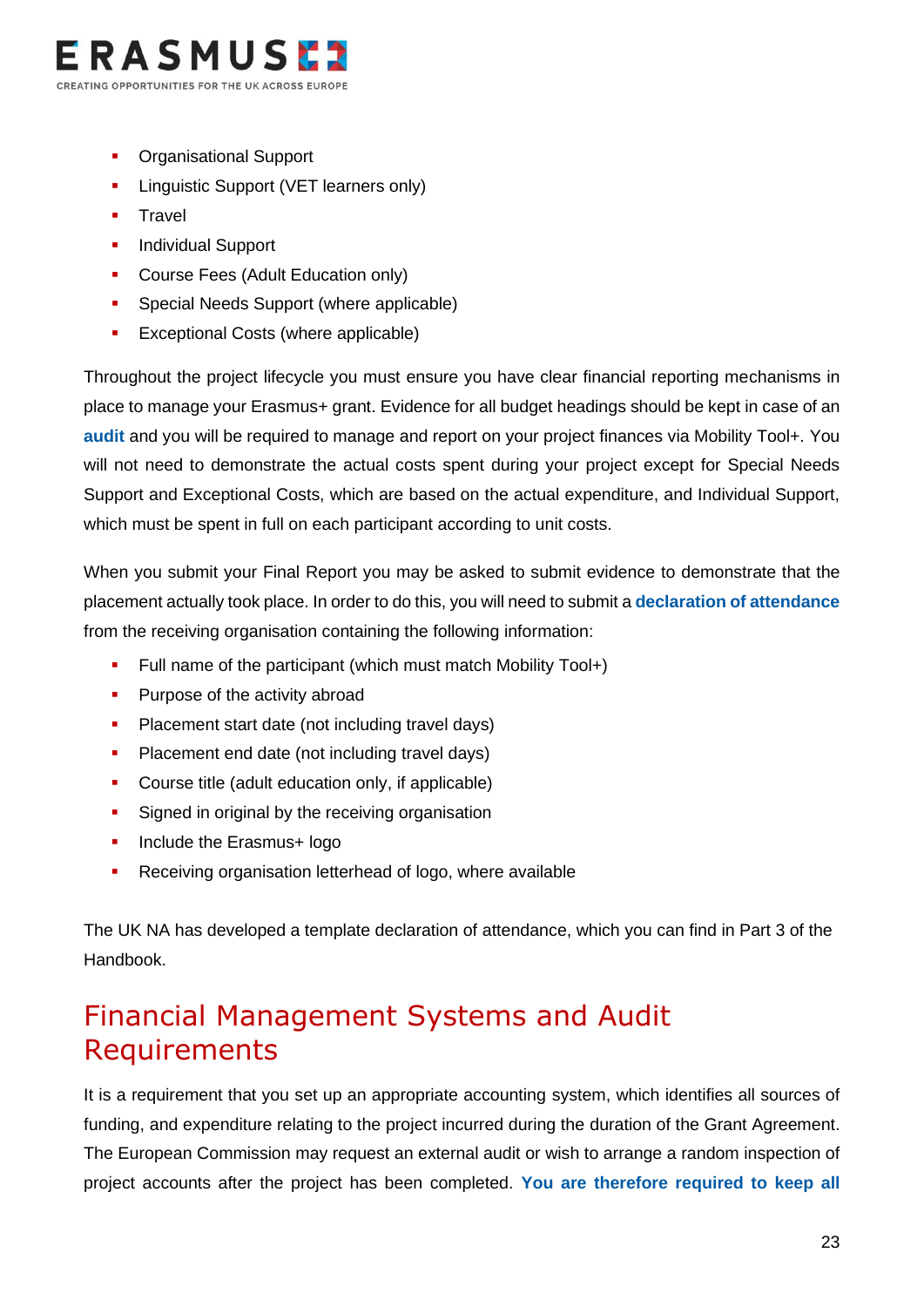

**original documents relating to the implementation and financial management of the project for a period of five years, or for up to three years for grants not exceeding €60,000**, after the final payment has been made. These documents are expected to be kept your organisations registered legal address. However, if your project is subject to checks and audits after the final payment or there are ongoing appeals and litigations, which last longer than the periods specified above, you must keep project-related documents until these processes have been closed.

## <span id="page-24-0"></span>Organisational Support

These funds form a contribution to any costs directly linked to the organisation, management and implementation of your KA1 project; excluding Travel and Individual Support for participants. Organisational support can be used to cover costs related to:

- The selection and preparation (pedagogical, intercultural and linguistic) of participants,
- **■** Monitoring and supporting participants during the mobility,
- Validating learning outcomes.
- **E** Support provided by accompanying persons.

Organisational Support is provided for both learners and staff. You also have the option, through agreements with your partners, **to share the Organisational Support funds awarded with those organisations that actually bear the costs**. Organisational Support will only be awarded for those participants who undertook an eligible mobility abroad and you will need to provide evidence at the Final Report stage demonstrating that the placement occurred. The following unit costs are applicable:

| <b>Number of Participants</b> | <b>Grant Awarded</b> |
|-------------------------------|----------------------|
| 1 to $100$                    | €350 per participant |
| More than 100                 | €200 per participant |

## <span id="page-24-1"></span>Travel

Travel is based on the distance travelled per participant and is defined as the cost of the **entire journey** from the UK point of origin to the receiving destination; including transfers and luggage costs. Travel is calculated according to the following rates, but will be automatically calculated for you on Mobility Tool+.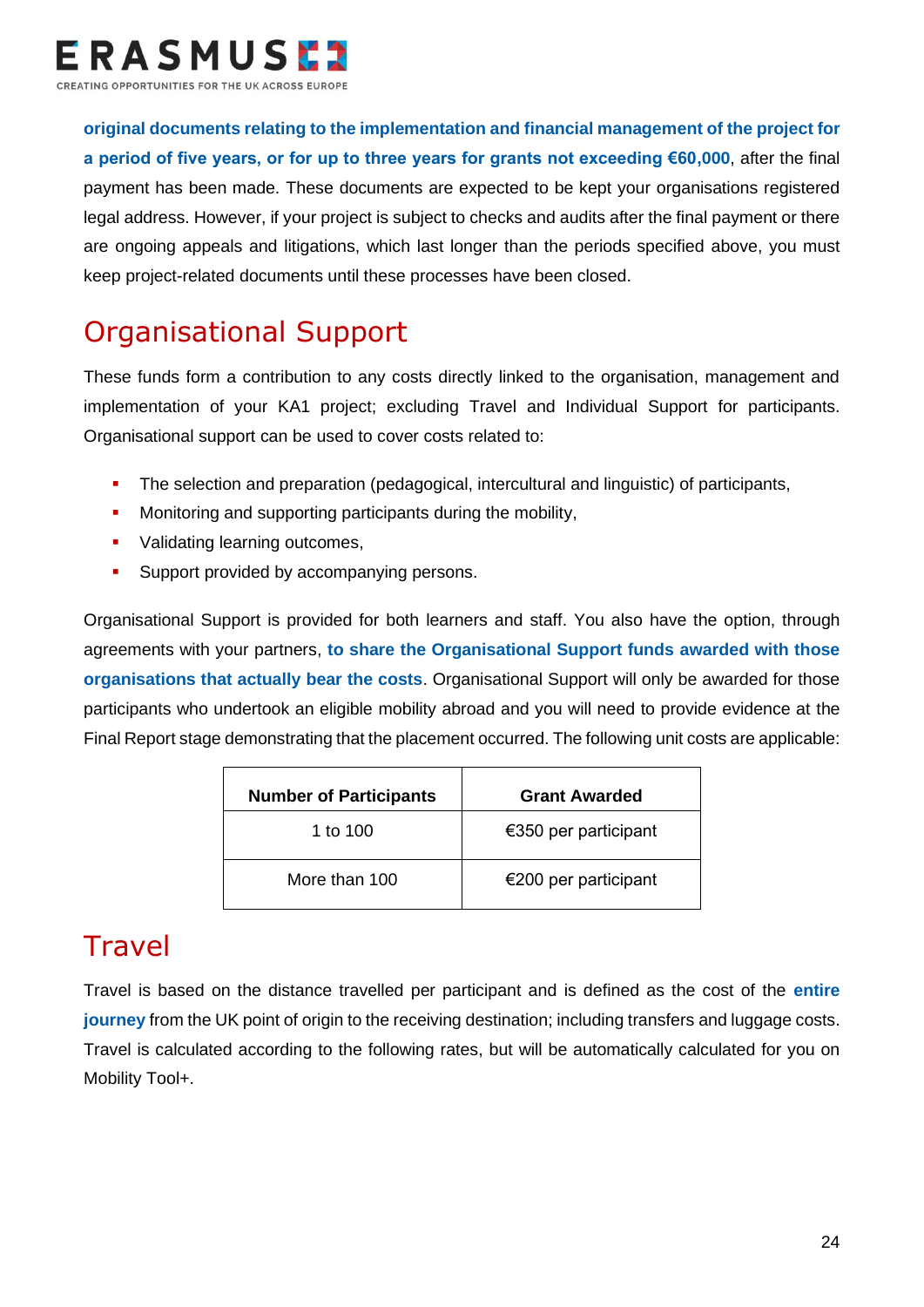

| <b>Travel Distance</b>    | Amount (for travel costs from place of origin to<br>the venue of the activity and return) |
|---------------------------|-------------------------------------------------------------------------------------------|
| Between 10 and 99 KM:     | 20 EUR per participant                                                                    |
| Between 100 and 499 KM:   | 180 EUR per participant                                                                   |
| Between 500 and 1999 KM:  | 275 EUR per participant                                                                   |
| Between 2000 and 2999 KM: | 360 EUR per participant                                                                   |
| Between 3000 and 3999 KM: | 530 EUR per participant                                                                   |
| Between 4000 and 7999 KM: | 820 EUR per participant                                                                   |
| 8000 KM or more:          | 1300 EUR per participant                                                                  |

You must report **the place of origin and the place of the mobility** venue on Mobility Tool+ for each mobility activity that took place. The 'place of origin' is the place where the beneficiary organisation is located in the UK and the 'venue' is the place where the receiving organisation is located. If a different place of origin or venue is reported, you need to give the reason for this difference in Mobility Tool+.

**You need to provide an explanation for each participant within Mobility Tool+ if they travel to or from a different location than the 'place of origin'**, for example from a different college campus.

It is important to note that travel bands will be verified at the Final Report stage, and if you have incorrectly selected a higher travel band this will be reduced and reflected in your final payment. You can check the correct travel band is being used by using the [European Commission's Distance](http://ec.europa.eu/programmes/erasmus-plus/tools/distance_en.htm)  [Calculator.](http://ec.europa.eu/programmes/erasmus-plus/tools/distance_en.htm)

## <span id="page-25-0"></span>Individual Support

Individual Support is defined as the **day-to-day costs** incurred by participants during the activity. This element of the budget is intended to help cover the costs of accommodation, insurance, food as well as local travel to and from the placement in the receiving country. Individual Support may be used by participants to cover any costs they incur whilst on mobility including cultural activities or for 'pocket money'.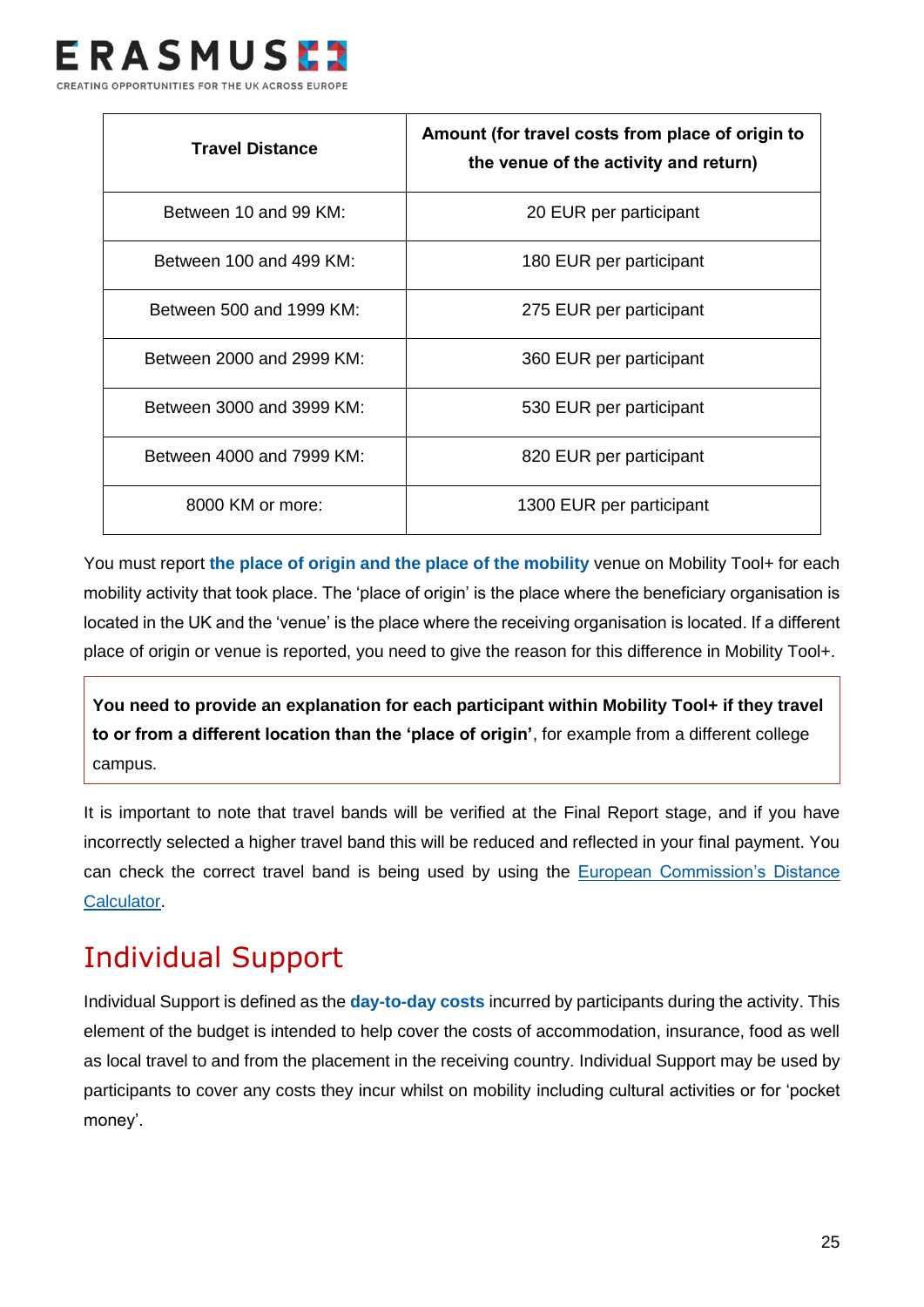

Individual Support is calculated on a **unit cost** basis and is payable according to the country of destination and the duration of the placement. **The full Individual Support amount must be spent on the participants.** 

**Each participant must receive the full amount of Individual Support they are entitled to according to the European Commission's unit costs.** Individual Support entitlements must be included in each participant's grant agreement and may be checked by the UK NA alongside evidence of actual Individual Support expenditure.

You must report the start and end dates of the mobility on Mobility Tool+ for each mobility activity that was awarded funding for 'Individual Support'. The Mobility Tool+ will calculate the amount for Individual Support based on the following unit cost rates. You can also indicate if you had a travel day on one or both sides of the mobility in which case you will receive Individual Support for those days as well.

Individual Support will only be awarded for participants who undertook an eligible mobility period.

| <b>Receiving Country</b>                                                                                               | <b>Learner Mobility</b><br>(maximum<br>allowance per day<br>per participant) |                                 | <b>Staff Mobility</b><br>(maximum<br>allowance per day<br>per participant) |                                |
|------------------------------------------------------------------------------------------------------------------------|------------------------------------------------------------------------------|---------------------------------|----------------------------------------------------------------------------|--------------------------------|
|                                                                                                                        | Days $1 -$<br>14                                                             | Day 15 -<br>12<br><b>Months</b> | Days 1-<br>14                                                              | Day 15 -<br>2<br><b>Months</b> |
| Denmark, Finland, Iceland, Ireland,<br>Liechtenstein, Luxembourg, Norway,<br>Sweden, United Kingdom                    | €120                                                                         | €84                             | €180                                                                       | €126                           |
| Austria, Belgium, Cyprus, France,<br>Germany, Greece, Italy, Spain,<br>Netherlands, Malta, Portugal                    | €104                                                                         | €73                             | €160                                                                       | €112                           |
| Bulgaria, Croatia, Czech Republic,<br>Estonia, Hungary, Latvia, Lithuania,<br>Poland, Romania, Slovakia, Slovenia, the | €88                                                                          | €62                             | €140                                                                       | €98                            |

The following tables show the unit costs per day in Euro for the different mobility activities: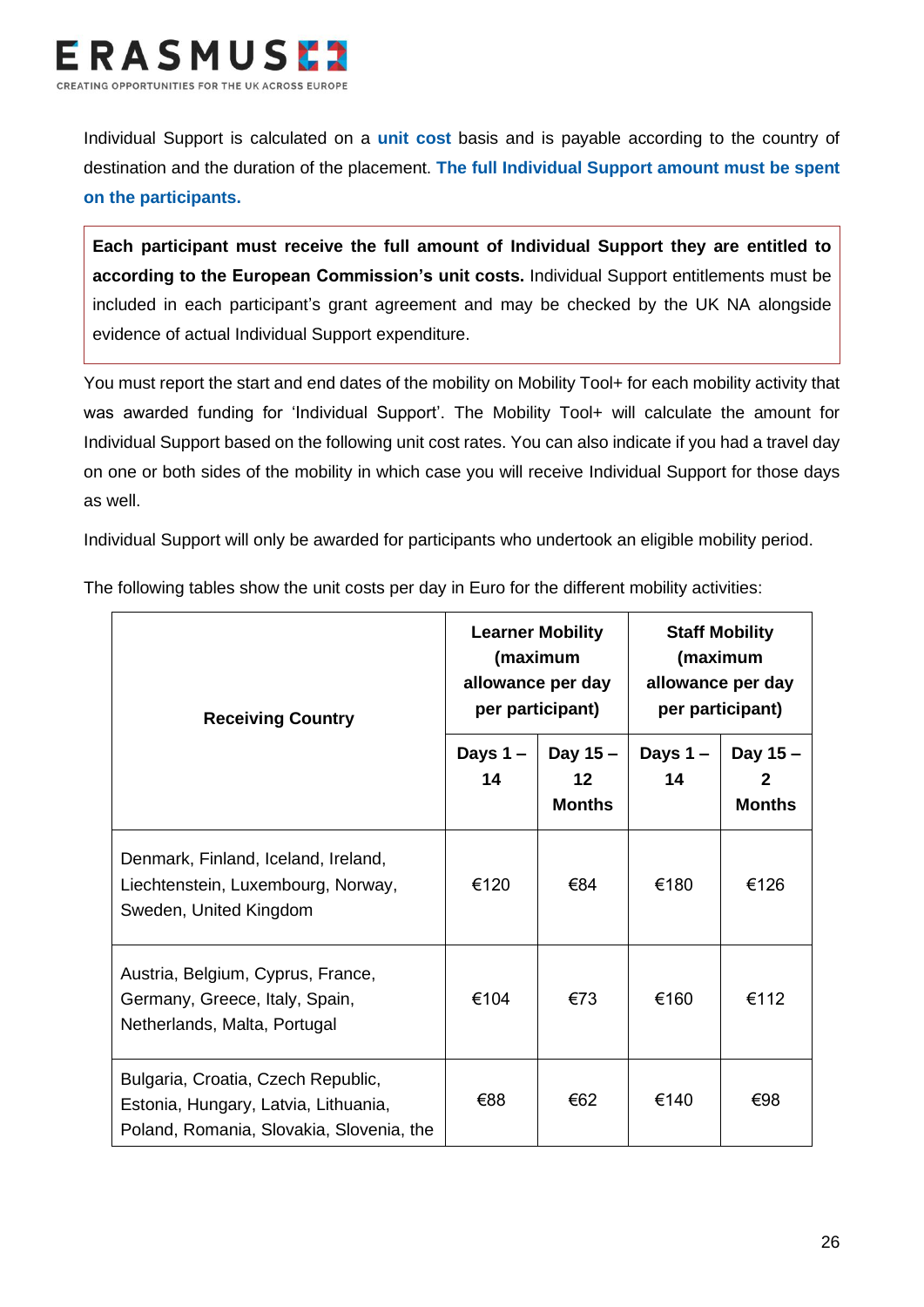

| former Yugoslav Republic of Macedonia, |  |  |
|----------------------------------------|--|--|
| ⊺urkey                                 |  |  |

When making payments to participants, you may do this in the form of a bank transfer, pre-paid payment cards or if this is not possible, in cash. Participants must receive 100% of the Individual Support funding awarded to them and this can be done in one or a combination of the following two ways.

You can either:

- **EXECT:** Transfer the allowances for Travel, Individual Support, Linguistic Support and Course Fees in full to participants so that they can make their own arrangements; **or**
- Make suitable arrangements on behalf of the participants in order to ensure appropriate travel, subsistence and linguistic support is given.

The UK NA strongly recommends that your records account for expenditure of Individual Support on an individual participant basis. Where you are incurring costs on behalf of the participant, any of the remaining Individual Support funds should be transferred to the participant.

**You must retain evidence of Individual Support payments to participants in all instances.**  This may be in the form of invoices for payments made directly to the supplier or in the form of signed receipts/bank transfers by the participant. During UK NA checks, the UK NA will require this evidence to be provided to identify if there has been any underspend of the unit cost. **Failure to demonstrate that each participant has received the full unit cost they are entitled to will result in the UK NA identifying ineligible costs which may lead to a partial or full recovery of your grant.**

The practice of pooling all subsistence costs for participants and distributing an average total is **not eligible** under the Erasmus+ programme. Participants must receive the full amount calculated for their placement activity. If cash payments are made to participants, you are required to obtain **signed receipts** from the individuals concerned. For longer-term placements, you should pay individual support allowances directly into participants' bank accounts in **instalments** and keep appropriate evidence of this expenditure.

The UK NA has developed a template for you to record a breakdown of Individual Support expenditure for each participant, which can be found in Part 3 of the Handbook.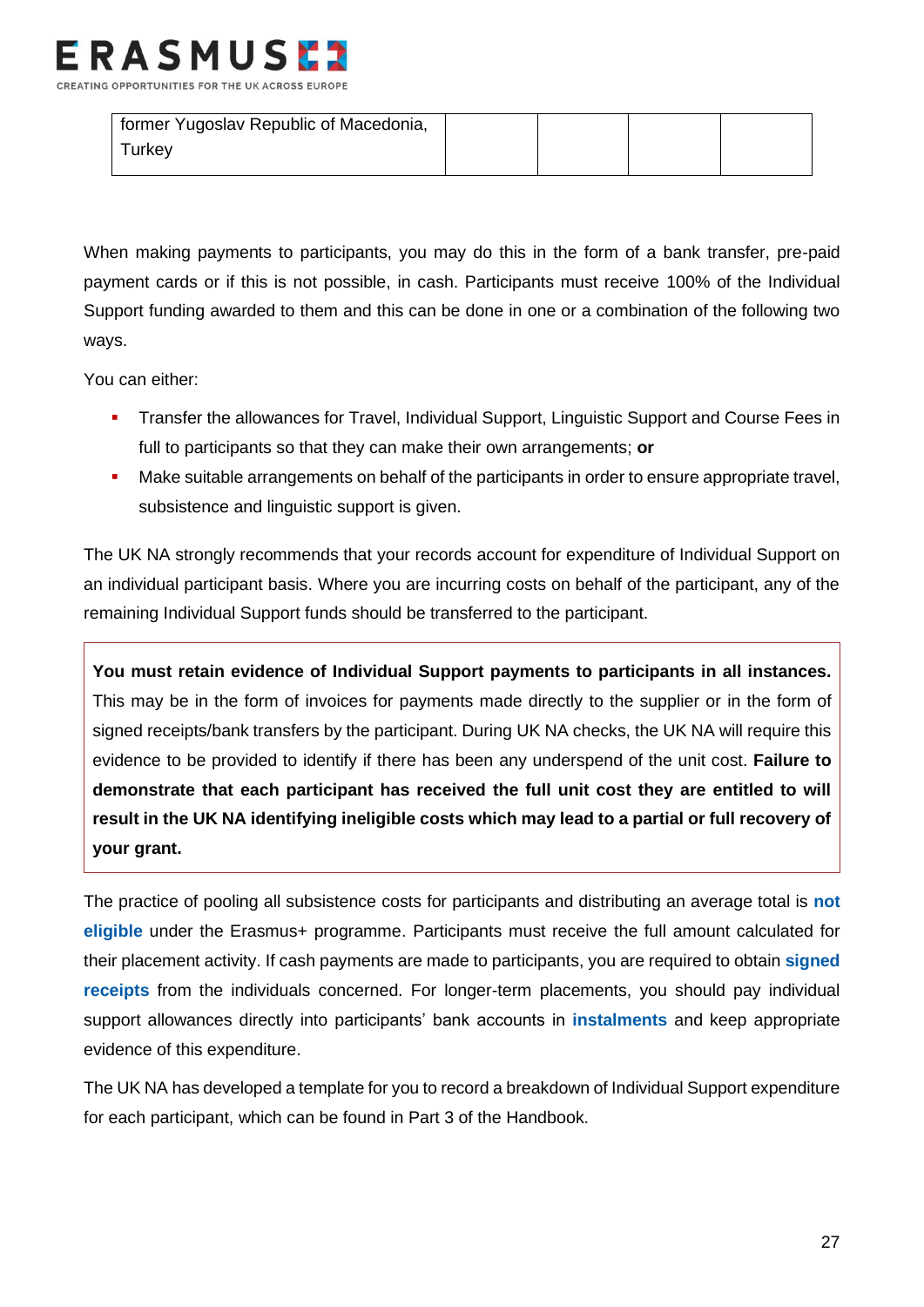

## <span id="page-28-0"></span>Course Fees

For **Adult Education** projects that involve participants enrolled onto a course for which a fee has to be paid, a unit cost of **€70 per day** is granted per participant, with a maximum of €700 per participant, regardless of how many courses they attended during the project. In order to include course fees funding, you should input the number of course days in the "**Course Fees No. Days**" field on Mobility Tool+, which will calculate the grant amount based on this unit cost. Reporting on the course days separately allows for instances where the duration of a mobility activity (as calculated based on the start and end dates you input) is different from the duration of the course, for example if the mobility lasts over a weekend but the course only takes place on weekdays. Only the actual days which the course takes place should be reported in the above field as these are the only days which can be considered for course fees funding.

Annex III of your Grant Agreement details what documents you will need to provide to evidence Course Fees.

### <span id="page-28-1"></span>Linguistic Support

For projects with **VET learners**, for languages not covered by the OLS, Linguistic Support can be claimed for mobilities lasting at least 19 days and consists of a unit cost of **€150 per participant**. Linguistic Support can only be given to participants who undertook language preparation in the language required for their mobility. You should use Mobility Tool+ to report whether or not language preparation was given to each participant using linguistic support funding. The Mobility Tool+ will calculate the grant amounts for linguistic support based on the unit cost.

The documents you will need to provide to evidence Linguistic Support depend on how the support was delivered. For example, whether you arranged for an external language tutor, purchased materials for participants, or delivered training internal. To make sure that you have the appropriate evidence, you should refer to Annex III of your Grant Agreement.

You can also find more information on the OLS and the language assessment on its dedicated [website.](https://erasmusplusols.eu/favicon.ico)

### <span id="page-28-2"></span>Special Needs Support

Where costs have been incurred for participant(s) with a disability or other specific needs, you will need to report actual costs in Mobility Tool+. In order to be able to edit the "Special Needs Support" fields you will need to tick the box named "**Participant with Special Needs**" next to the participant's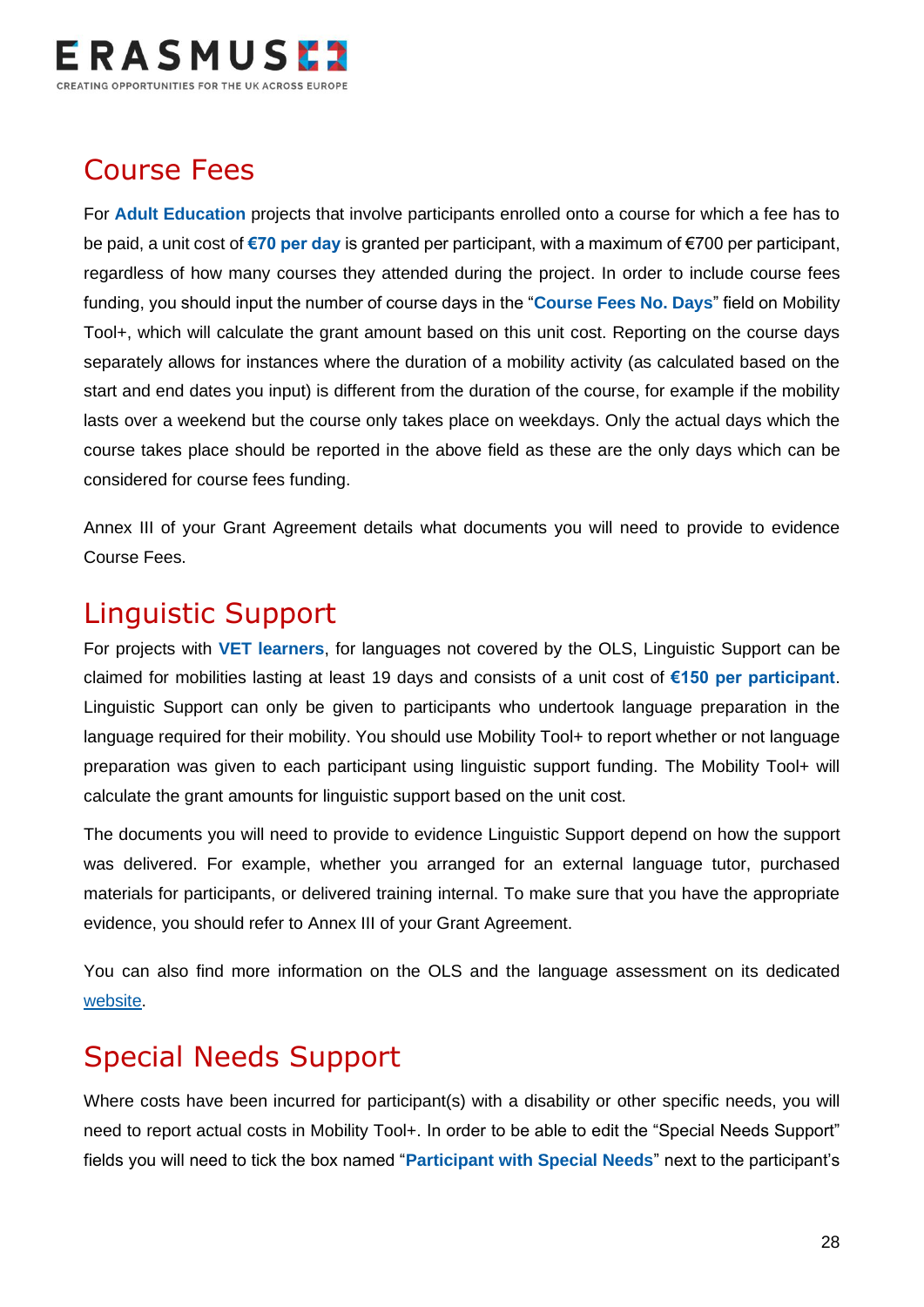

name. Within the "EU Special Needs Support Comments" box you will need to indicate whether you have been granted this funding as part of your Grant Agreement with the UK NA or if the funding has become available as a result of a budget transfer. You will also need to detail the type and total cost being claimed. If your project is selected for a UK NA check you may be required to provide the following (this is not an exhaustive list):

- **Copies of invoices** of the actual costs incurred, giving the name and address of the company issuing the invoice, as well as the amount, currency and date;
- **Evidence of payment**; and
- **EXECT:** Any other relevant documentary evidence, such as proof of special needs or disability.

## <span id="page-29-0"></span>Exceptional Costs

Exceptional Costs refer to any costs incurred to provide a financial guarantee to the UK NA, to cover expensive travel costs of participants where the travel grant unit cost does not cover 70% of the travel costs, or to directly support the participation of learners with **fewer opportunities** (VET mobility projects only). In order to claim Exceptional Costs, you should report the cost(s) incurred in Mobility Tool+ within the relevant mobility and comment on what the money was spent on in the "**Overall comments**" box. At the Final Report stage, you will be required to provide the following:

- **•** For costs related to participants with fewer opportunities: copies of invoices of the actual costs incurred, giving the name and address of the company issuing the invoice, as well as the amount, currency and date;
- For expensive travel costs for participants : proof of payment of the related costs on the basis of invoices specifying the name and address of the body issuing the invoice, the amount and currency, the date of the invoice and the travel route.. Up to 80% of the actual costs can be claimed at Final Report, i.e. if the total travel costs were €1,000, the maximum amount of eligible funding that could be requested would be €800.

As per **Annex III** of your Grant Agreement, you need to be able to provide electronic copies of the above supporting documents at the Final Report stage. You are recommended to upload scanned copies as annexes to your report.

## <span id="page-29-1"></span>Eligibility of Costs

Throughout your project, you need to ensure that the costs you incur are in line with the budget approved by the UK NA, as shown in Annex II of your Grant Agreement. If you wish to make changes to your budget during the project lifetime, please double-check which procedure you need to follow: (a) the rules for budget transfers set out in the Art. I.3.3 of your Grant Agreement, or (b) submitting a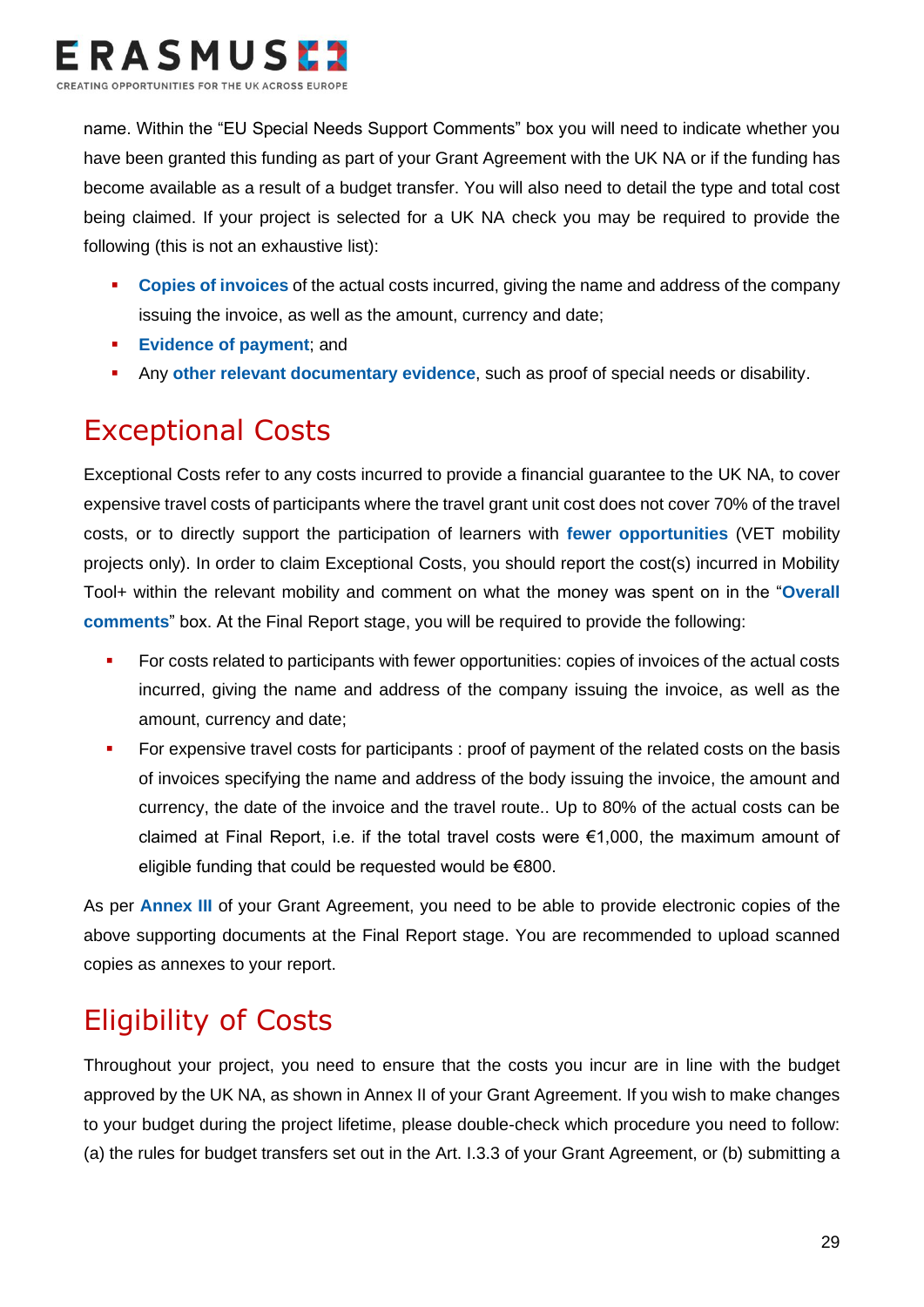

contract amendment request to your Project Officer at the UK NA. This will ensure that costs incurred are eligible on the basis of your revised budget.

The Grant Agreement and the 2019 Erasmus+ Programme Guide provide key information regarding the eligibility of costs. The following table points you to the direction of key sections within these documents that you should review.

Please note that VAT only relates to costs incurred under budget headings based on reimbursement of actual costs, i.e. Special Needs and Exceptional Costs. Please also note that indirect costs cannot be claimed under KA1 VET and Adult Education projects.

| <b>Topic</b>                                                                                                  | <b>Location of relevant information</b><br>in the grant agreement | <b>Location of relevant</b><br>information in the 2019<br><b>Programme Guide</b> |
|---------------------------------------------------------------------------------------------------------------|-------------------------------------------------------------------|----------------------------------------------------------------------------------|
| <b>Eligibility of costs</b><br>incurred under budget<br>headings based on unit<br>contributions               | Annex III, Art. I.2<br><b>General Conditions, II.19.1</b>         | p. 251, "Eligible costs"                                                         |
| <b>Eligibility of costs</b><br>incurred under budget<br>headings based on<br>reimbursement of<br>actual costs | Annex III, Art. II.2<br>General Conditions, II.19.1               | p. 251, "Eligible costs"                                                         |
| <b>Eligibility of project</b><br>activities                                                                   | Annex III, part III                                               | $VET: p. 50 - 51$<br>VMC: p.54<br>AE:p.69                                        |
| <b>Eligibility of Value</b><br><b>Added Tax (VAT)</b>                                                         | General Conditions, Art. II.19.4                                  | p. 251, "Value Added Tax"                                                        |
| Ineligible costs                                                                                              | General Conditions, Art. II.19.4                                  | p. 251 - 252, "Ineligible Costs"                                                 |

<span id="page-30-0"></span>**Please do not hesitate to contact your Project Officer at the UK NA if you have any questions concerning your project budget,** especially if you are considering a budget transfer.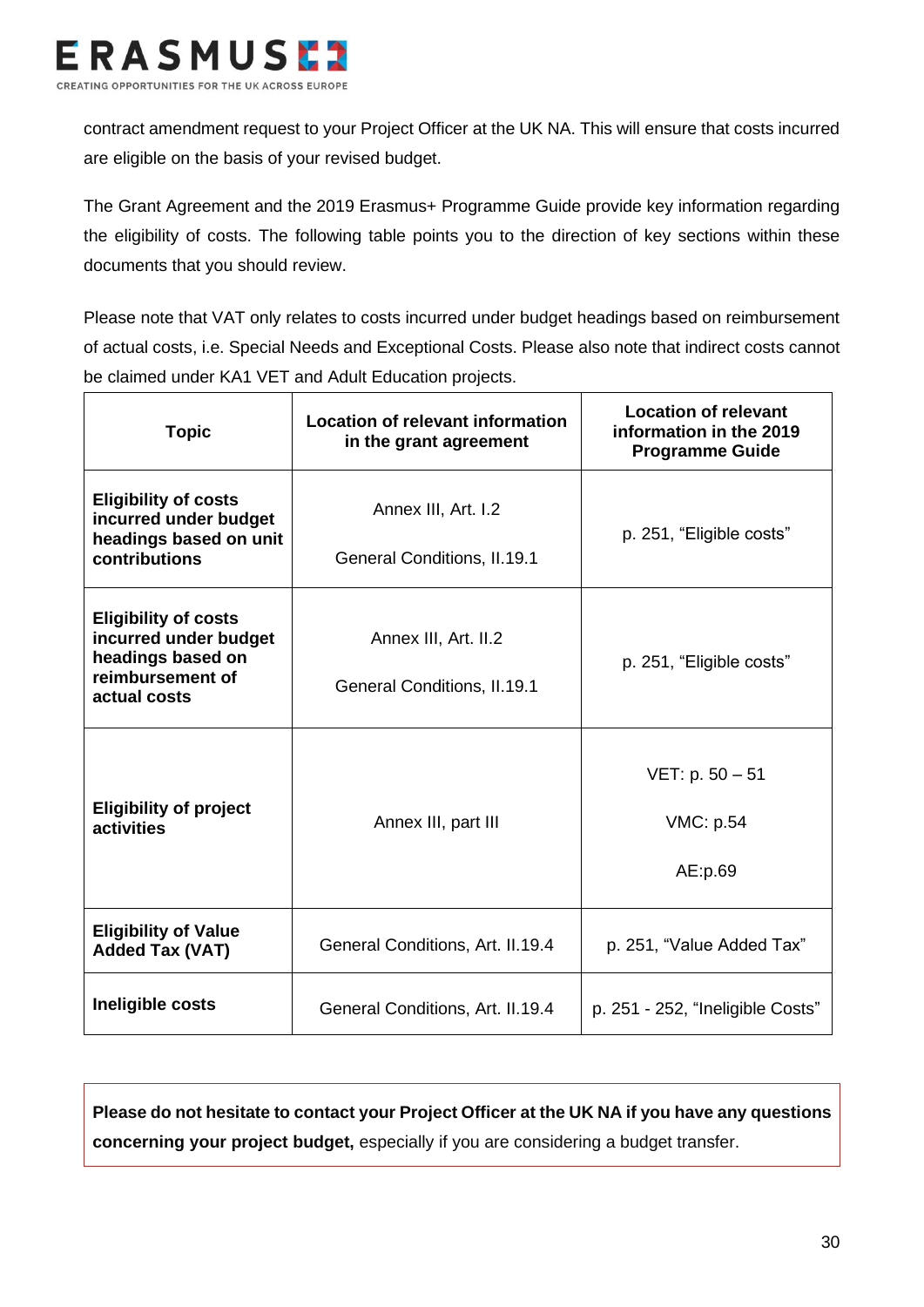

## **Subcontracting**

**Your organisation and staff** are expected to undertake the project management and implementation of your Erasmus+ project. These **core tasks cannot be sub-contracted** as outlined in Article II.10 of the General Conditions contained in Annex I of your Grant Agreement.

Under Article II.11, the General Conditions outline the additional conditions, which need to be followed if you do find that you want to subcontract tasks forming part of the project and should be read before entering in to any subcontracting arrangements. Page 259 of the 2019 E+ Programme Guide also provides information on sub-contracting and the award of procurement contracts.

If someone directly employed by the applicant organisation, sending organisation or intermediary partner within a national mobility consortium, is not managing your project then the UK NA will consider them a sub-contractor and therefore the applicant organisation must comply with the relevant articles in order for their activities to be viewed as eligible.

Furthermore, **activities that a sub-contracted organisation or individual can deliver in the project is also limited to non-core project activities**.

**Payments for contributions in kind from third parties are not eligible under the financial rules of the programme.** For example, any work carried out on your behalf to support submitting an application cannot be paid for by any part of the grant from your successful application.

## <span id="page-31-0"></span>Managing Changes

Your 2019 KA1 project has been assessed and approved by the UK NA based on the information you provided in your original grant application. To ensure equal treatment of applicants, it is important that the project you deliver deviates as little as possible from the assessed application. However, we understand that sometimes, despite the best intentions, changes happen. **Your Grant Agreement covers some changes whilst others you must request from the UK NA who will assess and inform you if the change can be implemented**.

<span id="page-31-1"></span>**There is no guarantee that the UK NA can approve a change to your project** so it is very important to speak to your Project Officer as soon as you identify any potential changes.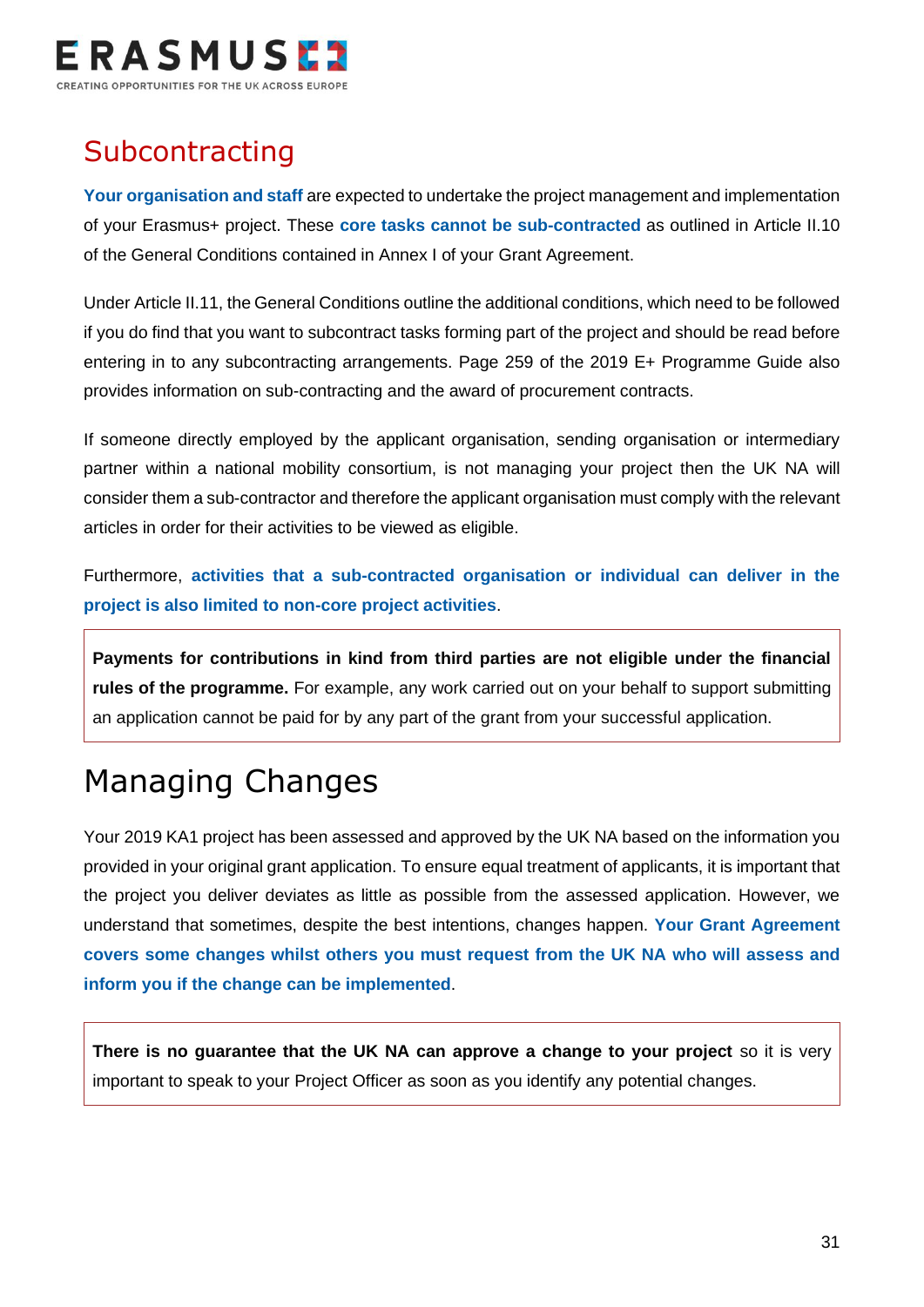

## Budget Transfers

Within your KA1 project, you are able to transfer certain elements of your grant between the different budget headings without submitting a formal contract amendment request to the UK NA for approval. Budget transfers offer flexibility to increase mobility numbers or give favour to certain types of mobility activities and Special Needs Support; **these transfers to and from different budget categories are percentage-based and as the beneficiary, you will be responsible for calculating the maximum transferable amount**.

Article I.3.3 of your Grant Agreement details the types of budget transfers that you are able to do that do not require a formal amendment of your Grant Agreement. Generally, this allows you to transfer between budget headings that are both based on unit costs or from a budget heading based on unit costs to one based on actual costs. As a rule you cannot transfer from a budget heading based on actual costs to one based on unit costs. **Each type of budget heading also has fixed limits based on a percentage of the overall amount for the budget heading in question**. The following tables highlight the budget transfers which are allowable:

| <b>Budget Category/Activity type</b>                                                                                           | <b>Budget transfers permitted</b>                                                                                                                                                          |
|--------------------------------------------------------------------------------------------------------------------------------|--------------------------------------------------------------------------------------------------------------------------------------------------------------------------------------------|
| <b>Organisational support</b>                                                                                                  | 0% - This budget category cannot<br>be increased                                                                                                                                           |
|                                                                                                                                | 100% can be transferred into Travel<br>and/or individual support for VET<br>learners, VET/AE<br>staff/accompanying persons                                                                 |
| <b>VET Staff mobility (Travel, Individual Support budget)</b>                                                                  | Can be increased by 20% across<br><b>Travel and Individual Support</b>                                                                                                                     |
|                                                                                                                                | Funds can be transferred into VET<br>learner budget (No limit)                                                                                                                             |
| <b>VET ErasmusPro activities (Organisational Support,</b><br><b>Travel, Individual Support and Advanced Planning</b><br>Visit) | Can be increased by 20% over all<br>budget categories (N.B. The<br>Organisational Support budget may<br>only be increased with the addition<br>of participants on ErasmusPro<br>mobilities |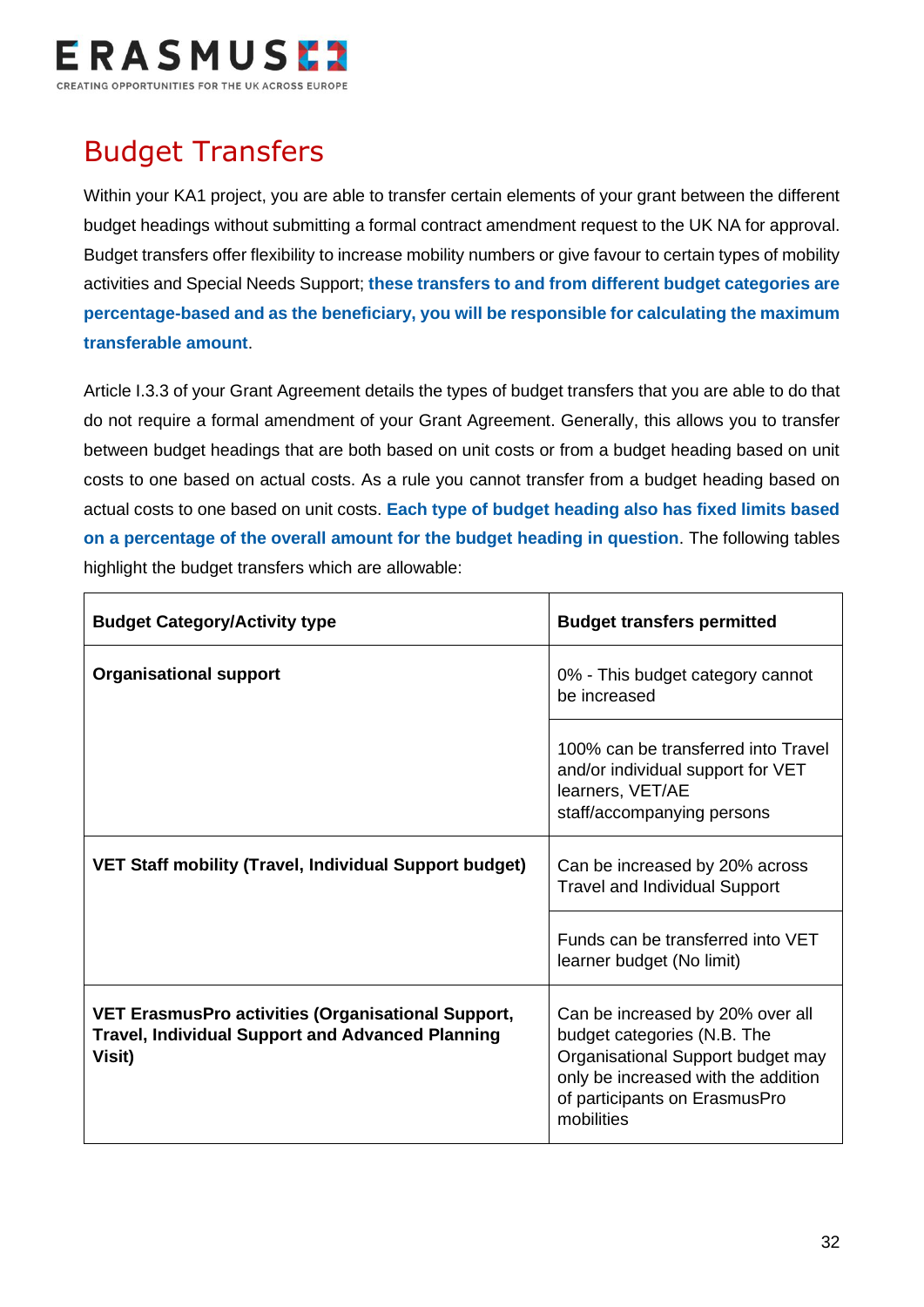

<span id="page-33-0"></span>

|                                                                | A maximum of 20% of the total<br>Funds initially allocated for<br>ErasmusPro<br>activities (Organisational Support,<br>Travel and Individual Support,<br>including funds allocated to<br>Advance Planning Visits) may be<br>transferred to other types of<br>activities. |
|----------------------------------------------------------------|--------------------------------------------------------------------------------------------------------------------------------------------------------------------------------------------------------------------------------------------------------------------------|
| <b>VET Short-term learner mobility</b>                         | Any limit to increase of funds into<br>this activity budget                                                                                                                                                                                                              |
| AE staff mobility (travel, individual support, course<br>fees) | Up to 50% can be transferred<br>between these travel, individual<br>support and course fee budget<br>categories.                                                                                                                                                         |
|                                                                | 100% of the funds allocated to<br>organisational support can be<br>transferred to other budget<br>categories                                                                                                                                                             |
|                                                                | Funds can be transferred from any<br>budget category to special need<br>support and exceptional costs<br>covering financial guarantee or<br>expensive travel costs, even if<br>initially no funds were allocated to<br>these categories.                                 |
| <b>Exceptional Costs</b>                                       | No funds can be transferred out of<br>this budget (VET only)                                                                                                                                                                                                             |
|                                                                | Any increase is permitted.                                                                                                                                                                                                                                               |
| <b>Special Needs</b>                                           | No funds can be transferred out of<br>this budget (VET only)                                                                                                                                                                                                             |
|                                                                | Any increase is permitted.                                                                                                                                                                                                                                               |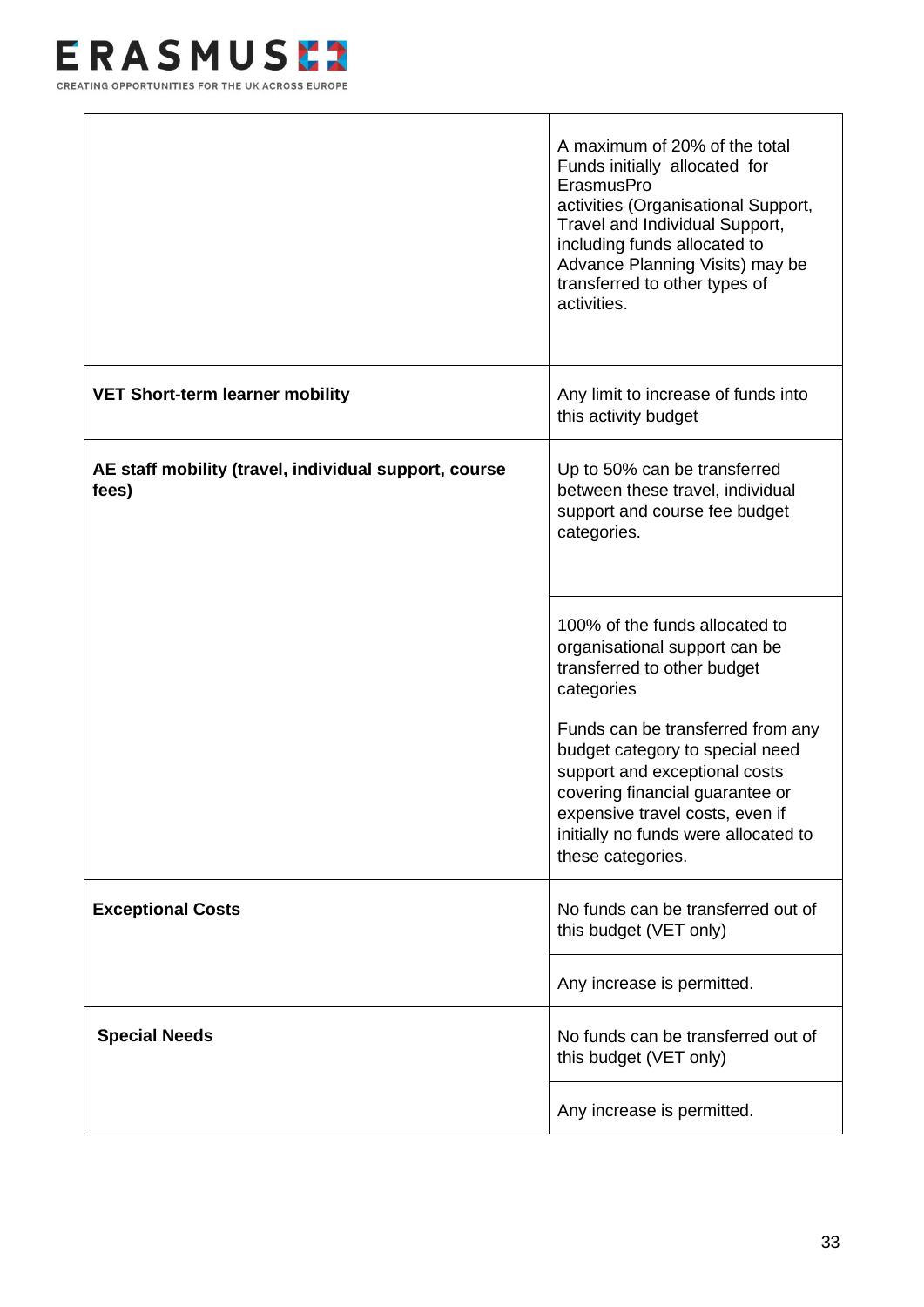

### 'Force Majeure' clause

We are aware that, due to Coronavirus, project activity may have been postponed or cancelled. Project activities arranged before the UK lockdown that were adversely affected by Coronavirus may be deemed to be a force majeure, and any project costs incurred that cannot be recovered may be covered by your Erasmus+ Grant Agreement subject to the approval of the UK National Agency.

We appreciate Coronavirus remains active and it is therefore difficult to progress with your project with any degree of certainty.

To incur project costs at this uncertain stage of Coronavirus may no longer be deemed to be force majeure and may not be covered by your Erasmus+ Grant Agreement.

Therefore before booking travel, accommodation or any other activities in relation to your project, you are strongly advised to check the relevant government guidance and support channels e.g. <https://www.gov.uk/coronavirus> and to review and accept all risks attached to advanced bookings.

You must ensure the health and safety of your participants remains at the forefront of all decisions you take, together with the ability of your organisation to cover any costs incurred should placements not proceed as planned.

### Changes not covered by the Grant Agreement

If you need to make a change that is not covered by the Grant Agreements budget transfers you can make a request to the UK NA by contacting your Project Officer, who will provide you with the correct form to complete and return to the UK NA, electronically.

Changes such as updating your contact details or bank details will be a minor change that will only require you to notify the UK NA with the new information. **It is important to inform the UK NA of these minor changes, so that we are able to contact you with pertinent information and for example, so any payments are not delayed.**

However, some changes are seen as significant and as having the potential to call into question the original application assessment decision. In these cases, you would need to submit a detailed justification about the change and the impact it would have on the project. For significant changes, the UK NA will undertake an assessment of the information you provide in conjunction with your initial application and its assessment. **You should also bear in mind that there is no guarantee that the**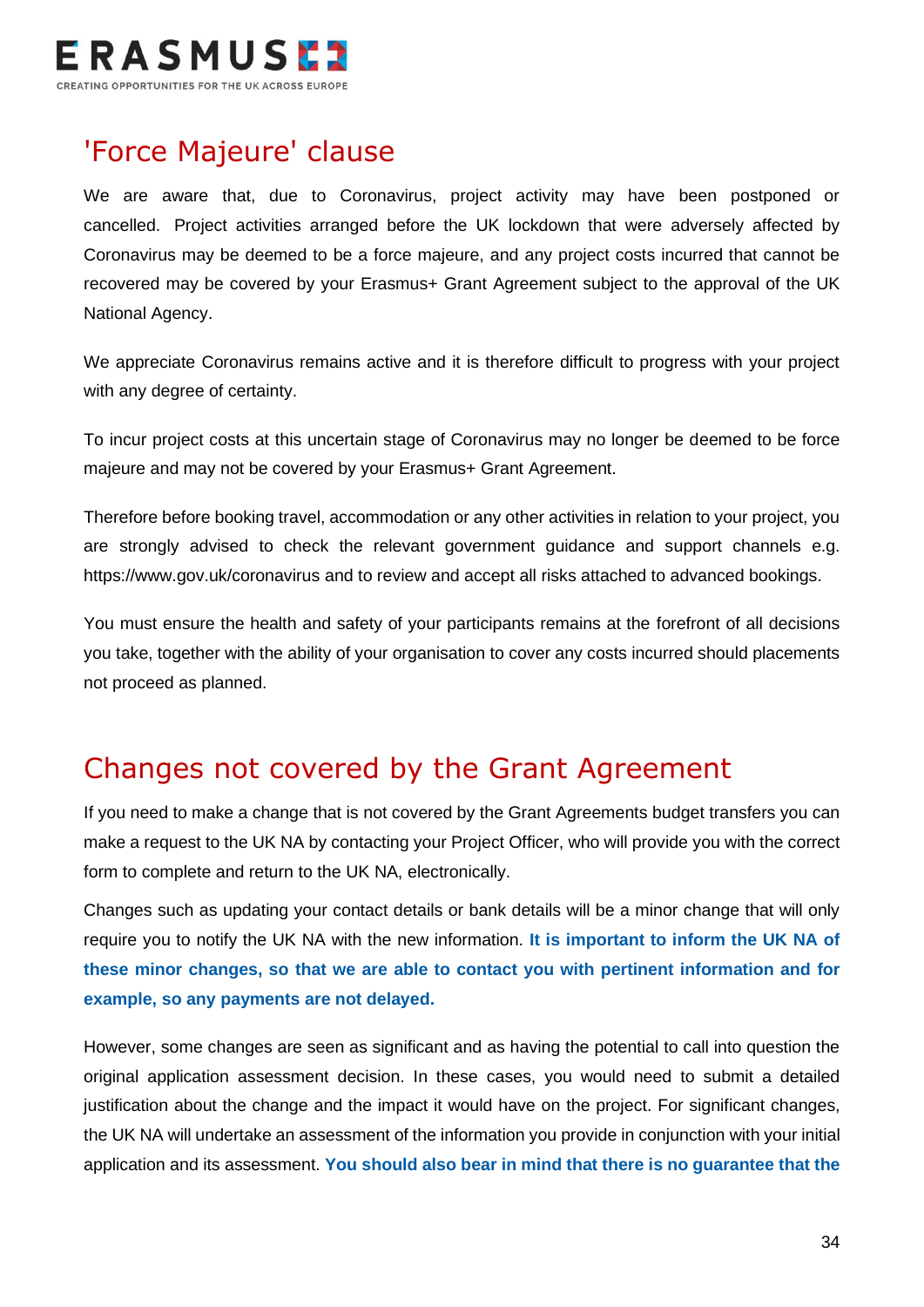

**UK NA will be able to approve your request** so it is very important that you stay in touch with your Project Officer during your project especially at the first sign of any potential changes resulting in an amendment. Any requested changes will be assessed against the approved application and the focus of the specific project. This means that an amendment could be approved for one project but not for a different one. **Previous approval does not set a precedent for future requests**. However, all projects are permitted to request the same changes.

**The NA has 45 days to consider any contract amendments.** The UK NA must receive any request for amendment at least one month before the intended implementation of the change(s) in order to allow sufficient time for approval.

The UK NA is unable to process a significant amendment request during the last month of project activity in accordance with European Commission guidance, therefore you should ensure that your project is on track and no changes need to be made in advance of this.

You should not action any changes until you have received written confirmation from the UK NA **(verbal agreements are not binding by either party)**. For minor changes, the UK NA will provide written approval by formal letter. For significant changes, a supplementary pages of your Grant Agreement will be issued to you that will need to be signed in the same way as your original Grant Agreement. Should you proceed with these changes before receiving authorisation to do so, the UK NA has the right to request repayment of the corresponding part of your grant.

Changes to the project duration cannot been accepted, whereas changes to the project' start and end dates can be processed when duly justified.

## <span id="page-35-0"></span>Monitoring Activities

Monitoring falls on both the UK NA and yourself as the beneficiary. You will be accountable to the UK NA for the implementation of the project, the use of funding awarded and for the Individual Support amounts paid to participants.

#### **Your role for monitoring is also detailed within your Grant Agreement beginning in Article I.4 and running throughout the Grant Agreement and annexes.**

As the UK NA, we monitor to see that your project and your activities are firstly compliant and secondly eligible, in line with your Grant Agreement. This covers the activities of your project, the financial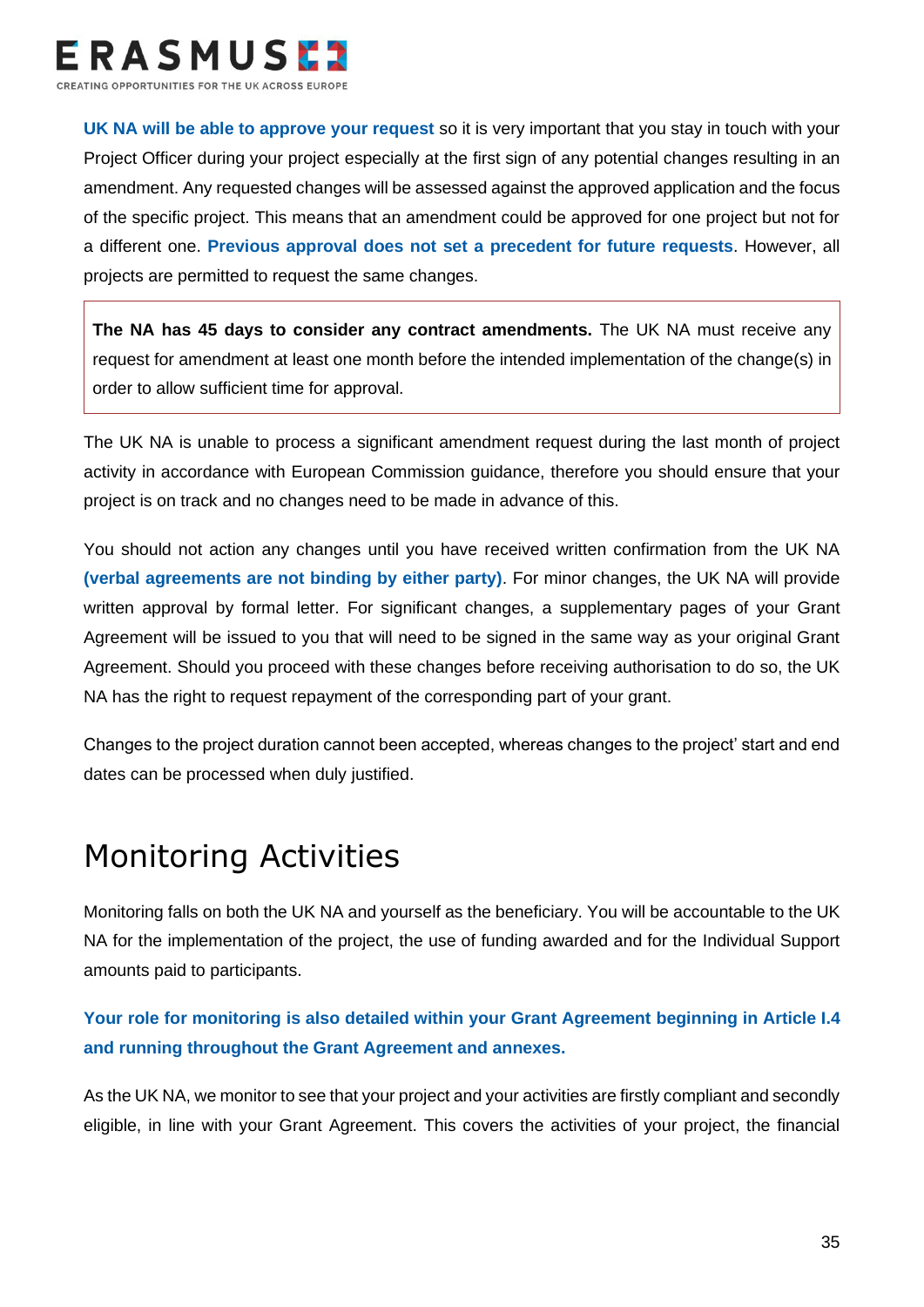



Your Grant Agreement details what you need to have in place regarding the level of monitoring and support in order to ensure the safekeeping of your participants and also help you to understand the expectations that we have of you as the beneficiary.

## <span id="page-36-0"></span>Project Monitoring

When it comes to monitoring your project, you will need to ensure that it is progressing in line with your application. Has anything changed, or are you experiencing any issues that may mean your project will not go exactly as planned in your application? Sometimes the dates mentioned for key milestones within your project have not proven practical as anticipated. This can happen from time to time but is this going to negatively impact the next phase of your project?

As the coordinating organisation, your role in monitoring also includes ensuring that you are compliant with your Grant Agreement and application and are adhering to the roles and responsibilities that you set out in your application and agreed with your project partners.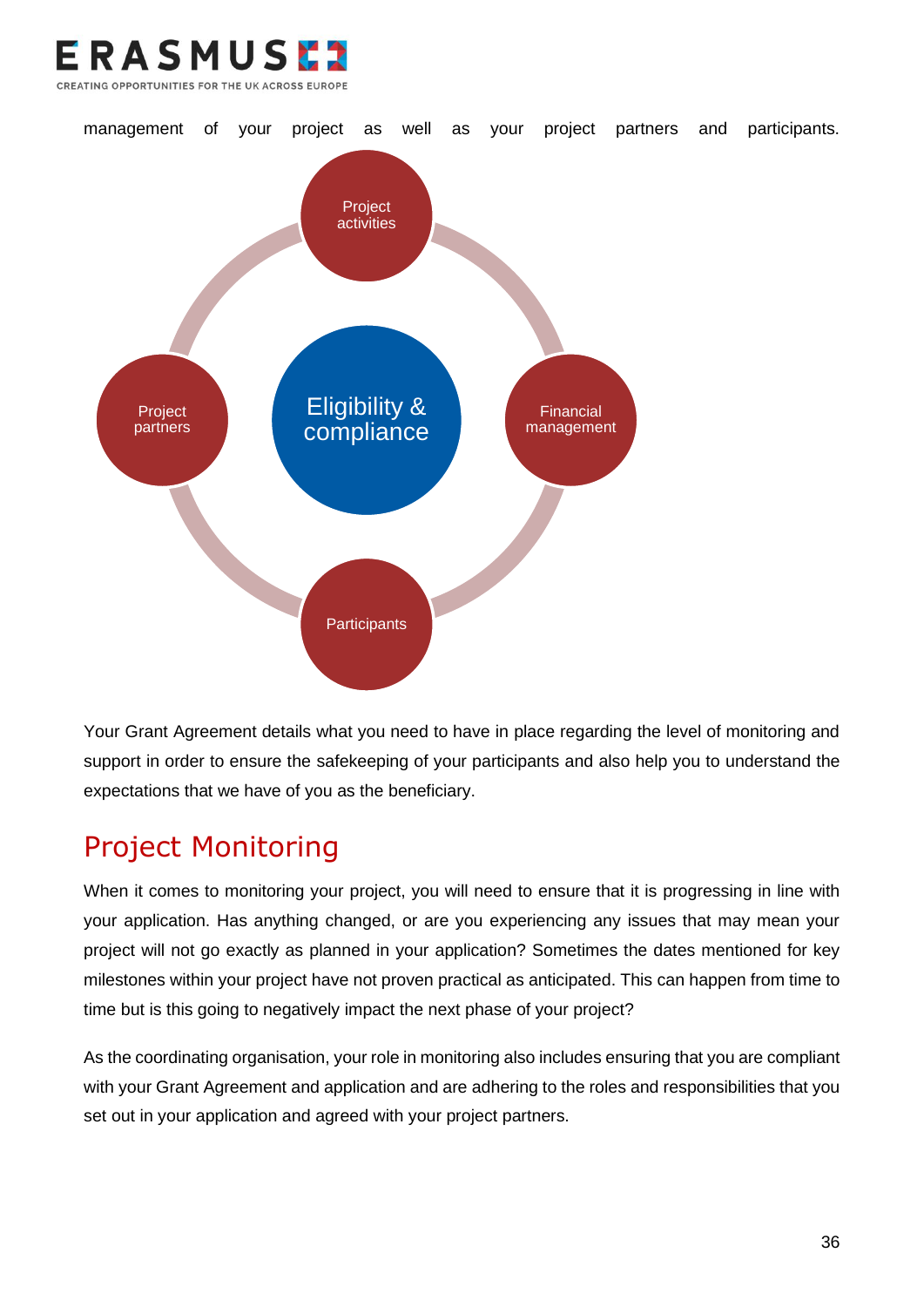

For example, one element of the project to monitor is the selection of participants, have you ensured that the application and selection criteria have been clear and transparent? If so, how? You can write about this in your Final Report. Other areas include the practical management of your project, the organisation of travel, insurances, visa applications, and mentoring and support.

You will need to monitor your project finances too and make sure you are familiar with the various budget transfers that you can and cannot do. It may be easier to see your project as a project with mini projects, each mobility being a mini project. All funds for participants (Individual Support, Travel, Linguistic Support) must be spent on or given to the participants. This leaves Organisational Support funding available to you as the coordinator to aid with the costs of implementing the mobilities.

### <span id="page-37-0"></span>Monitoring Partners

Where monitoring your project partners is concerned, you need to ensure that they are adhering to the rules of the programme in terms of eligible activities. Your project partners will need to work with you to ensure that participants are supported and safe whilst they are on their mobility. They will also need to work with you to ensure that mobility activities are carried out as planned and eligible.

It is good practice to set up agreements before activities begin. Agreements should include roles and responsibilities and provide details on payments including timings for payments. The UK NA may request to see evidence of partner agreements, especially if you planned to use them in your application.

It is important to ensure that your partner(s) are clear on their roles and responsibilities within the project and that you have agreed the activities that they will deliver.

It may also be a good idea to arrange monthly catch-ups with your project partners and more frequent conversations during periods when mobilities are taking place.

It is the responsibility of you and your partner(s) to negotiate a training programme for your participants and it is important that these are tailored for each individual participant's needs. You should also ensure that expectations are clear where monitoring and mentoring arrangements are concerned. You will need to work together to establish Learning Agreements which will also require working with the participants. It is also important to discuss evaluation.

You may want to agree a timeline with your partner to agree deadlines for tasks to be completed so that you can monitor your partner(s) and your own tasks effectively.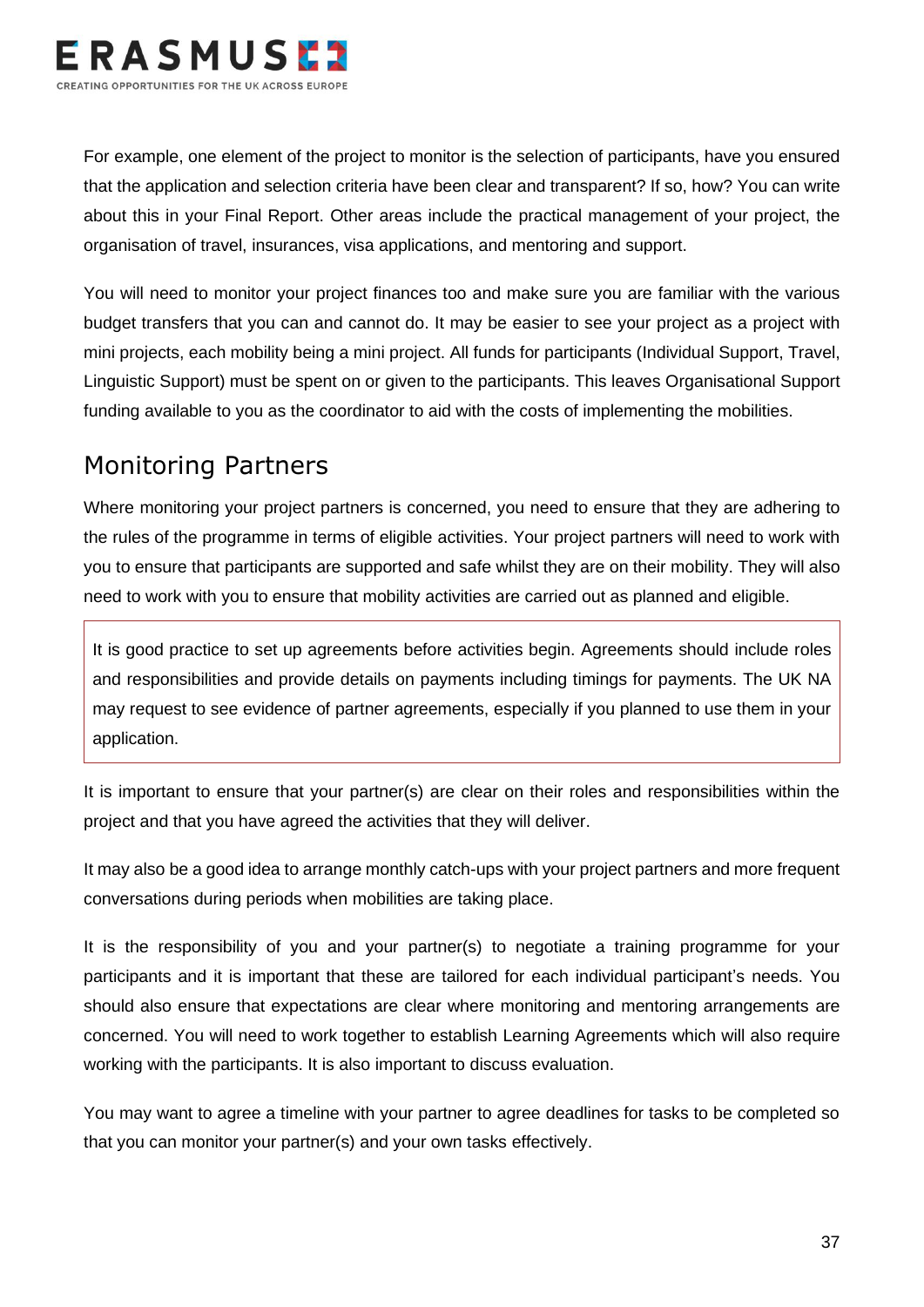

A frequent and timely communication with your partners will allow you to pick up any issue with due advance. You can always liaise with your Project Officer to seek advice on how to tackle a possible drop out of any of your partner.

### <span id="page-38-0"></span>Monitoring Participants

The monitoring of participants concerns supporting them and where possible involving them in the project, for example, when forming Learning Agreements or Staff Mobility Agreements (templates for these are included with your Grant Agreement and are compulsory for VET Learners and Staff). You will need to ensure that participants are supported throughout their mobility, pre-, during and postmobility.

**You may want to set up a Facebook or WhatsApp group to invite mobility participants to join.** This way you can monitor them more closely and offer support and advice easily.

You will need to have a Grant Agreement with all participants and work with them to ensure they understand the requirements outlined within the agreement. Templates for these are included with your Grant Agreement and are **compulsory** for all participants. You will also need to ensure that participants are aware that they are required to complete a participant report after their mobility, which should provide as much feedback about their experience as possible.

You may want to bring participants together after their mobilities to support them when completing their participant reports. **It is your responsibility to ensure 100% of participants are submitted to the UK NA.**

Insurance and placement activities will need to be organised beforehand, and you will need to ensure that participants are aware of arrangements, and what to do if their placement does not go to plan or they need help if something goes wrong, whilst they are on placement.

## <span id="page-38-1"></span>UK NA Monitoring

The UK NA will also undertake monitoring on your project. All KA1 projects will be monitored by the UK NA through Mobility Tool+ on a monthly basis. If you do not update your project on a regular basis, your Project Officer will be in contact to find out why. Your project may also be selected for other types of monitoring. Selection for other types of monitoring may either be as a result of a random selection or because the UK NA has identified a need for additional support or potential risks.

#### <span id="page-38-2"></span>Monitoring Calls and Emails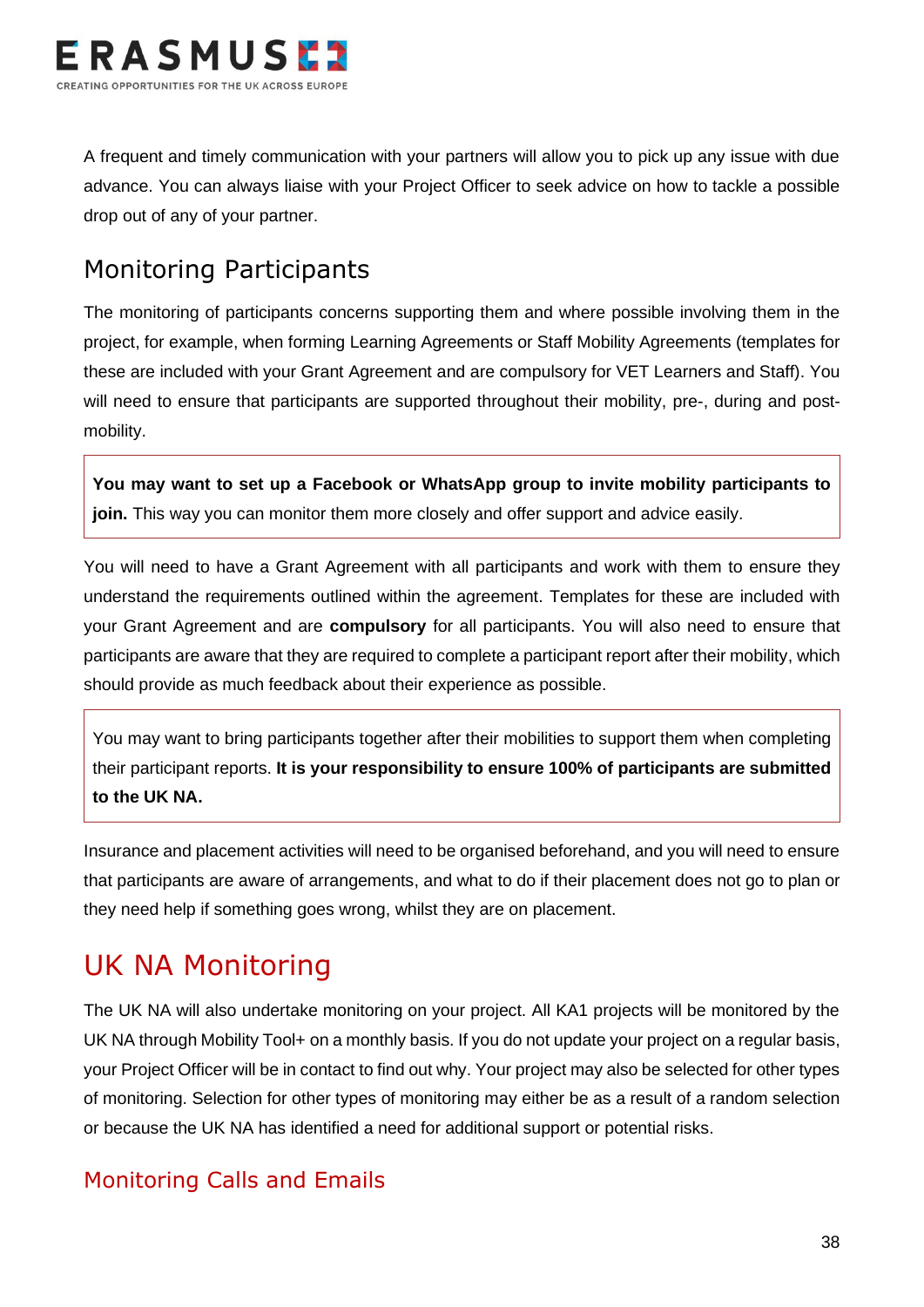

A sample of projects are chosen every year to participate in quarterly monitoring calls or to provide quarterly emails about the progress of their project. If your project is selected, **your Project Officer will get in touch and schedule these calls with you or request email updates throughout the lifetime of your project**. Monitoring calls/emails are a great way for us to get to know you better, find out more about your project and get to know the kinds of problems our beneficiaries face when implementing their projects.

If your project is selected for submitting quarterly emails, your Project Officer will provide you with the email template at the end of the first quarter following the starting date. For the next quarter, it will be your responsibility to provide the quarterly update on time.

If your project is selected for receiving quarterly monitoring calls, your Project Officer will contact you to schedule the call some weeks before the end of each quarters. During the call your Project Officer will ask you a series of question to gather information about the delivery of your project and he/she will assess the compliance with the Erasmus+ rules.

Being selected to submit quarterly emails or receive quarterly calls from the NA does not prevent you to contact your Project Officer to require assistance on the management of your Grant.

#### <span id="page-39-0"></span>Project Visits

The UK NA is required by the European Commission to undertake audits and monitoring visits to a representative sample of organisations each year to ensure that their management of their KA1 project is satisfactory and within the terms of the Grant Agreement.

If you are selected for a project visit, the UK NA will contact you by email to inform you about the nature of the check and schedule a date for the visit. For some of the visits listed below there will only be a short period of time between notification of the visit and when the visit **must** take place. Therefore, you should ensure your project files are kept accurate and up-to-date at all times.

**At the end of a visit, you will receive a feedback report and the opportunity to provide further information if it was not available at the time**. We will give you formal feedback in the form of a draft visit report, taking into account any initial comments from yourself, within 30 days of the visit. You will have 30 days within which to respond to the draft report during which time the UK NA may accept missing information or other explanations as necessary. The final version of the report will then be sent to you with any changes accepted by the UK NA following the submission of additional information or evidence.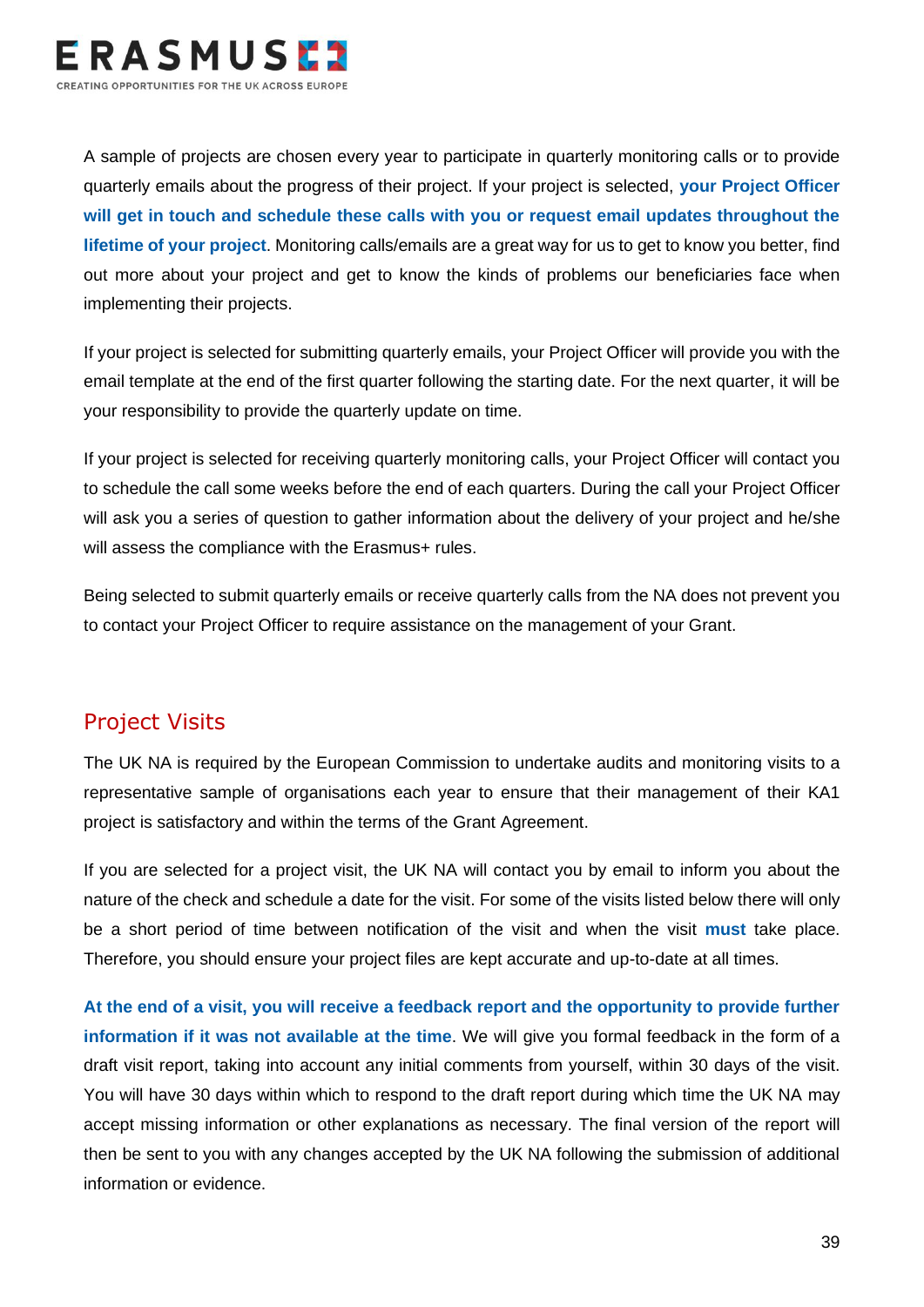

#### <span id="page-40-0"></span>Monitoring Visits

The UK NA may visit your organisation during the project's lifetime. The visit is an opportunity for you to take stock of the project achievements and review your progress against project objectives.

Key areas for discussion are:

- **•** Project management, progress, and implementation:
- **•** Your project partnership;
- Recruitment and selection of participants;
- **•** Project evaluation, impact, and dissemination activities; and
- **•** Financial management.

The visit also provides an opportunity for the UK NA to gain a greater understanding of your project and **to review whether the project is meeting the needs of other stakeholders and the participants**. You should ensure that a participant is available for a short interview with UK NA representatives and any partners/stakeholders where applicable.

UK NA representatives will assess that you can deliver your **project to the specifications detailed in your application form, your Grant Agreement and to the requirements of the Erasmus+ programme ensuring that your activities are eligible and compliant**.

Monitoring visits will explore examples of good practice that you have developed, which other projects might benefit from. Information gathered during the visit will feed into our work in monitoring the progress of the programme in the UK as a whole and will be used to inform reports produced for the UK National Authority for the programme as well as for the European Commission.

#### <span id="page-40-1"></span>On the Spot Checks

A random sample of monitoring visits will also include or take the form of a standalone 'on-the-spot' financial check to provide assurance on the actuality and eligibility of project activities. On-the-spot checks verify that the amounts claimed for individual mobilities in relation to the Grant Agreement are supported adequately by the documentation held by your organisation.

It is a compulsory requirement for beneficiaries to retain evidence of Individual Support payments to beneficiaries in all instances. **This may be in the form of invoices for payments made directly by**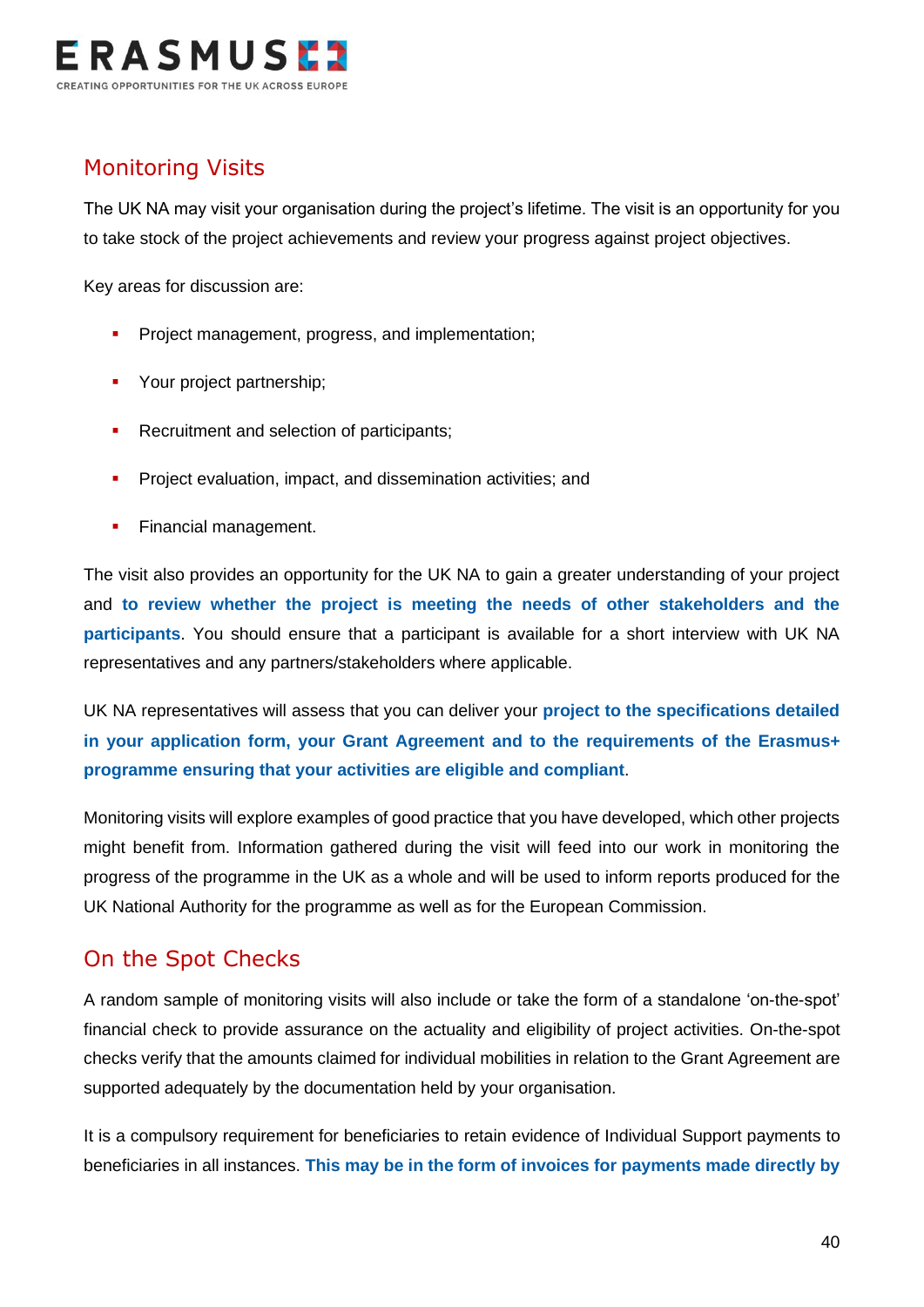

**the beneficiary or in the form of signed receipts/bank transfers by/to the participant**. During onthe-spot checks, the UK NA will need this evidence to be provided. You will be required to identify if there has been any underspend within the unit cost on a per participant basis.

Organisations subject to an on-the-spot check are either chosen at random or due to a risk assessment, using a methodology specified by the European Commission. **Typically, an on-thespot check lasts between 1 and 2 hours, and you will be notified if you have been chosen**.

#### <span id="page-41-0"></span>Systems Checks

A percentage of projects will be chosen for a Systems Check. **Generally, systems checks will be conducted with recurrent beneficiaries and top receivers with a particular focus on VET Mobility Charter holders**.

System checks consist of two distinct phases. The first will be an in-depth check of organisational procedures and systems set up to manage Erasmus+ projects; for example, we would expect to see evidence of the Individual Support transferred to participants. This check will also have a strong focus on the overall mechanisms and procedures put in place to run the projects.

The second phase is an on-the-spot check of the most recently finalised project. Original documents will need to be available and we would request that all relevant people working on the Erasmus+ project be present during these checks so that all questions or queries can be resolved on the day.

#### <span id="page-41-1"></span>Audit Visits

Audit visits may be undertaken by the European Commission, the European Court of Auditors, the UK NA's own Internal Audit and/or Compliance Teams, and other relevant bodies. You should be aware that the European Commission and the European Court of Auditors operate on a short timescale and may request a visit at very short notice.

**The European Commission and the European Court of Auditors have their own method of planning visits and the UK NA is only informed of the organisations they intend to visit when announced.**

The UK NA may identify organisations for ad hoc visits based on the amounts of funding awarded, issues arising from previous reports or other information received from the beneficiary.

Additional quality checks covering the commitments covered with the Grant Agreement will be undertaken. These will include review of feedback reports from individual students and staff.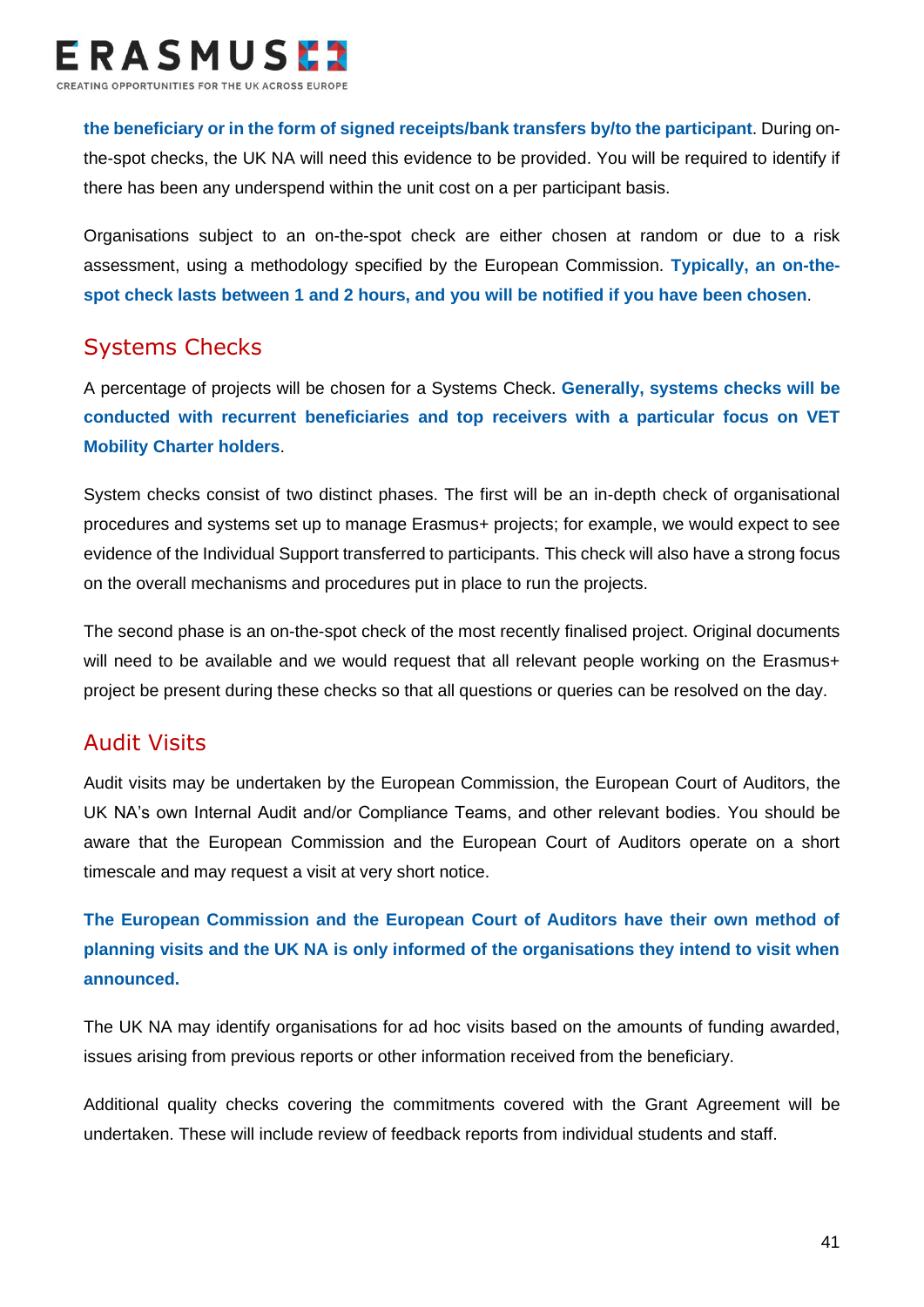

## <span id="page-42-0"></span>Reporting

All KA1 projects include the submission of participant reports and a final beneficiary report after the project has ended. You may also need to submit interim reports, depending on the payment structure for your project. Your Grant Agreement includes information on the reporting and payment structure for your project and the deadlines for submission.

**Submitting reports to the UK NA is a contractual requirement of your project.** Failure to submit reports may result in your project being suspended or terminated and a recovery of your grant.

### <span id="page-42-1"></span>Participant Reports

Once a mobility has finished, Mobility Tool+ will automatically send a participant report to each participant to complete, therefore it is important to keep the Mobility Tool+ up-to-date with ongoing activities and mobility details. **It is a contractual requirement that you ensure 100% of Participant Reports are completed and submitted via Mobility Tool+**. Participants should complete reports as soon as possible upon return from their mobility.

To ensure all participant reports are submitted, it is a good idea to schedule a mandatory event for participants to complete their reports together soon after the end of the mobility.

The automatic email from Mobility Tool+ providing the link to the participant report will state, "Do not reply" in the title and may go to participants' spam folders. It is important to advise your participants of this to ensure that they do not delete this email. If participants do delete the email, you can resend them the link to their participant report via Mobility Tool+. The link will be sent overnight by Mobility Tool+, so the participant should wait 24 hours for the new link to be received.

More information about the content of the participant reports is available in Part 3 of the Handbook along with links to download sample versions which you may wish to look at and share with participants in advance so they know what to expect. **Please note, however, that participant reports must be completed by participants once received by email through Mobility Tool+**.

### <span id="page-42-2"></span>Beneficiary Reports

Depending on the payment structure for your project, you will need to submit different types of beneficiary reports to the UK NA. If you have received 70% of your awarded grant as a first prefinancing payment, you will only need to submit a Final Report. If you have a payment structure with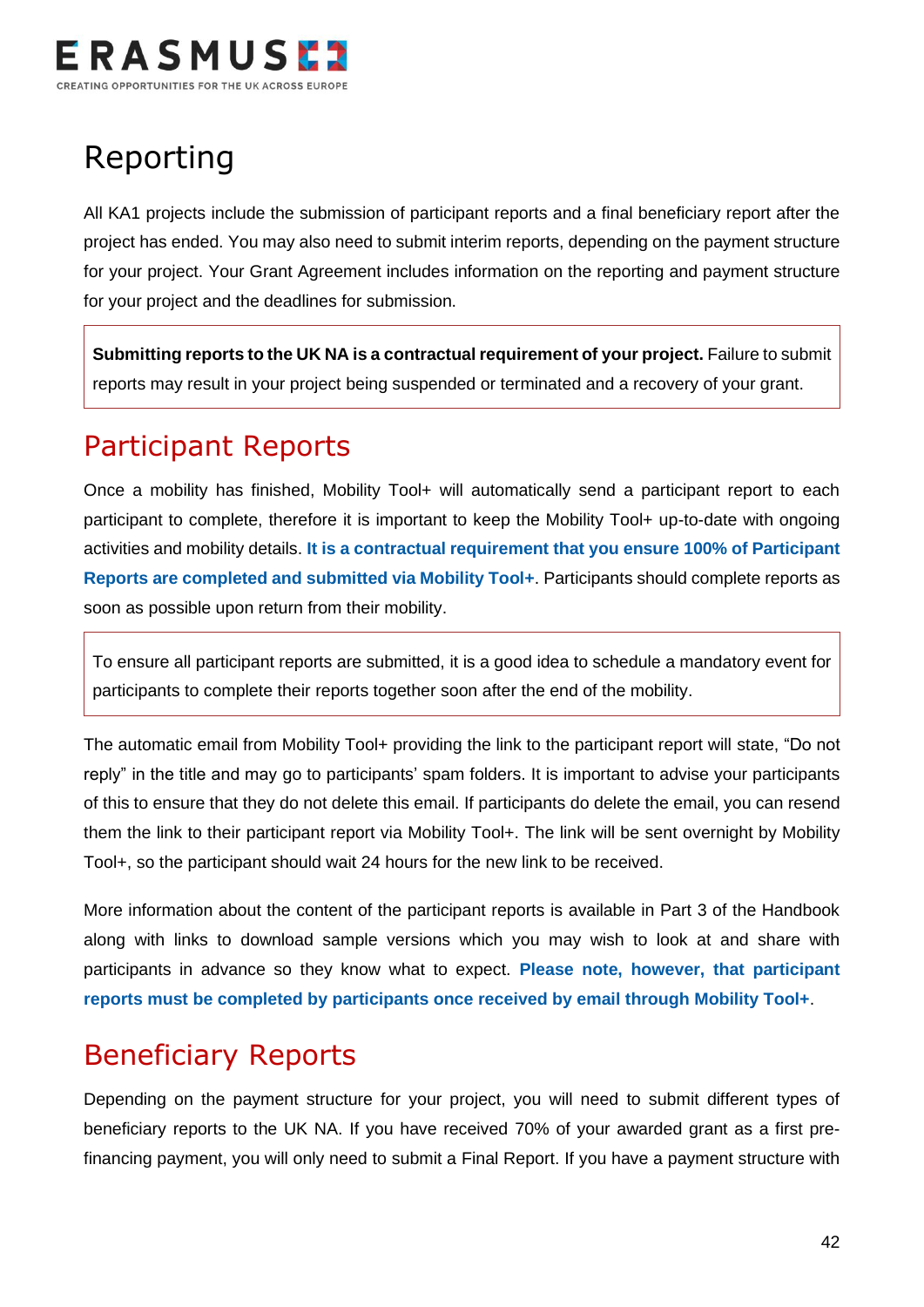

more than one pre-financing payment, you will need to submit one or more Interim Report(s), depending on the payment structure you have been offered.

If you need to submit an Interim Report(s), depending on the payment structure your project have been offered, your Project Officer will be in touch with additional guidance and the forms you need to submit closer to the end of the reporting period(s) in your Grant Agreement.

### <span id="page-43-0"></span>Interim Report(s)

Some beneficiaries will be required to complete one or more Interim Report(s) during the project lifecycle, as detailed in Article I.4.3 of the Grant Agreement. **For beneficiaries on a reduced payment structure, an Interim Report will need to be submitted in order to request the next pre-financing instalment of your grant**.

The report asks you to provide a comprehensive overview of how the project has been implemented and to provide budget information detailing how the grant has been spent to date, including evidence where applicable. The Interim Report and supporting documentation must be complemented by up to date records in Mobility Tool+, which show that mobilities have been complete and the associated costs incurred. The UK NA will compare the amounts entered in your Interim Report against Mobility Tool+ to determine whether mobilities have already taken place and whether the budgets match.

The report is in a Word document format that will be sent to you by the UK NA to complete two months before it is due. However, the European Commission is currently planning to integrate this into the Mobility Tool+, so be aware that you may be asked to complete and submit this in the same way as your Final Report via the Mobility Tool+.

If the report is a request for a pre-financing payment and the required conditions have been met **(i.e. at least 70% of the previous pre-financing payment has been incurred or the amount specified in article I.4.3 of your Grant Agreement)**, then the UK NA will make the applicable pre-financing payment due within 60 days of receiving the report. If you have not reached the expenditure threshold to trigger a payment by the submission deadline of your report, you will still be required to submit an Interim Report detailing your project's progress. You will then need to submit an additional Interim Report to the UK NA once the required spend has been achieved. It is therefore important to include details of all project expenditure in your report to avoid delays.

### <span id="page-43-1"></span>Final Reports

All beneficiaries are required to submit a Final Report within 60 days following the end of their contracted project end date as specified in Article I.4.4 of the Grant Agreement. The period for the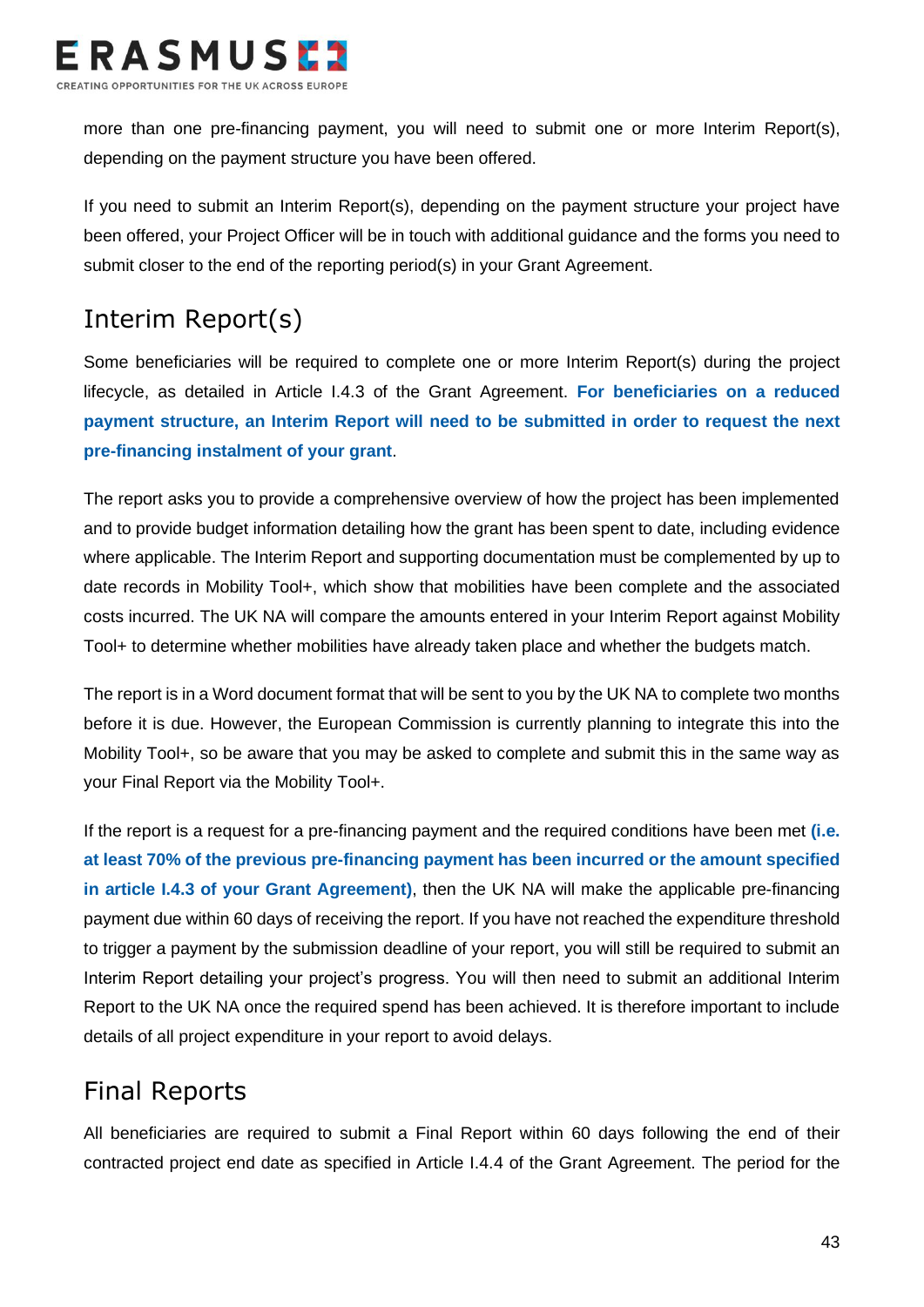

balance payment can therefore only start after the end of the project date. **Your Final Report must not be submitted prior to the end of the project's contracted end date** as specified in Article I.2.2. of your Grant Agreement. Although the main activities, such as mobility placements, may be completed in advance of the project end date, other activities are included in your project, such as the full evaluation of activities and dissemination, which are expected to take place until the end of your project's contracted period. Failure to carry out these other activities in full, up to the contracted end date of your project, will lead to early submission of your report to be treated as a termination of the project. It may also result in the quality assessment of your Final Report being poorly and/or partially implemented, which could result in a reduction to the final grant amount, as detailed below and in Annex III of your Grant Agreement.

The Final Report must be submitted using Mobility Tool+ and the UK NA will notify you when this report is due and provide comprehensive guidance in good time for you to complete and submit by the deadline date.

#### <span id="page-44-0"></span>Final Report Content

Your Final Report will be made up of a qualitative and financial section, which will be used to assess the extent to which your project was completed in line with your initial application. Once the UK NA has assessed your report, you will receive a feedback form along with the final grant instalment, where applicable.

The Final Report has 10 sections, which are outlined below:

- 1. **Context:** this section is automatically pre-filled, providing general information about your project (organisation name, project title, project duration, etc.);
- 2. **Project Summary:** this section asks you to provide a summary of your project upon completion;
- 3. **Summary of Participating Organisations** this section is a prefilled table showing the project's participating organisations;
- 4. **Implementation of the Project:** this section asks you to describe the contribution of participating organisations and asks you to give information about how original objectives were met.
- 5. **Project Management**: in this section you will need to describe how activities were organised and implemented, the assessment of project results and preparation of participants;

different compared to managing short-term mobilities, evaluating the impact and **NB: Projects that have implemented ErasmusPro activities are expected to provide NB: Projects that have implemented ErasmusPro activities are expected to provide details within Sections 4 and 5 with regards to their approach in implementing and details within Sections 4 and 5 with regards to their approach in implementing and managing long-term activities within their projects, e.g., how was their approach incorporating the learning outcomes from ErasmusPro. Please note that this information will be taken in consideration when assessing the quality aspect of your**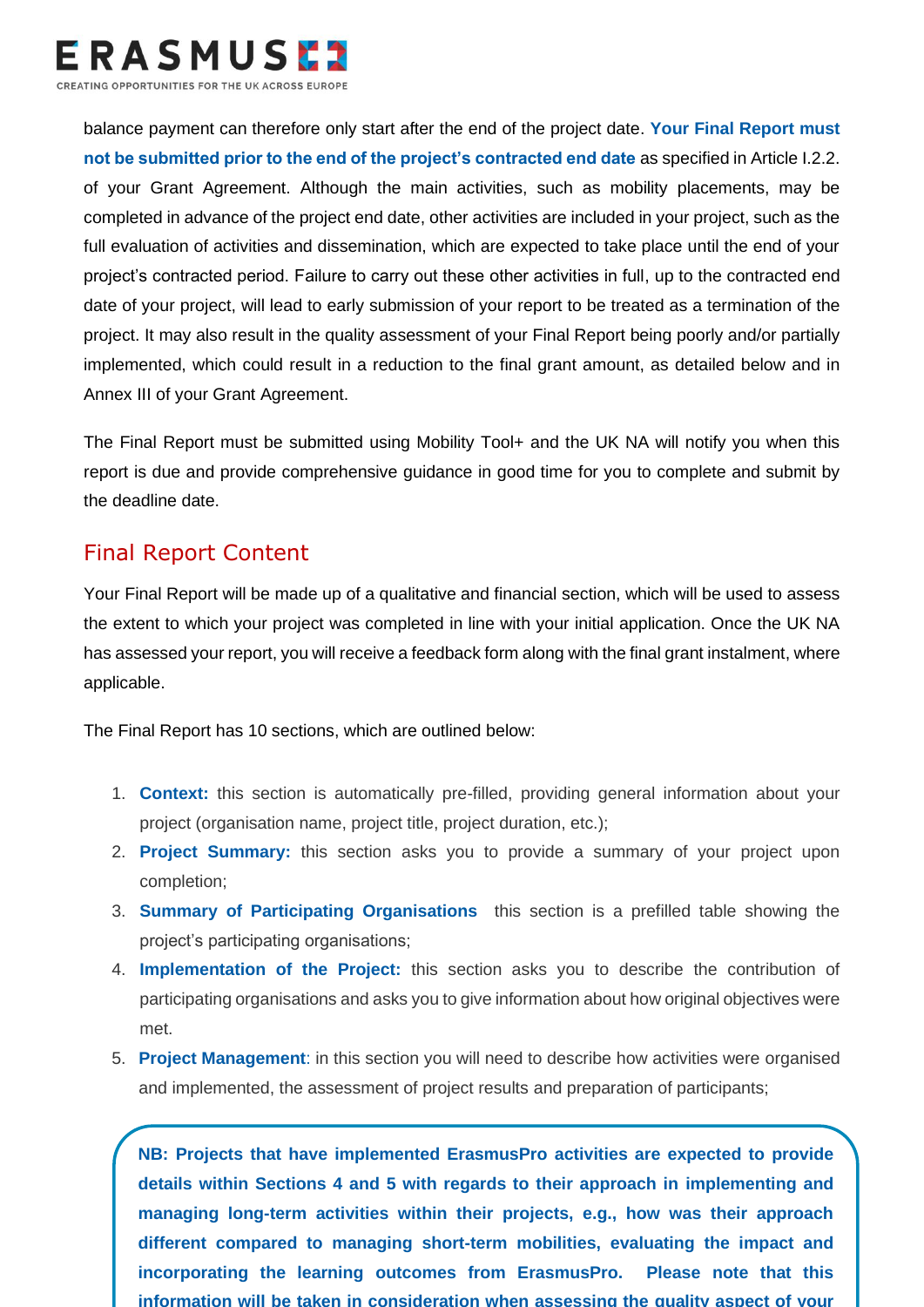

**managing long-term activities within their projects, e.g., how was their approach different compared to managing short-term mobilities, evaluating the impact and incorporating the learning outcomes from ErasmusPro. Please note that this information will be taken in consideration when assessing the quality aspect of your project;** 

- 6. **Activities:** An overview of mobility flows will be prefilled in a table and you can explain any changes to planned activities at application stage; the background and profile of participants, with an explanation of how these participants were selected. There is also a prefilled summary of participant feedback;
- 7. **Learning Outcomes and Impact:** in this section, you should describe the competencies gained by participants involved in the project and the recognition received by them. The impact on participants, organisation and stakeholder involved shoud also be provided;
- 8. **Dissemination:** the dissemination undertaken and to which target groups should be detailed in this section;
- 9. **Budget Summary:** a summary of your project budget is automatically input here (taken from the information entered into Mobility Tool+).
- 10. **Closing remarks:** this section you may include any feedback to the European Commission here; and

#### <span id="page-45-0"></span>Final Report Assessment

The Final Report will be assessed on the basis of quality criteria and scored out of a maximum total of 100 points. If the Final Report scores less than 50 points in total, the UK NA will reduce the final grant amount on the basis of poor, partial or late implementation of the project even if all activities reported were eligible and actually took place. **Your report should therefore be detailed and provide examples of best practice and achievements** where possible, and explain any issues experienced and how you tried to overcome them to meet the original aims and objectives of the project.

The Final Report will be assessed in conjunction with the reports from mobility participants, using a common set of quality criteria focusing on:

- The extent to which the action was implemented in line with the approved grant application;
- The quality of the learning outcomes and impact on participants;
- **•** The impact on the participating organisations;
- The quality of the practical arrangements provided in support of the mobility, in terms of preparation, monitoring and support to participants during their mobility activity;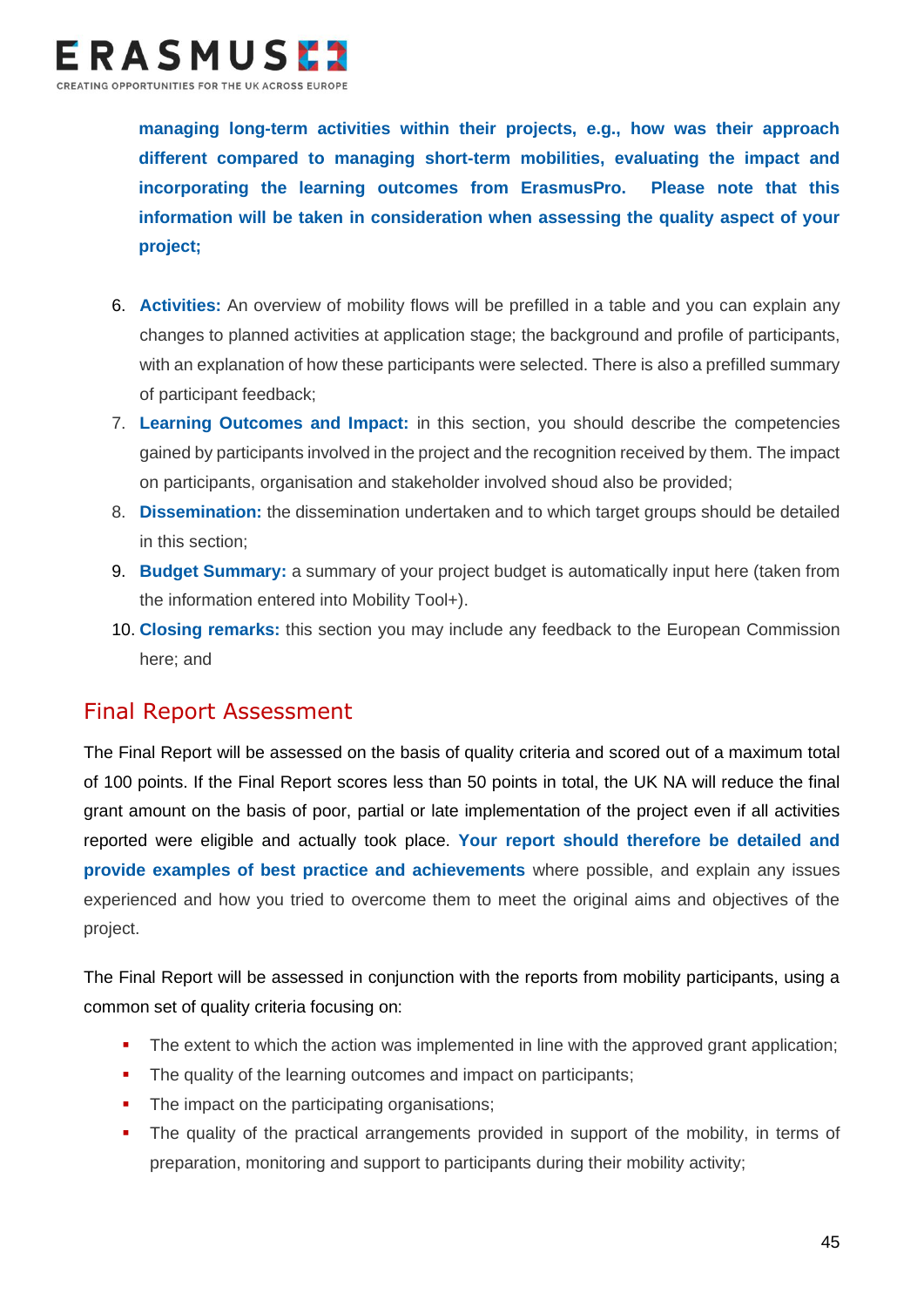

- The quality arrangements for the recognition/validation of the learning outcomes of participants;
- Implementation of ErasmusPro activities, where applicable, and
- The extent to which the grant amounts due to mobility participants were transferred to them in accordance with the contractual provisions set out in the agreement between the beneficiary and the participant following information in Annex IV of your grant agreement.

In accordance with Annex III of your Grant Agreement, your final grant amount will be subject to reductions for poor, partial or late implementation of the project, which will be applied to the final grant amount for organisational support and will be of:

- 25% if the final report scores between 41 and 50 points both included;
- 50% if the final report scores between 26 and 40 points both included;
- <span id="page-46-0"></span>75% if the final report scores between 0 and 25 points both included.

Poor, partial or late implementation of the project reductions may also be established, by the UK NA, where less than 100% of participants reports, from individual participants taking part in the mobility activities, have been completed. **It is a contractual requirement for 100% of participants to complete and submit a questionnaire via Mobility Tool+. Please note that failure to submit 100% of participants report will result in the reduction of your Final Report budget.** 

## Payment of your Grant

Each project will have a different payment structure, based on the result of the organisation's financial capacity check. A example payment structure will be as follows:

|               | <b>First payment</b>      | <b>Second payment</b> | <b>Final payment</b>                                                          |
|---------------|---------------------------|-----------------------|-------------------------------------------------------------------------------|
| <b>Amount</b> | 70% of total grant amount | N/A                   | Up to 30% of total grant<br>amount and on the<br>approval of the final report |

Organisations that have weaker financial capacity, poor liquidity, poor track record in terms of repayment of refunds, late reporting, loss of financial documents and/or loss of travel evidence may be subject to a different payment structure at the discretion of the UK NA.

You will be notified of your payment structure upon receipt of your grant agreement, details of which will be contained within the Special Conditions.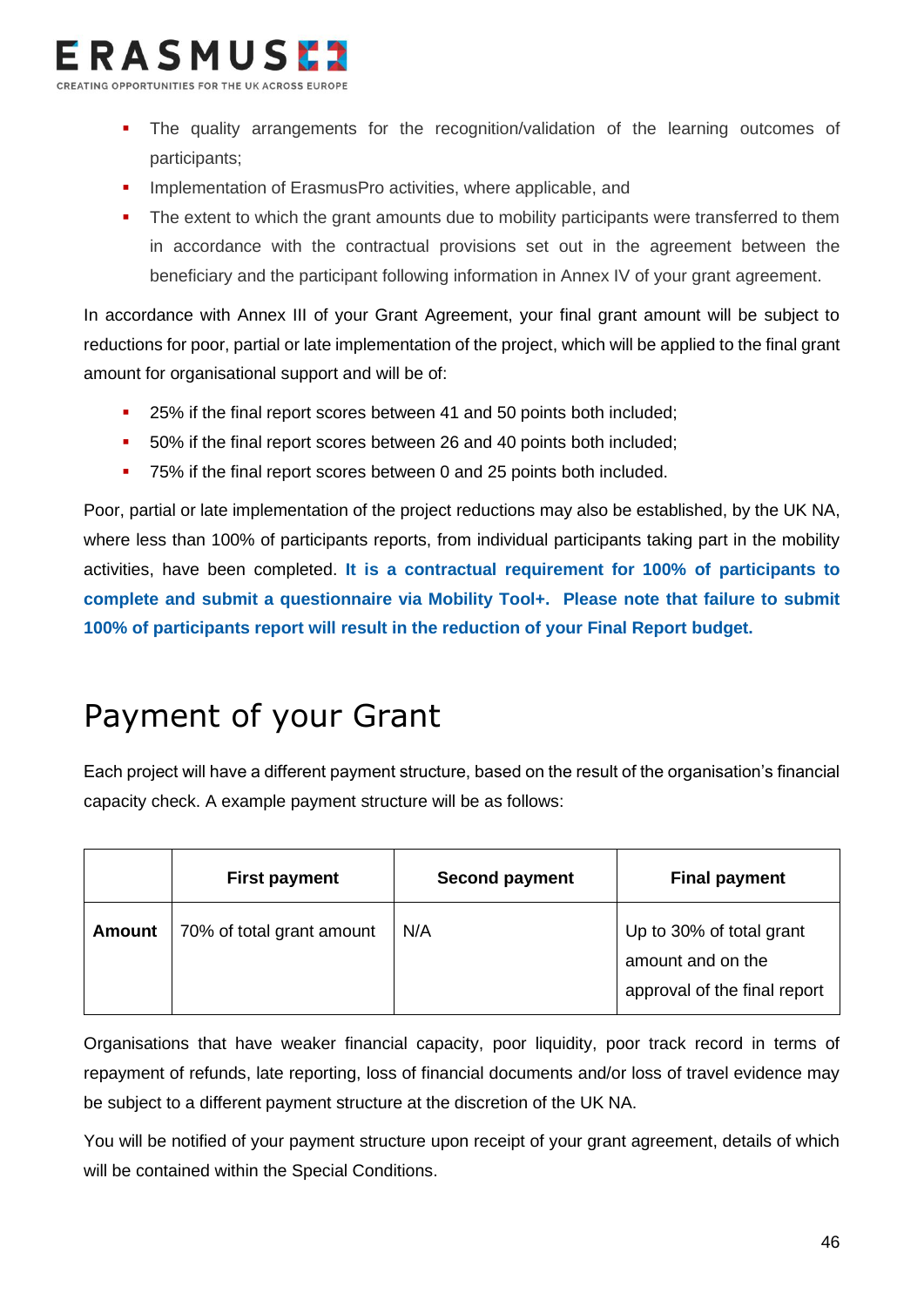

Where applicable, the first pre-financing payment will be made automatically no later than 30 days after both the UK NA and the beneficiary have signed the contract. Any final balance payments will be made no later than 60 days after the submission of a satisfactory Final Report and any associated documentation to the UK NA. If the UK NA needs to request additional information or documents to complete the assessment of your report, this timeframe is suspended as per article II.24.2 of your Grant Agreement.

Please note that the UK NA will make all grant payments in Euros. You must ensure that your bank account can receive the funds in Euros. The UK NA is not responsible for any delay caused because of bank accounts' inability to receive such payment(s).

It is advised to set up a Euro bank account as costs incurred as a result of exchange rates or bank transfers will not be covered by the UK NA or your Erasmus+ grant. **You must ensure that your bank account can receive the funds in Euros.**

If your payment structure is subject to additional pre-financing payment(s) you will be required to submit additional Interim Reports to the UK NA by the date specified within Article I.4 of your Grant Agreement. Additional pre-financing payments will be made no later than 60 days after submission of a satisfactory report and only if you can show that you have spent at least 70% of your previous prefinancing payment incurred or the amount specified in article I.4.3 of your Grant Agreement. **You will need to evidence that the required amount has been spent by demonstrating through Mobility Tool+ that mobilities have actually taken place.** The budget section will automatically be updated when participants complete mobilities, but **the Organisational Support budget will need to manually be updated**. If the required level of funding has not been spent, your next pre-financing payment will be made once it has following the submission of another report. You will be required to agree a resubmission date with your Project Officer in line with when you think the required funds will have been spent. Your Project Officer at the UK NA will be able to advise you of the appropriate steps in this situation.

## Common Issues during Project Management

#### Mobility Tool+

It is often the case that some organisations struggle to manage their projects within Mobility Tool+. This system is extremely useful in order to track project expenditure and mobilities, it is also a useful way for the National Agency to monitor your project and see whether or not project milestones are being met. For more information on how to navigate Mobility Tool+ and use it effectively, please see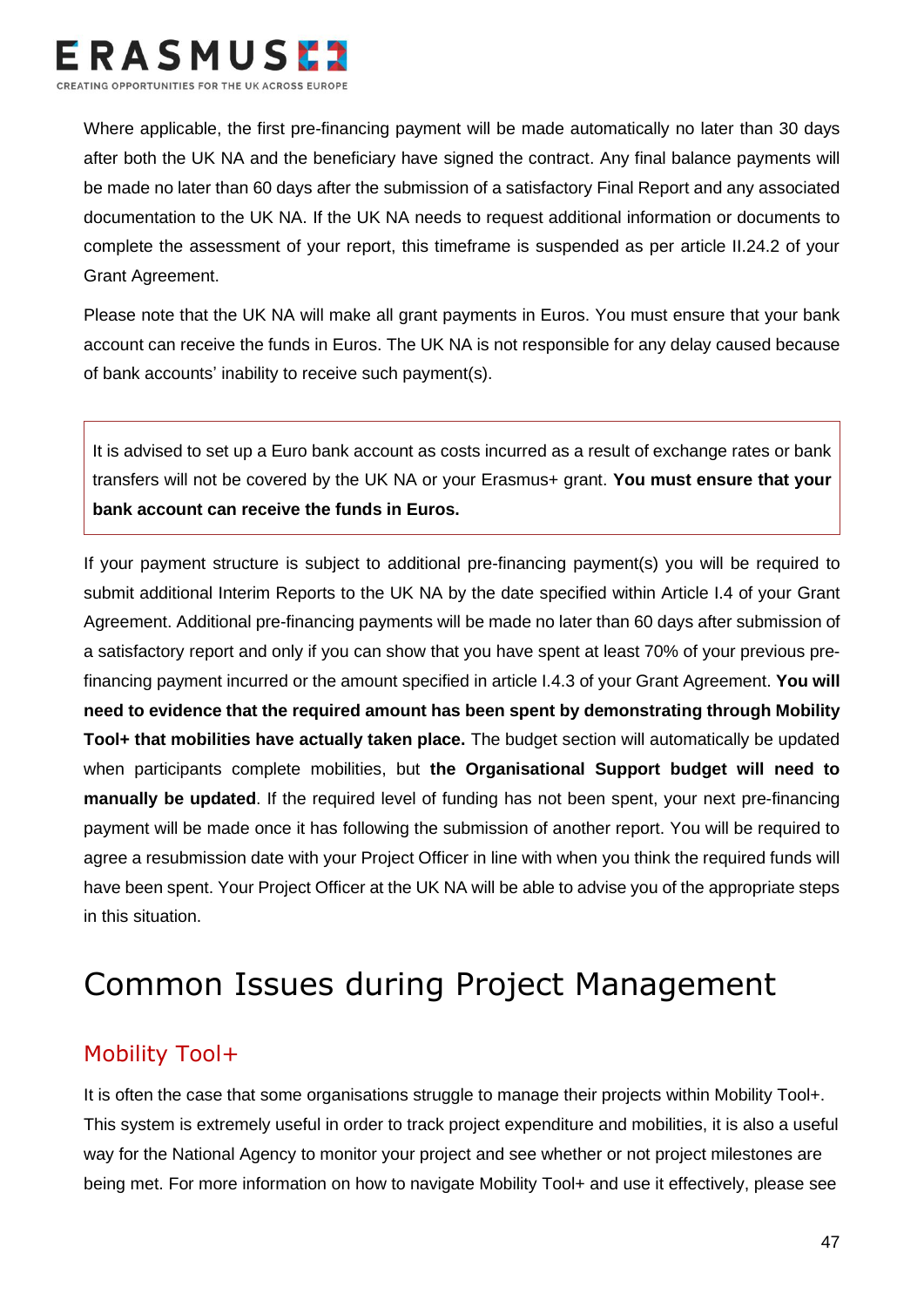

detailed guidance online here:

[https://webgate.ec.europa.eu/fpfis/wikis/pages/viewpage.action?spaceKey=NAITDOC&title=Mobility](https://webgate.ec.europa.eu/fpfis/wikis/pages/viewpage.action?spaceKey=NAITDOC&title=Mobility+Tool+-+Guide+for+Beneficiaries) [+Tool+-+Guide+for+Beneficiaries](https://webgate.ec.europa.eu/fpfis/wikis/pages/viewpage.action?spaceKey=NAITDOC&title=Mobility+Tool+-+Guide+for+Beneficiaries)

If you are having trouble using the tool and cannot rectify the issue using the above guidance, then it is recommended you contact the National Agency who will be able to help you with this, providing screenshots of issues are an effective way to ensure the National Agency is providing the correct guidance.

#### Participant Reports

All participant reports must be submitted into Mobility Tool+ prior to submitting your Final Report. This is because the National Agency needs to be able to approve each mobility and without details on these cannot, and also the content of each participant report is assessed against certain criteria as well as the narrative of the Final Report. It is recommended that after each mobility activity, participant reports are requested on the Tool and participants are given a deadline for completion; if this deadline is not met then a chase procedure should be put in place in order for 100% of reports to be submitted prior to Final Report stage. If you organise, or are thinking of organising, postmobility meetings then it would be a very good idea to draw upon this issue during the session. Please be reminded that any mobility without a completed participant report will result in ineligibility and will therefore adversely affect the overall awarded budget.

#### Participant Eligibility

Sometimes at Final Report stage, the National Agency notices through the narrative of the report itself or Participant Reports that participants involved in the project were not eligible for the particular strand's activities. It is imperative that you are selecting participants who meet eligibility criteria otherwise these mobilities could be made ineligible at Final Report stage and result in a financial loss. For more information on who is eligible for the project you have applied for, please see the 2019 Erasmus+ Programme Guide: [https://ec.europa.eu/programmes/erasmus](https://ec.europa.eu/programmes/erasmus-plus/resources/programme-guide_en)[plus/resources/programme-guide\\_en](https://ec.europa.eu/programmes/erasmus-plus/resources/programme-guide_en)

#### Logging Budget Transfers

As mentioned in pages 31-34 of this document, you are able to make budget transfers between budget headings throughout the course of the project in certain circumstances. Please note that although it is not a requirement to let the National Agency know of these it is extremely helpful for these to be highlighted within the narrative of your Final Report so the assessor can easily see why there is a discrepancy within the reported budget.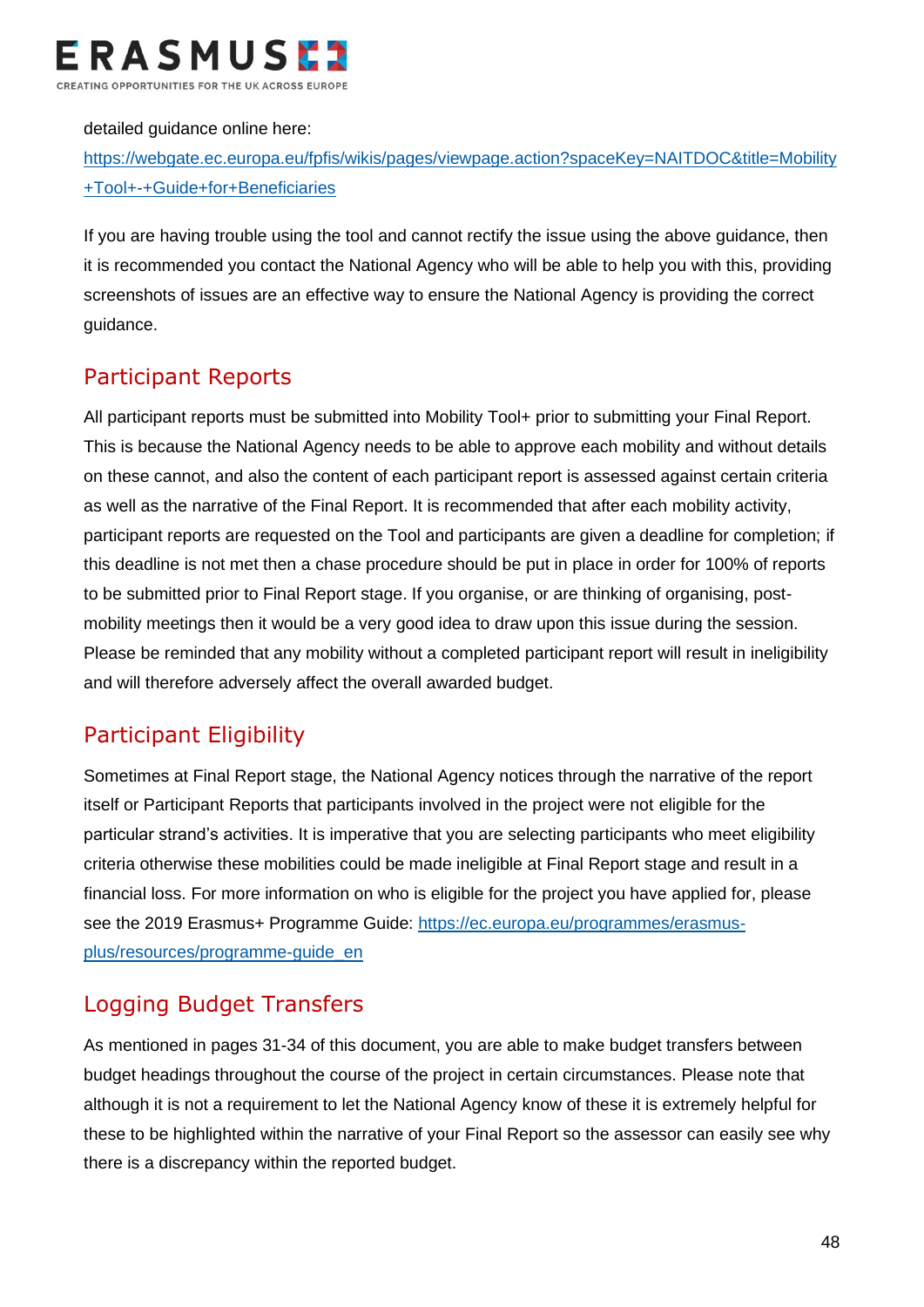

#### Retaining Evidence

In the event of an audit or a desk check you are required to keep hold of certain information. It is advised that you retain all evidence of payments for Individual support; this may be in the form of invoices for payments made directly by the beneficiary or in the form of signed receipts/bank transfers by/to the participant. You also need evidence of Travel and Accommodation payments, and proof that each participant undertook the mobilities which you had intended, for example through Certificates and Learning Agreements. You will be required to identify if there has been any underspend within any unit cost on a per participant basis.

#### Contract Amendments

As is the nature of projects such as these, there will often be a number of changes which take place throughout the project life cycle. If anything unexpected occurs then please communicate clearly with the National Agency to see what can be done. It will often be the case that these changes can be accounted for through amendments to your contract (Grant Agreement) which could include changes as large as project activities or as small as bank account details. You will be provided with a form requesting details of the change(s) which will be assessed by the National Agency and approved or declined. For further information on this procedure, please see pages 34-35 of this document.

#### Accompanying Person vs Staff Mobility

There is often confusion surrounding the inputting of Accompanying Persons into Mobility Tool+. A Staff Mobility is different to a Member of Staff acting as an Accompanying Person during a mobility and it should be entered onto the tool as such.

#### Recruitment

Some projects find it difficult to recruit participants to mobilities, to avoid this, it is recommended that organisations have a strong promotion and recruitment process in place at the beginning of their project. This could involve the promotion of opportunities via social media, newsletters or other modes of organisational communication, signposting placements to new learners, apprentices or staff member, inviting previous participants to talk to staff or learners interested in the project, or providing taster sessions of the types of placement on offer within your organisation.

As previously mentioned, if recruitment is low for some mobilities there is always the option to obtain a contract amendment highlighting this, however this should be a last resort.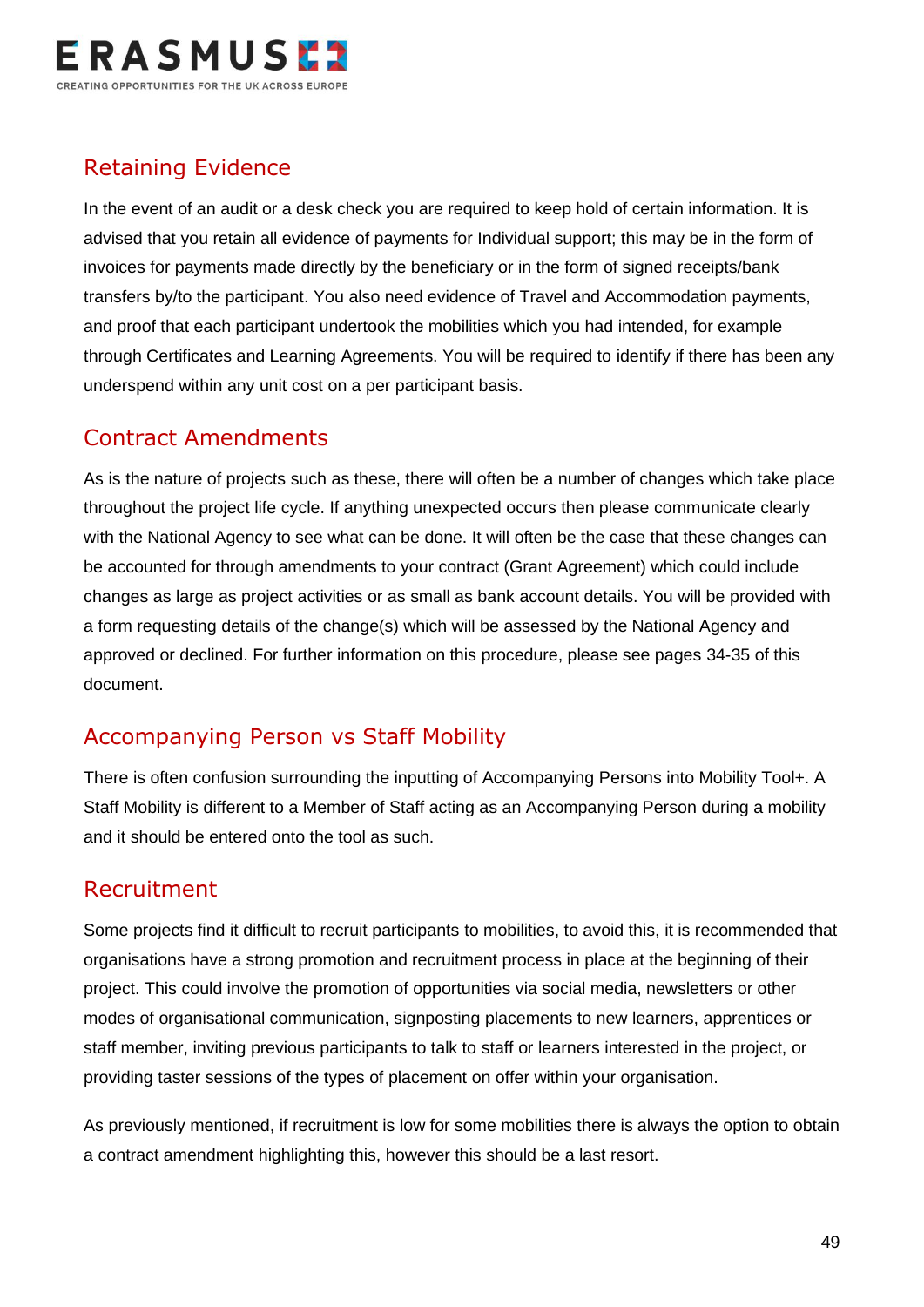

## <span id="page-50-0"></span>Glossary

**This glossary covers all parts of the Handbook and so some of the terms included may not be used in this part.**

| Accompanying<br><b>Person</b>                 | Within a KA1 VET or Adult Education Mobility project, this person<br>accompanies participants on placement, either to support participants with<br>special needs or to ensure the protection, safety and effective learning of<br>VET learners. Such individuals are eligible for financial support under the<br>programme. Accompanying persons are not regarded as participants.                                                         |
|-----------------------------------------------|--------------------------------------------------------------------------------------------------------------------------------------------------------------------------------------------------------------------------------------------------------------------------------------------------------------------------------------------------------------------------------------------------------------------------------------------|
| <b>Beneficiary</b>                            | Within a KA1 VET or Adult Education Mobility project, this is any<br>organisation that has accepted the NA's offer of funding after its project<br>application was selected. By signing the grant agreement, the beneficiary<br>assumes overall responsibility for carrying out the project. In an national<br>mobility consortium, all UK partners are referred to as beneficiaries and the<br>applicant organisation is the coordinator. |
| <b>Continuing Vocational</b><br>Education and | Vocational education or training after initial education and training or after                                                                                                                                                                                                                                                                                                                                                             |

| <b>Education and</b>   |                                                                             |
|------------------------|-----------------------------------------------------------------------------|
| <b>Training (CVET)</b> | entry into working life. CVET is aimed at helping individuals to improve or |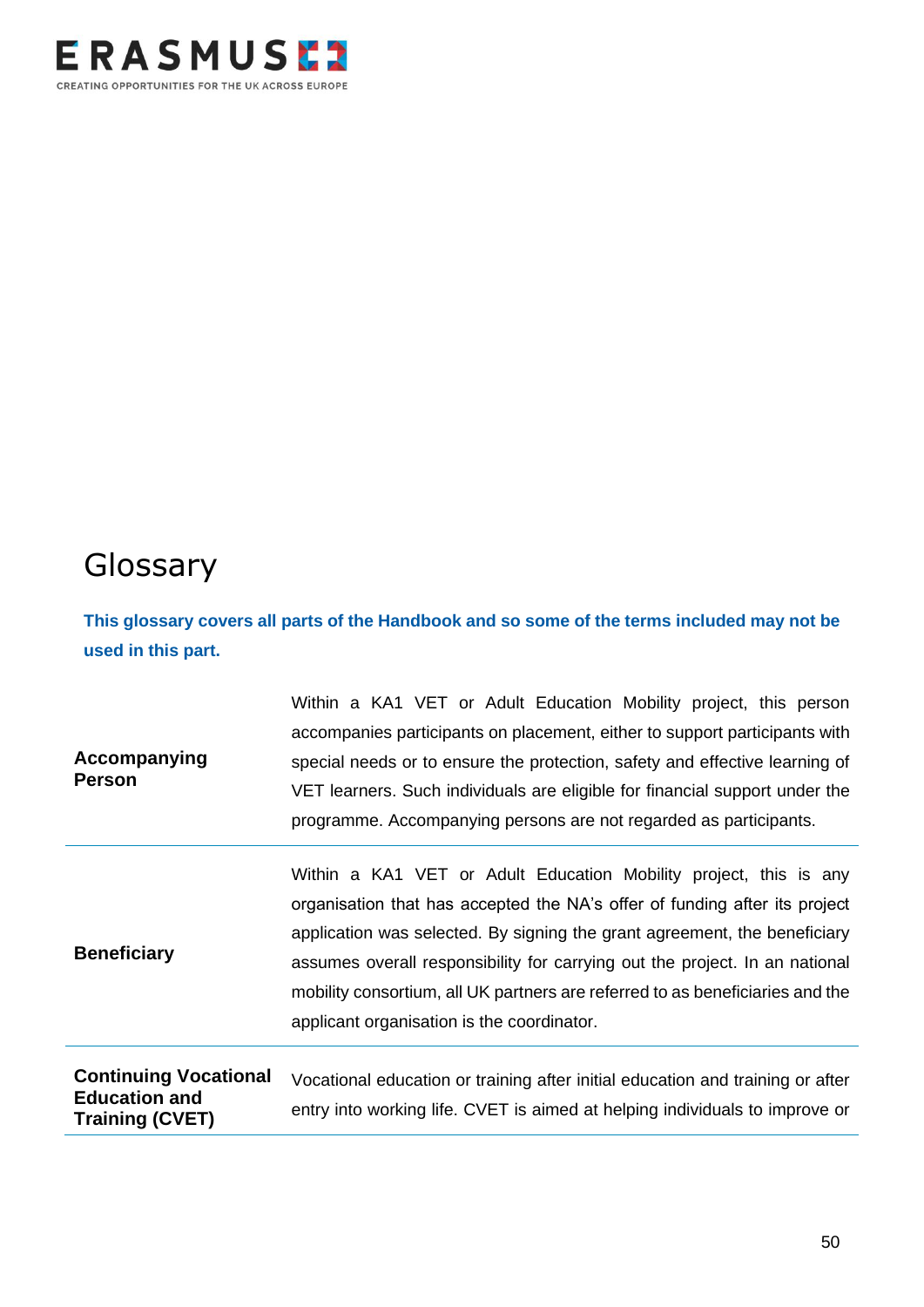

update their knowledge and skills, to acquire new skills for a career move or retraining, and to continue their personal or professional development<sup>1</sup>.

| <b>Coordinator</b>                                           | The applicant organisation for a national mobility consortium. The<br>coordinator will sign the Grant Agreement on behalf of the whole<br>consortium and acts as liaison with the UK NA.                                                                                                                                                                                                                   |
|--------------------------------------------------------------|------------------------------------------------------------------------------------------------------------------------------------------------------------------------------------------------------------------------------------------------------------------------------------------------------------------------------------------------------------------------------------------------------------|
| <b>Dissemination</b>                                         | This involves spreading the word about the project successes and<br>outcomes as far as possible. Making others aware of the project will impact<br>on other organisations in the future and will contribute to raising the profile<br>of the organisation carrying out the project. To effectively disseminate<br>results, an appropriate process at the beginning of the project needs to be<br>designed. |
| Erasmus+ programme                                           | The European Union's programme to support education, training, youth<br>and sport in Europe. The programme runs from 2014 to and 2020 and<br>offers a range of funding opportunities for UK organisations actively<br>involved in delivering activities in the above fields.                                                                                                                               |
| <b>Erasmus+ Project</b><br><b>Results Platform</b><br>(EPRP) | A dissemination platform produced for Erasmus+ offering an overview of<br>projects funded under the programme and highlighting best practices.                                                                                                                                                                                                                                                             |
| <b>EU Survey</b>                                             | The online platform through which participant questionnaires<br>are<br>submitted.                                                                                                                                                                                                                                                                                                                          |
| <b>Flow</b>                                                  | A group of participants undertaking the same type of mobility activity (e.g.<br>staff training abroad) to the same receiving country and for the same<br>duration. The Mobility Tool+ automatically groups mobilities sharing these<br>characteristics into flows when feeding information regarding mobilities into<br>the Final Report.                                                                  |
|                                                              | A legally binding contract issued by the UK National Agency (NA) to the                                                                                                                                                                                                                                                                                                                                    |

<sup>1</sup> Adapted from Cedefop, Terminology of European Education and Training Policy, Publications Office of the European Union, Luxembourg, 2014.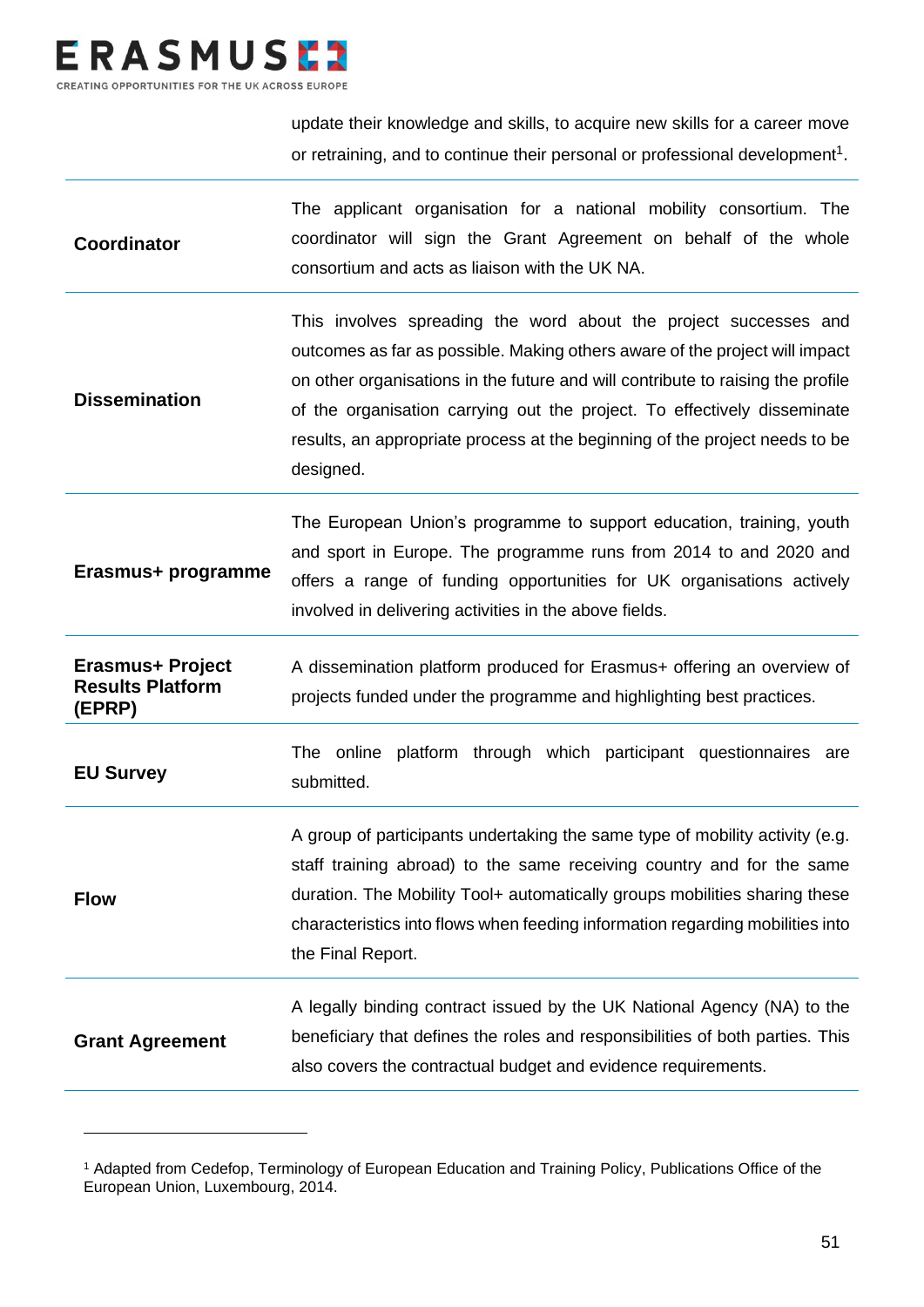

| <b>Initial Vocational</b><br><b>Education and</b><br><b>Training (IVET)</b> | Vocational education and training carried out in the initial education<br>system, usually before entering working life. Initial education and training<br>can be carried out at any level in vocational education (full-time school-<br>based or alternance training) or apprenticeship pathways <sup>2</sup> .                                                                                                                                              |
|-----------------------------------------------------------------------------|--------------------------------------------------------------------------------------------------------------------------------------------------------------------------------------------------------------------------------------------------------------------------------------------------------------------------------------------------------------------------------------------------------------------------------------------------------------|
| <b>Intermediary</b><br>Organisation                                         | This is a partner in a national mobility consortium but is not a sending<br>organisation. Its role may be to share and facilitate the administrative<br>procedures of the sending VET organisations and to better match<br>apprentice/student profiles with the needs of enterprises in case of<br>traineeships and to jointly prepare participants.                                                                                                         |
| <b>Key Action 1 (KA1)</b>                                                   | The Mobility strand of Erasmus+ which involves sending staff, learners,<br>youth workers and young people to other participating countries to<br>undertake activities such as work experience, job shadowing, training and<br>teaching.                                                                                                                                                                                                                      |
| Learner                                                                     | Within a KA1 VET Mobility project, this is an apprentice or a VET student<br>(full time or part time) whose studies typically include work-based learning.<br>A recent graduate of a VET school or a company (i.e. a former apprentice)<br>is also classed as a learner providing they complete their mobility activity<br>within one year of graduating or completing their apprenticeship.                                                                 |
| <b>Legal Representative</b>                                                 | A person authorised within a participating organisation to enter into legally<br>binding agreements on behalf of their organisation.                                                                                                                                                                                                                                                                                                                         |
| <b>Mobility activity</b>                                                    | The period of time a participant spends within the receiving organisation<br>carrying out a traineeship, a teaching/training assignment or staff training.<br>This is also referred to as 'mobility', for example within the Mobility Tool+.<br>The mobility activity may include cultural activities and linguistic<br>preparation while in the receiving country, however there are set durations<br>for the main learning/training activities as follows: |

<sup>&</sup>lt;sup>2</sup> Adapted from Cedefop, Terminology of European Education and Training Policy, Publications Office of the European Union, Luxembourg, 2014.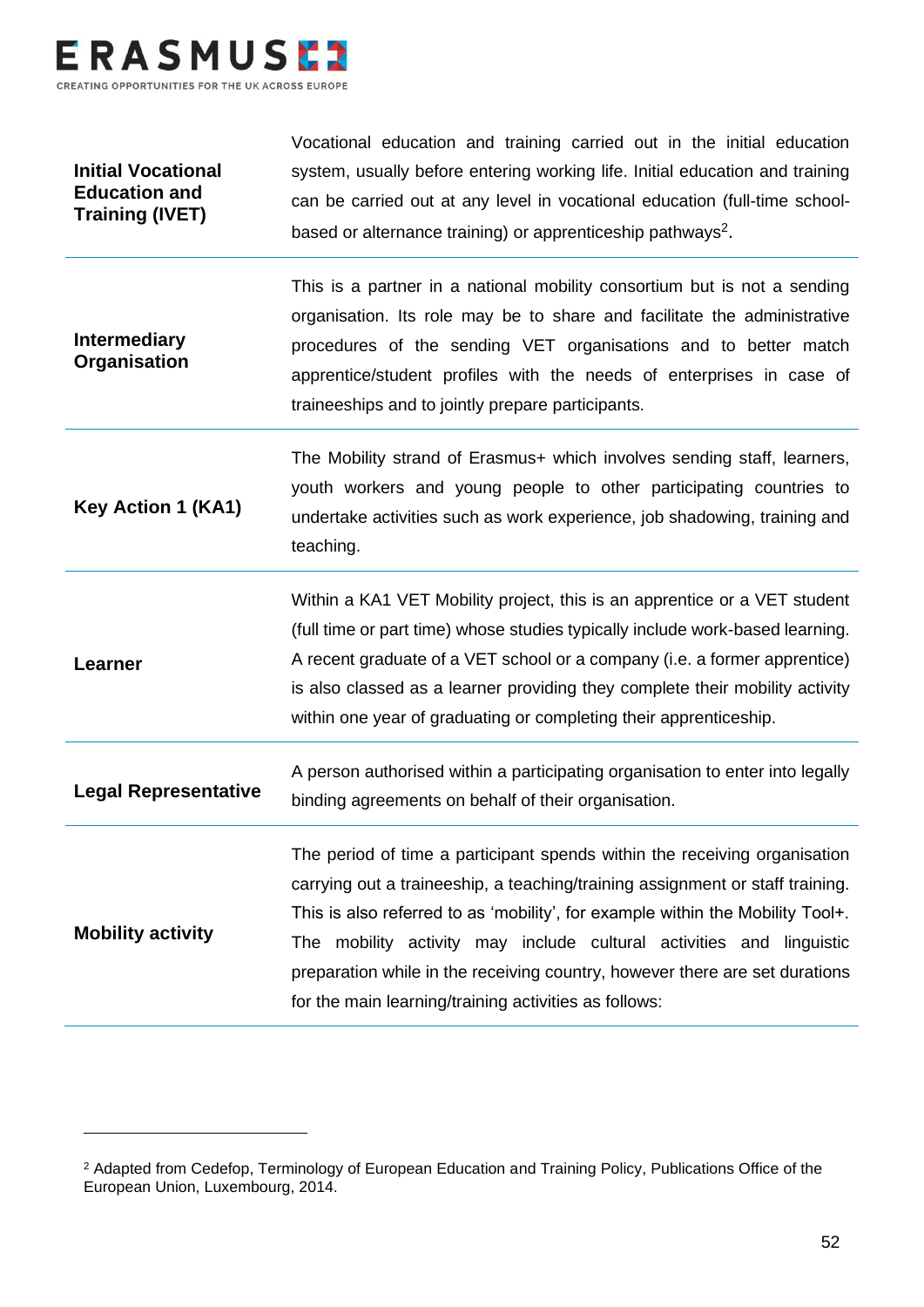

|                                                  | for VET learner traineeships: two weeks i.e. 10 working days to 12 months,<br>excluding travel time;                                                                                                                                                                                                                                                                                                                 |
|--------------------------------------------------|----------------------------------------------------------------------------------------------------------------------------------------------------------------------------------------------------------------------------------------------------------------------------------------------------------------------------------------------------------------------------------------------------------------------|
|                                                  | for staff mobility: two days (consecutive) to two months, excluding travel<br>time.                                                                                                                                                                                                                                                                                                                                  |
| <b>Mobility Tool+</b>                            | The online management and reporting tool for Erasmus+ beneficiaries.                                                                                                                                                                                                                                                                                                                                                 |
| <b>Mono beneficiary</b><br>grant agreement       | This is the contract signed between the UK NA and the organisation that<br>has been awarded Erasmus+ funding as sole applicant and beneficiary of<br>the grant.                                                                                                                                                                                                                                                      |
| Multi beneficiary grant<br>agreement             | This is the contract signed between the UK NA and the organisations that<br>have been awarded Erasmus+ funding as part of a national mobility<br>consortium aimed at sending learners and/or staff onto mobility activities<br>abroad.                                                                                                                                                                               |
| <b>National Mobility</b><br><b>Consortium</b>    | A group of UK organisations that will work together to manage and deliver<br>a KA1 project. A consortium must include a minimum of three organisations<br>to be eligible.                                                                                                                                                                                                                                            |
| <b>Online Linguistic</b><br><b>Support (OLS)</b> | The European Commission's online platform for Erasmus+ which supports<br>language learning for participants in KA1 mobility activities lasting one<br>month or longer. The OLS allows participants to assess their skills in the<br>foreign language(s) they will use to study, work or volunteer abroad. In<br>addition, selected participants may follow an online language course to<br>improve their competence. |
| <b>Participant Report</b>                        | An online questionnaire that is sent from the Mobility Tool+ to participants<br>and completed through EU Survey. The questionnaire allows them to<br>provide feedback about the mobility including practical arrangements and<br>recognition of learning outcomes.                                                                                                                                                   |
| <b>Participant</b>                               | Within a KA1 VET or Adult Education Mobility project, this is anyone who<br>is sent to a receiving country other than their country of origin or that where<br>they are employed, undergoing training or live.                                                                                                                                                                                                       |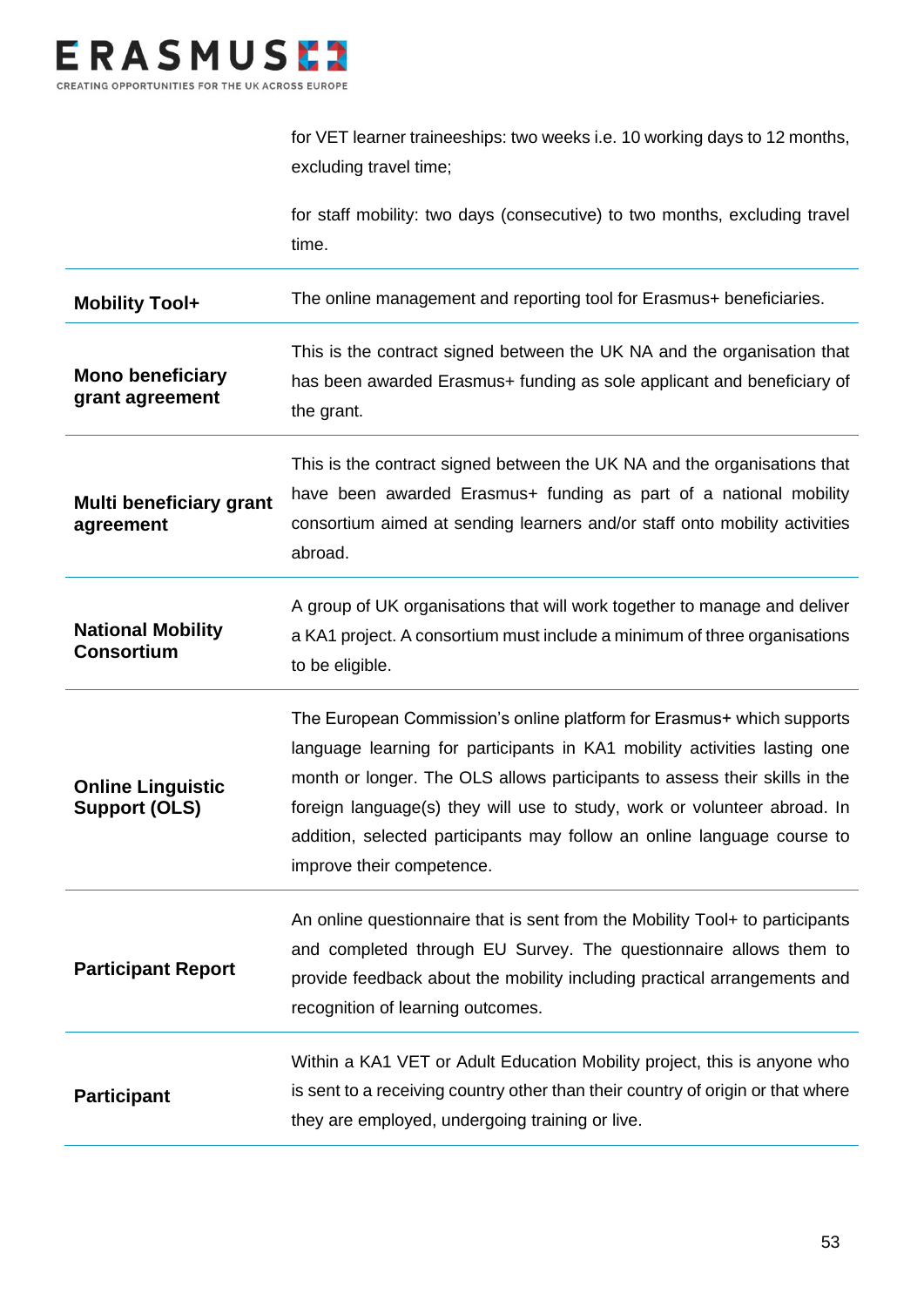

| Two week placement               | The minimum duration of placement that VET learners can take part in. A<br>two week placement consists of a minimum of twelve days (i.e. Monday to                                                                                                                                                                                                                                                                                                                                                                                                                       |
|----------------------------------|--------------------------------------------------------------------------------------------------------------------------------------------------------------------------------------------------------------------------------------------------------------------------------------------------------------------------------------------------------------------------------------------------------------------------------------------------------------------------------------------------------------------------------------------------------------------------|
| <b>Travel time</b>               | The number of days a participant spends travelling to the receiving<br>organisation and back to the sending organisation. Under Erasmus+ travel<br>time amounts to a maximum of two days, typically one on either side of the<br>mobility activity (although this is not compulsory as the two days can be<br>consecutive if necessary).                                                                                                                                                                                                                                 |
|                                  | Beneficiaries should ensure that the participants selected for Staff<br>mobilities are best placed to support the organisation strategically i.e. the<br>organisation benefits from the learning and the competences obtained<br>following their mobility opportunity.                                                                                                                                                                                                                                                                                                   |
| <b>Staff</b>                     | A person who, on either a professional or a voluntary basis, is in charge of<br>VET, adult education or the strategic development of their organisation. In<br>addition, within a KA1 VET Mobility project which includes teaching/training<br>assignments, 'staff' can also mean a person from an enterprise, a public<br>sector and/or a civil society organisation providing VET training at the<br>receiving organisation(s) abroad, or a trainer from an enterprise based in<br>another Programme country providing training at the beneficiary<br>organisation(s). |
| <b>Sending Organisation</b>      | The organisation that selects learners and/or staff to undertake a mobility<br>abroad. They may be the beneficiary organisation or a partner in a national<br>mobility consortium.                                                                                                                                                                                                                                                                                                                                                                                       |
| <b>Receiving</b><br>Organisation | The organisation responsible for receiving participants from abroad and<br>offering them a study/traineeship programme, a programme of training<br>activities or benefitting from a training opportunity.                                                                                                                                                                                                                                                                                                                                                                |
| <b>Placement</b>                 | The period a participant spends at the receiving organisation/in the work<br>place during their mobility in another European country. This starts when<br>they reach their final destination and includes work-based activities,<br>cultural activities, and free time. This ends when they leave the receiving<br>organisation to begin the return journey to the UK.                                                                                                                                                                                                   |